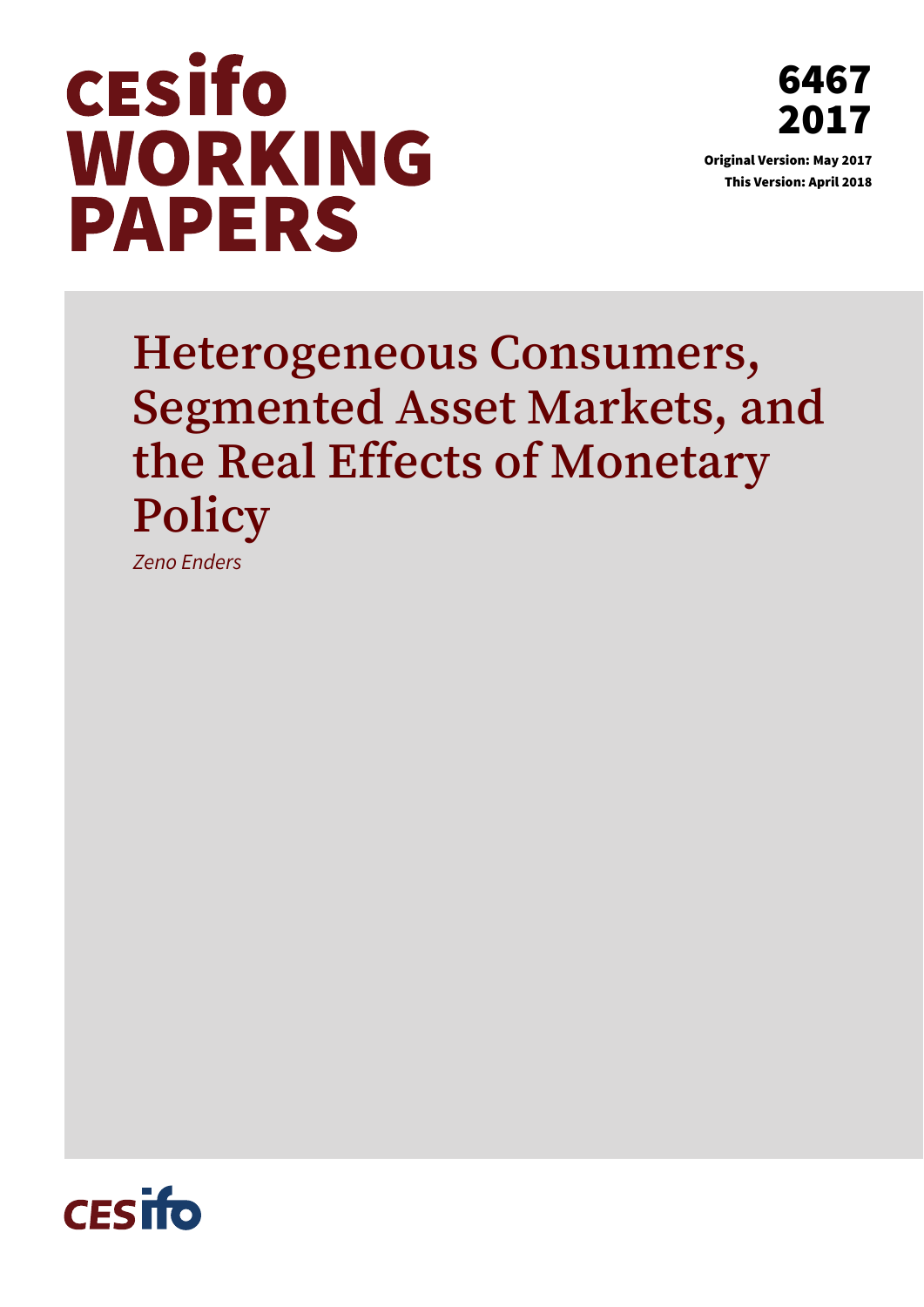### **Impressum:**

CESifo Working Papers ISSN 2364‐1428 (electronic version) Publisher and distributor: Munich Society for the Promotion of Economic Research ‐ CESifo GmbH The international platform of Ludwigs‐Maximilians University's Center for Economic Studies and the ifo Institute Poschingerstr. 5, 81679 Munich, Germany Telephone +49 (0)89 2180‐2740, Telefax +49 (0)89 2180‐17845, email office@cesifo.de Editors: Clemens Fuest, Oliver Falck, Jasmin Gröschl www.cesifo‐group.org/wp

An electronic version of the paper may be downloaded

- ∙ from the SSRN website: www.SSRN.com
- ∙ from the RePEc website: www.RePEc.org
- ∙ from the CESifo website: www.CESifo‐group.org/wp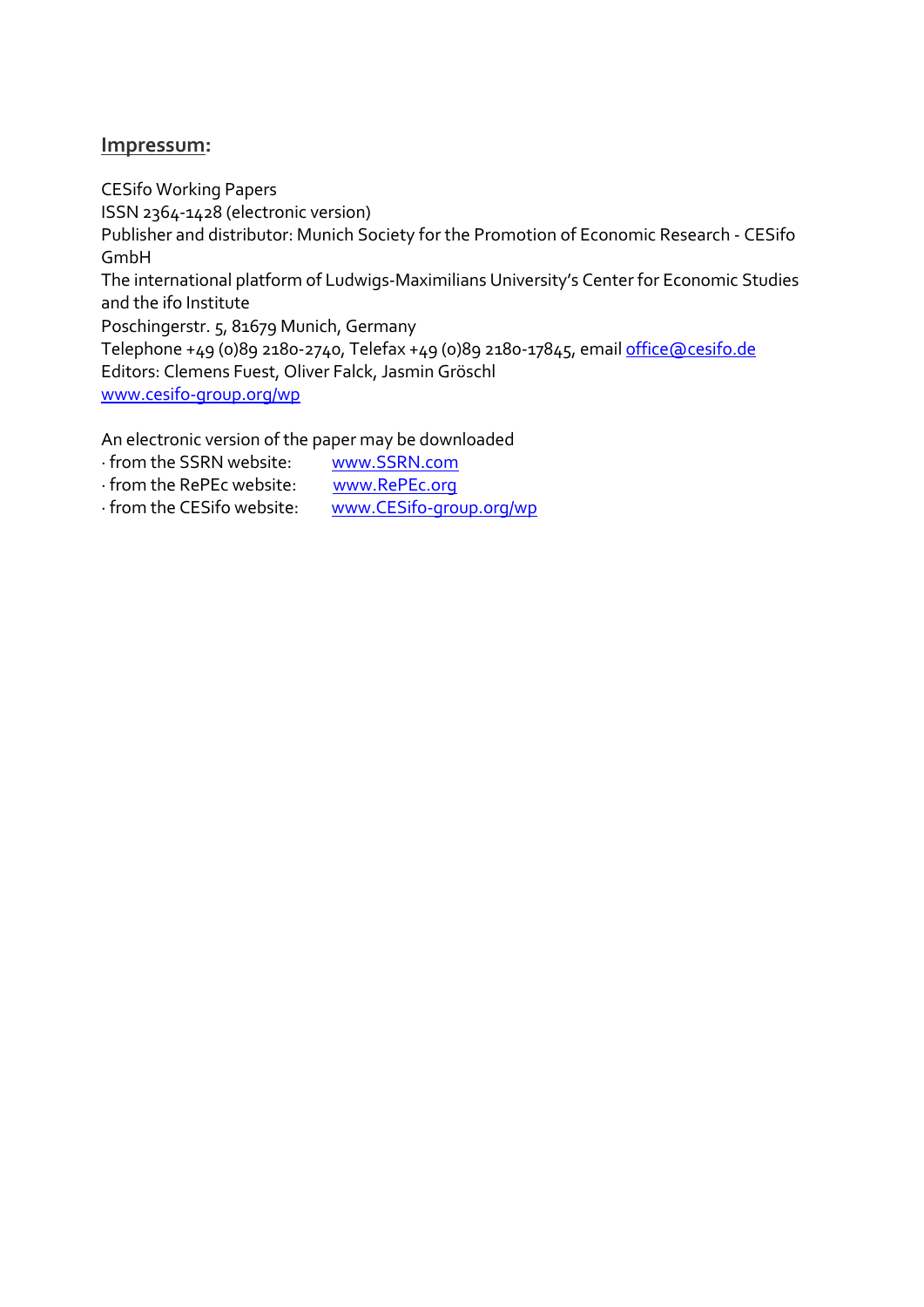# Heterogeneous Consumers, Segmented Asset Markets, and the Real Effects of Monetary Policy

# Abstract

This paper proposes a novel mechanism by which changes in the distribution of money holdings have real aggregate effects. Specifically, I develop a flexible-price model of segmented asset markets in which monetary policy influences the aggregate demand elasticity via heterogenous money holdings. Because varieties of consumption bundles are purchased sequentially, newly injected money disseminates slowly throughout the economy via secondround effects. The model predicts a short-term inflation-output trade-off, a liquidity effect, countercyclical markups, and procyclical wages after monetary shocks. Among other correlations of financial variables, it also reproduces the empirical, negative relationship between changes in the money supply and markups.

JEL-Codes: E310, E320, E510.

Keywords: segmented asset markets, monetary policy, countercyclical markups, liquidity effect, heterogenous money holdings.

> *Zeno Enders University of Heidelberg / Germany zeno.enders@uni-heidelberg.de*

April 20, 2018

Part of this research was conducted while the author was a visiting scholar at the IMF and the Board of Governors, whose hospitality is gratefully acknowledged. The views expressed in this paper are solely those of the author and do not necessarily reflect the view of the IMF, the Board of Governors, or their staffs.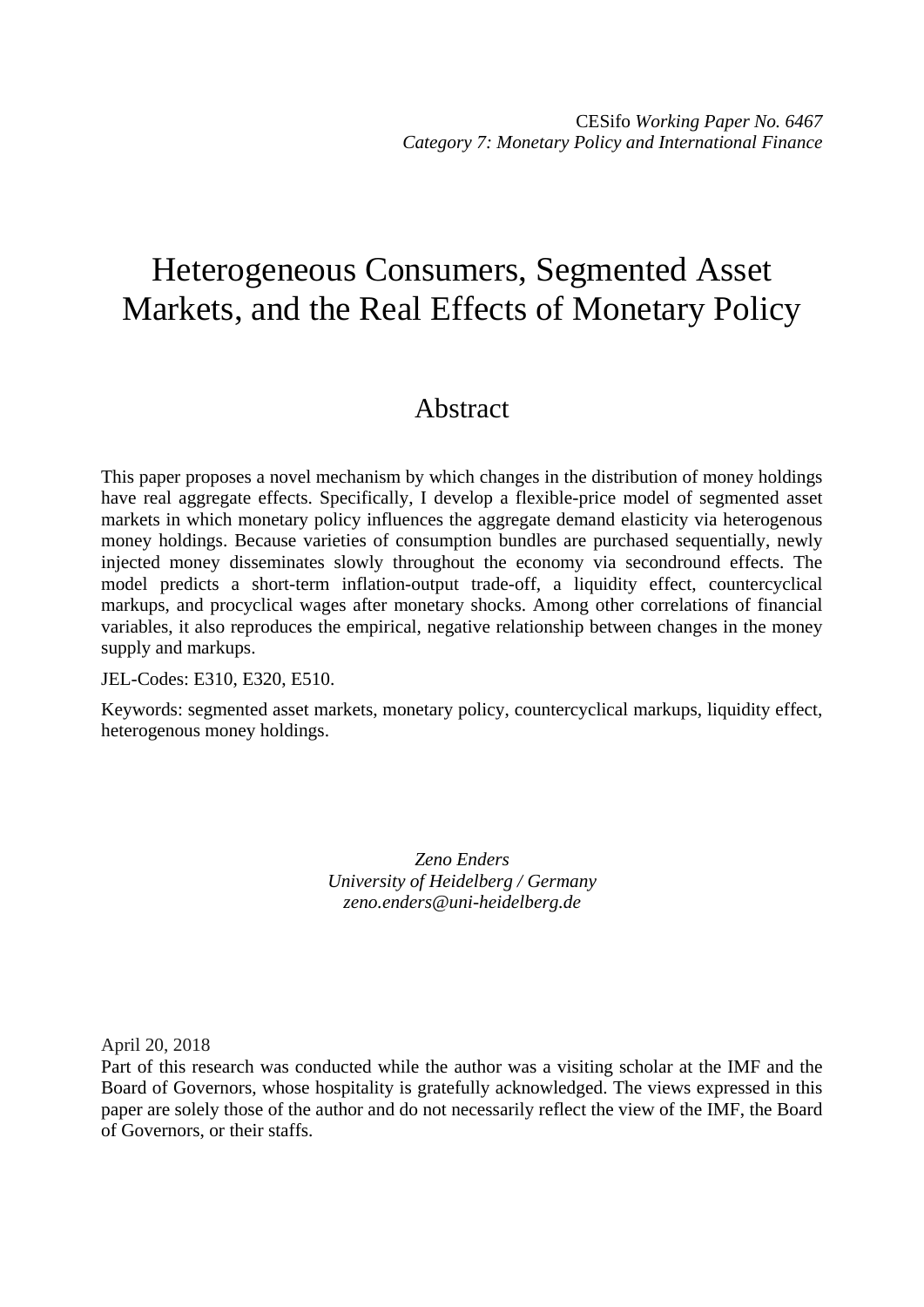# **1 Introduction**

A recent wave of empirical studies delivered important insights into the distributional effects of monetary policy [\(Coibion et al. 2017,](#page-34-0) [Furceri et al. 2017,](#page-35-0) [Mumtaz and Theophilopoulou 2017](#page-36-0)). A related strand of literature theoretically analyzes the interaction of agents' heterogeneity with the transmission channel of monetary policy that works via nominal frictions [\(Ravn and Sterk](#page-37-0) [2016,](#page-37-0) [Gornemann et al. 2016,](#page-35-1) [Broer et al. 2016,](#page-34-1) [Luetticke 2017,](#page-36-1) [Kaplan et al. 2018](#page-35-2)). In this paper, I ask a connected, but different question: can the distributional effects of monetary policy themselves cause real aggregate effects? To answer this question, I develop a model of segmented asset markets in which, absent nominal frictions, monetary policy changes the distribution of consumers' money holdings. Because this heterogeneity influences the price elasticity of aggregate demand, firms' optimal markups and hence output react as well. As earlier segmented asset market models, which typically neglect the impact of monetary policy on output, the model can also replicate empirical regularities concerning financial variables. In this way, it simultaneously correctly predicts the effects of monetary policy on both real and financial variables, which are mostly analyzed in isolation. More generally, the model demonstrates that the distributional effects of monetary policy cannot be easily separated from their real effects.

In the model, heterogeneous money holdings are a results of infrequent portfolio adjustments. Once in each period, consumers divide their labor and financial income between an interestbearing illiquid and a liquid asset. The latter is needed for purchasing consumption goods on a shopping trip, on which consumers visit one shop after the other. The trip starts after the consumer has adjusted her portfolio. Consumers are heterogenous with regard to their money holdings because of two reasons. First, wealth differences arise, as only those consumers who are currently participating in the asset market benefit from monetary injections and no statedependent assets are traded. Second, since consumers participate in the asset market at different times within a period, each consumer has visited a different number of shops since replenishing her money holdings. Because of the latter reason, consumers at the beginning of their shopping sequence are more price sensitive. They still need to decide how to allocate their expenditure, as they can substitute across all shops further down the shopping trip. Since shops cannot price-discriminate individually, they face a trade-off between extracting higher profits from low-elasticity customers by setting high prices, and attracting more sales from high-elasticity customers by setting low prices.

This trade-off, and hence the optimal price, is altered if the distribution of money holdings in the population changes, e.g., as a result of a monetary injection. Since the injection reaches only those agents who currently participate in the asset market and then start a new shopping sequence, the injection is concentrated in the hands of high-elasticity consumers. Hence, the aggregate demand elasticity rises, such that the shops visited next avoid being first to increase nominal prices to the new steady state. Instead, they attract more purchases from the customers who have benefited from the injection by keeping prices relatively low, that is by lowering their markup. Lower markups imply higher output, such that a short-term inflation-output trade-off and, conditional on monetary policy shocks, countercyclical markups obtain. Both effects correspond to empirical observations, but were so far not the focus of the segmented asset market literature. Holding markups exogenously fixed in the present model generates a version which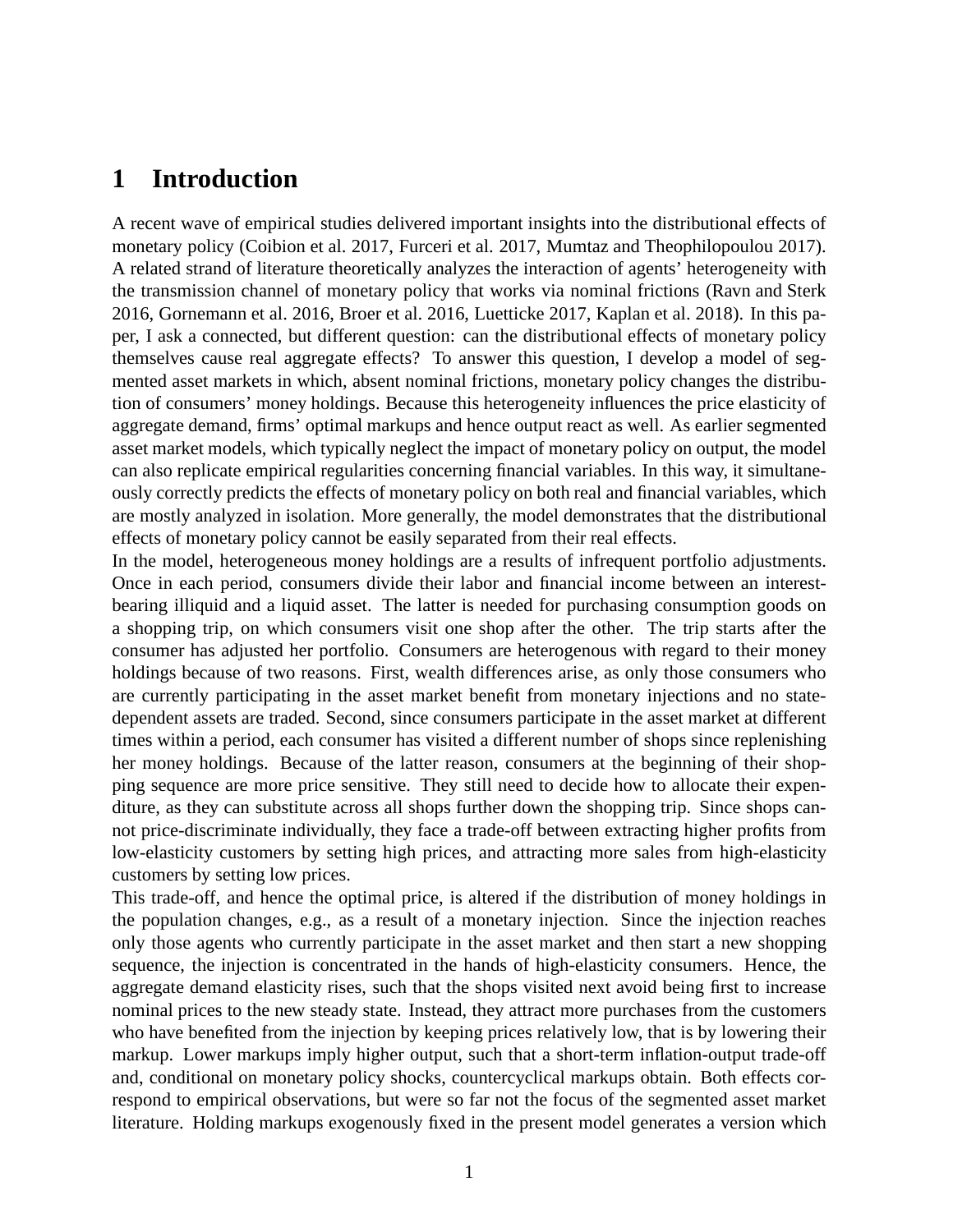

<span id="page-4-1"></span>Figure 1: Reaction of various markup measures to an expansionary monetary policy shock (left) and relation between money supply changes and markup (right). Left panel: reactions to a 1 percentage point decrease in Federal Funds Rate, based on shock series by [Coibion et al. \(2017\)](#page-34-0) and local projections. Red-dashed lines represent 90% Newey-West adjusted confidence intervals, horizontal axis denotes quarters. Right panel: blue line depicts changes in M1, red line the inverse of the markup (price deflator divided by total unit costs, both for non-financial corporations). Variables are quarterly, in logs, HP-filtered (smoothing coefficient of 1600), and standardized. Vertical axes denote percent.

is similar to those earlier models, as output remains constant in this case. Their successes liquidity effect, negative relationship between expected inflation and the real interest rate, negative correlation between velocity and the money-to-consumption (or output) ratio—are replicated. Previous models, however, have not replicated all those feature at once. Variable markups then add the effect of heterogeneous money holdings on aggregate real variables. Contrary to New-Keynesian models, no nominal rigidities are needed to obtain monetary non-neutrality.[1](#page-4-0)

Output, inflation, labor, and wages are predicted to rise after a monetary expansion, while markups, velocity, and the interest rate fall, i.e., a liquidity effect is observed. Because of the sequential structure, the model predicts an increase in the dispersion of prices after a monetary shock. All these predictions are in line with existing empirical evidence. Given that the cyclical nature of price markups is subject to a longer debate, I present supporting new evidence in the left panel of Figure [1.](#page-4-1) It shows the reaction of several measures for the price markup after an expansionary monetary policy shock; all of them indicate a significant negative response.<sup>[2](#page-4-2)</sup> The

<span id="page-4-0"></span><sup>&</sup>lt;sup>1</sup>The monetary transmission channel via heterogenous money holdings does not preclude the existence of other channels. In particular, the mechanism of the model can also be combined with small degrees of nominal frictions to generate large real reactions to nominal shocks. This can, e.g., reconcile estimates of relatively small menu costs with empirical evidence on the effects of monetary policy shocks, see [Christiano et al. \(1999\)](#page-34-2) and [Golosov and Lucas \(2007\)](#page-35-3), among others. Alternative ways to obtain real effects of monetary shocks in this setup work via heterogeneous demand unrelated to price movements and via heterogenous labor supply. Neither has been explored in this context so far. As discussed in Section [5.3,](#page-30-0) however, the former predicts the wrong sign. Depending on the calibration, the latter can go in the expected direction but does not add much to the mechanism through price setting presented here. I hence focus on the novel price-setting channel and leave a deeper investigation of the alternative channels for further research.

<span id="page-4-2"></span><sup>&</sup>lt;sup>2</sup>The markup measures use alternative series for prices and costs. Following Galí et al.  $(2007)$  and [Nekarda and Ramey \(2013\)](#page-36-2), I also include measures that adjust for potential biases due to differences between average and marginal wages as well as overhead labor. Appendix [G](#page-55-0) lists all measures and relates this evidence to the debate in the literature, which focuses predominantly not on cyclicality conditional on monetary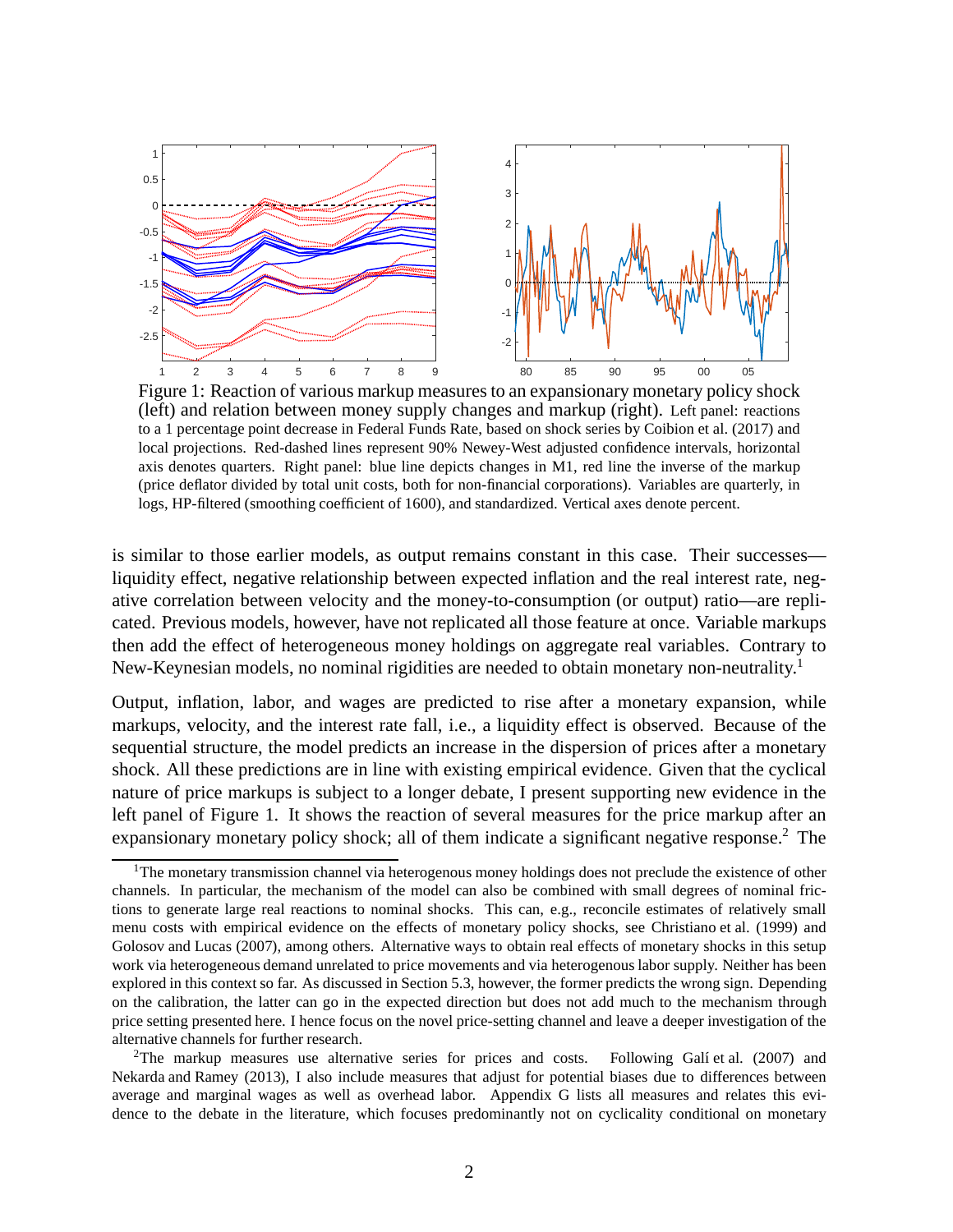present theoretical setup also predicts a negative correlation between changes in the money supply and the markup, which corresponds to empirical evidence as well. The right panel of Figure [1](#page-4-1) plots the change in M1 and the inverse of the markup, showing clear comovement that results in a correlation of .37. To my knowledge, the model is unique among flexible-price models in replicating this correlation.

In the present model, tractability is reached despite incomplete markets and unrestricted wealth distributions by an ownership structure of shops that leads to a slow dissemination of newly injected money throughout the economy. Agents who have not benefited directly from a monetary injection receive higher labor and business income after the injection. These second-round effects give rise to longer-lasting changes in the distribution of money holdings and thus to persistent effects of monetary shocks. Tractability allows me to solve an approximated version of the basic model and to derive the effects of monetary policy analytically. More complicated setups of the model can be analyzed with standard tools for the simulation of dynamic stochastic general equilibrium models.

There are, however, two quantitative predictions of the basic model that do not square well with the empirical evidence. The monetary injection required for a one percentage point fall in the nominal interest rate is too high and, correspondingly, inflation reacts too much. Both features arise because the friction on the demand side does not stop firms' marginal costs from rising relatively quickly. I therefore demonstrate that a small amount of real (or nominal) rigidity of marginal costs can amplify the responses for a given monetary injection. Specifically, in an extension I combine the discussed mechanism with modest degrees of real wage rigidity. Rigid real wages alone leave real variables unaffected after a monetary shock, i.e., heterogeneity's effect on price setting remains responsible for the real effects of monetary policy. Yet, the dampening effect of the sequential structure on price reactions is amplified. The inflation response is thus muted and an empirically realistic monetary injection is sufficient to reach a given fall in the interest rate. The setup with real wage rigidity and/or a larger number of agents also predicts a positive reaction of real profits to monetary injections, an empirical regularity that standard sticky-price models fail to replicate.

The remainder of this paper is organized as follows. Section [2](#page-6-0) reviews the relevant literature. The model is developed in Section [3,](#page-8-0) with analytical results for the basic setup being presented in Section [4.](#page-18-0) I simulate the model numerically in Section [5,](#page-22-0) while Section [6](#page-32-0) concludes the paper. The model solution for the basic setup is derived in Appendix [A.](#page-38-0) I analytically analyze the case of real wage rigidity in Appendix [B.](#page-43-0) Appendix [C](#page-46-0) contains all proofs of the paper. I isolate the pure demand effect for two types of agents in Appendix [D](#page-51-0) and calculate the optimal number of bank trips in steady state in Appendix [E.](#page-51-1) Appendix [F](#page-53-0) contains a version of the model in which all shops are open in all subperiods. Appendix [G](#page-55-0) describes the estimation of the empirical evidence in the paper and Appendix [H](#page-57-0) lists data sources.

policy shocks. Data sources are presented in Appendix [H.](#page-57-0) Countercyclical markups are empirically supported by [Rotemberg and Woodford \(1999](#page-37-1)) (see also references therein), Galí et al. (2007), and [Campello \(2003\)](#page-34-3) at an industry-level. [Chevalier and Scharfstein](#page-34-4) [\(1996\)](#page-34-4) find similar evidence using supermarket data.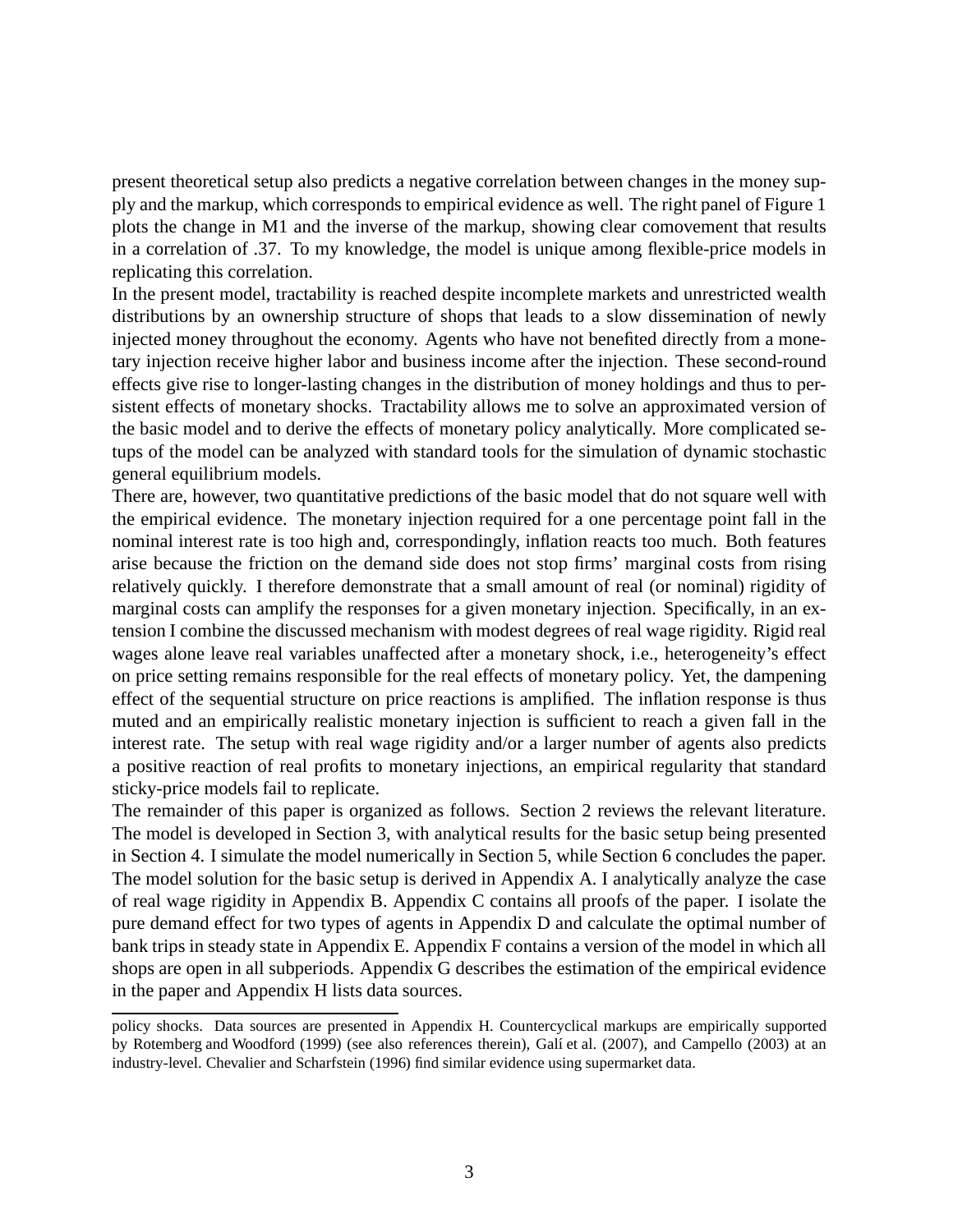# <span id="page-6-0"></span>**2 Relation to previous literature**

There has been a long-standing interest in models of segmented asset markets, as they can replicate some important empirical observations that standard representative-agent models fail to ex-plain.<sup>[3](#page-6-1)</sup> In these models agents re-optimize asset holdings only infrequently. [Jovanovic \(1982](#page-35-5)) derives optimality conditions for this behavior in a general equilibrium model of the Baumol-Tobin type, while [Christiano et al. \(1996](#page-34-5)) provide empirical support. [Alvarez and Lippi](#page-33-0) [\(2013\)](#page-33-0) model the optimal demand for a liquid asset in a related inventory model and compare their results to observed household management of deposits and currency, while [Alvarez and Lippi \(2009](#page-33-1)) investigate the role of changes in the cash withdrawal technologies, such as ATMs. [Alvarez et al.](#page-33-2) [\(2012\)](#page-33-2) explore the reasons for the empirically observed infrequent portfolio adjustments in a model with observation and transaction costs. Appendix [E](#page-51-1) demonstrates that relatively low costs of managing assets imply infrequent asset optimizations in the present model.

The literature of segmented asset markets goes back to [Grossman and Weiss \(1983](#page-35-6)), who develop a deterministic Baumol-Tobin-type model of staggered money withdrawals. Because at each moment in time only half of the agents participate in the asset market and are directly affected by an open-market operation of the central bank, those agents have to hold an increased share of the total money supply. They do so only if monetary injections are accompanied by falling interest rates. Hence, a liquidity effect obtains. Additionally, agents spend the increased money holdings over the course of several periods, leading to a delayed (although oscillating) adjustment of the price level after a one-time increase in the money supply. The fact that standard sticky-price models have difficulties replicating the liquidity effect is discussed in [Christiano et al. \(1997](#page-34-6)) and [Khan and Thomas](#page-35-7) [\(2015\)](#page-35-7), among others.

Subsequent work along these lines focuses on the implications for further financial variables. [Alvarez and Atkeson \(1997](#page-33-3)) show that such a model of segmented asset markets can generate volatile and persistent real as well as nominal exchange rates. In a similar model of a closed economy, [Alvarez et al. \(2009\)](#page-33-4) demonstrate that a stochastic model in which agents visit the asset market each  $N > 1$  periods can generate empirically plausible dynamics of money, velocity, and prices. In particular, they replicate the empirical negative correlation between the moneyto-consumption ratio and velocity, which is at the heart of the sluggish adjustment of prices to changes in the short-term interest rate. [Alvarez et al. \(2002](#page-33-5)) endogenize the fraction of households that participate in asset markets at a given moment in time. The resulting endowment model can be solved analytically and is successful in replicating the observed negative relationship between expected inflation and the real interest rate (see [Barr and Campbell 1997](#page-33-6) for early evidence on this relationship). Velocity, however, is constant in this setting as agents spend all money holdings in each period. [Occhino](#page-36-3) [\(2004,](#page-36-3) [2008\)](#page-36-4) uses a model where a part of the population is constantly excluded from asset trading, and analyzes the implications for money growth and interest rates. Similarly, [Williamson](#page-37-2) [\(2009\)](#page-37-2) studies the effects of several central bank policies in an endowment model of segmented financial and goods markets. [Khan and Kim \(2017](#page-35-8)) investigate the role of segmented asset markets for the wealth distribution.

<span id="page-6-1"></span> $3$ I deliberately leave out models with nominal rigidities in this overview, as they are less closely related to the present paper.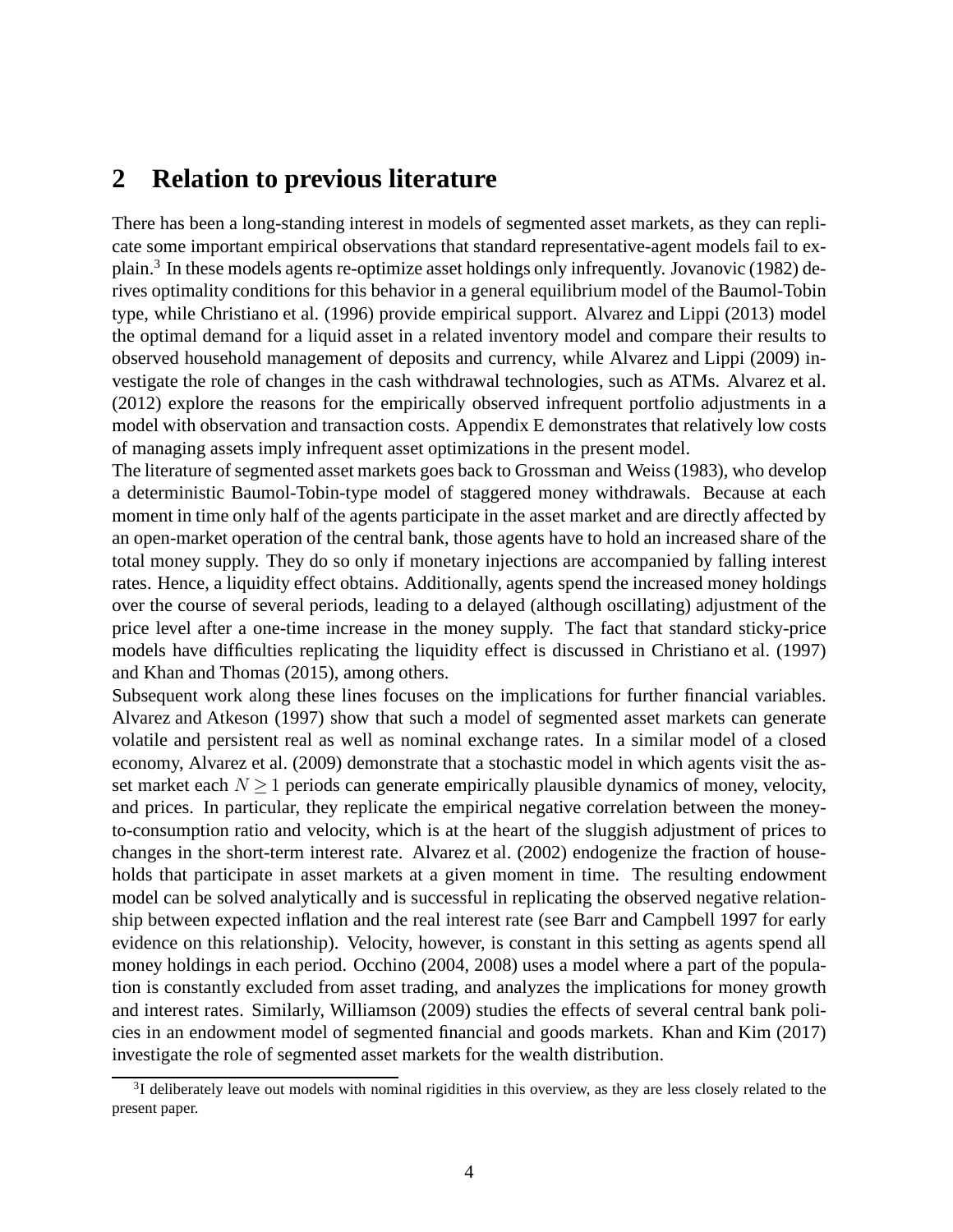Common to these models is the exogeneity of output. The previous literature has thus analyzed the implications of heterogeneous money holdings on the equilibrium responses of prices under perfect competition, but not on optimal production decisions. Exceptions include [Rotemberg](#page-37-3) [\(1984\)](#page-37-3), who combines segmented asset markets with production based on capital and a fixed labor supply in a model of perfect foresight and perfectly competitive markets. He finds that after an increase in the money supply, output increases via higher investment by a small amount and subsequently returns to the steady state. On impact, however, capital and output remain constant. The model is analytically not tractable, i.e., only one-time shocks can be analyzed in a deterministic setting. Goods markets in [Williamson \(2008](#page-37-4)) are segmented, additional to financial markets. As agents are uncertain about the goods market they will participate in and price dispersion between the markets is affected by monetary policy, modest monetary non-neutralities arises for a high enough third derivative of the utility function via higher labor supply for self-insurance. [Khan and Thomas \(2015](#page-35-7)) develop a model of endogenous market segmentation. In an extension, they also study a production economy with perfect competition. There, however, they do not investigate the effects of monetary injections.

Setting markups exogenously constant in the present model results in a version with constant output that is similar to earlier segmented asset market models with fixed output. It generates several correlations of financial variables that those models did not replicate simultaneously. The main contribution, however, lies in the development of a new channel leading from heterogeneous money holdings via aggregate demand to real variables. Crucial for the effect of monetary policy on the demand elasticity is the heterogeneous, time-varying customer base. This aspect is related to [Bils \(1989](#page-33-7)), where a monopolist faces a trade-off between extracting profits from loyal customers and attracting new ones. Relatedly, in [Ravn et al.](#page-36-5) [\(2010](#page-36-5)), which builds on [Ravn et al.](#page-36-6) [\(2006\)](#page-36-6), the presence of variety-specific 'deep habits' gives rise to a current and a backwardlooking component in the demand function for individual varieties of the representative agent. Prevalent problems regarding tractability point to a more general problem for the usage of early segmented asset market models. The implications of heterogeneous agents for price setting and labor-supply decisions were often neglected because of complicated wealth effects, which arise after monetary injections that affect only a part of the population. One solution to this problem was proposed by [Lucas](#page-36-7) [\(1990\)](#page-36-7). In his model, the economy consists of families that pool their resources at the end of the period.<sup>[4](#page-7-0)</sup> A separate strand of literature uses this approach to build models of the transmission of monetary policy to real variables, including [Fuerst \(1992](#page-35-9)) and Christiano et al.  $(1997)$ <sup>[5](#page-7-1)</sup>. While tractability is reached with this method, the heterogeneity of

<span id="page-7-0"></span><sup>&</sup>lt;sup>4</sup>In an alternative to Lucas' method, [Lagos and Wright \(2005](#page-36-8)) assume in a search model periodic access for all agents to a centralized market, where they choose the same money balances, given a certain restriction on the utility function.

<span id="page-7-1"></span><sup>5</sup>These models of limited participation represent an alternative modeling strategy to obtain a liquidity effect. [Fuerst \(1992\)](#page-35-9) and [Christiano et al.](#page-34-6) [\(1997\)](#page-34-6) introduce a cash-in-advance constraint to employ labor. This creates real effects of changes in the nominal interest rate and therefore of open-market operations that are conducted after agents have deposited money at financial intermediaries. These effects, however, arise only in the period of the shock, even if monetary shocks are persistent. The models replicate neither a time-varying velocity nor the empirical correlation between real interest rates and expected inflation. Where the choice of optimal markups is addressed, as in [Christiano et al. \(1997\)](#page-34-6), they are set to a constant. The correlation between changes in the money supply and markups is hence (counterfactually) nil.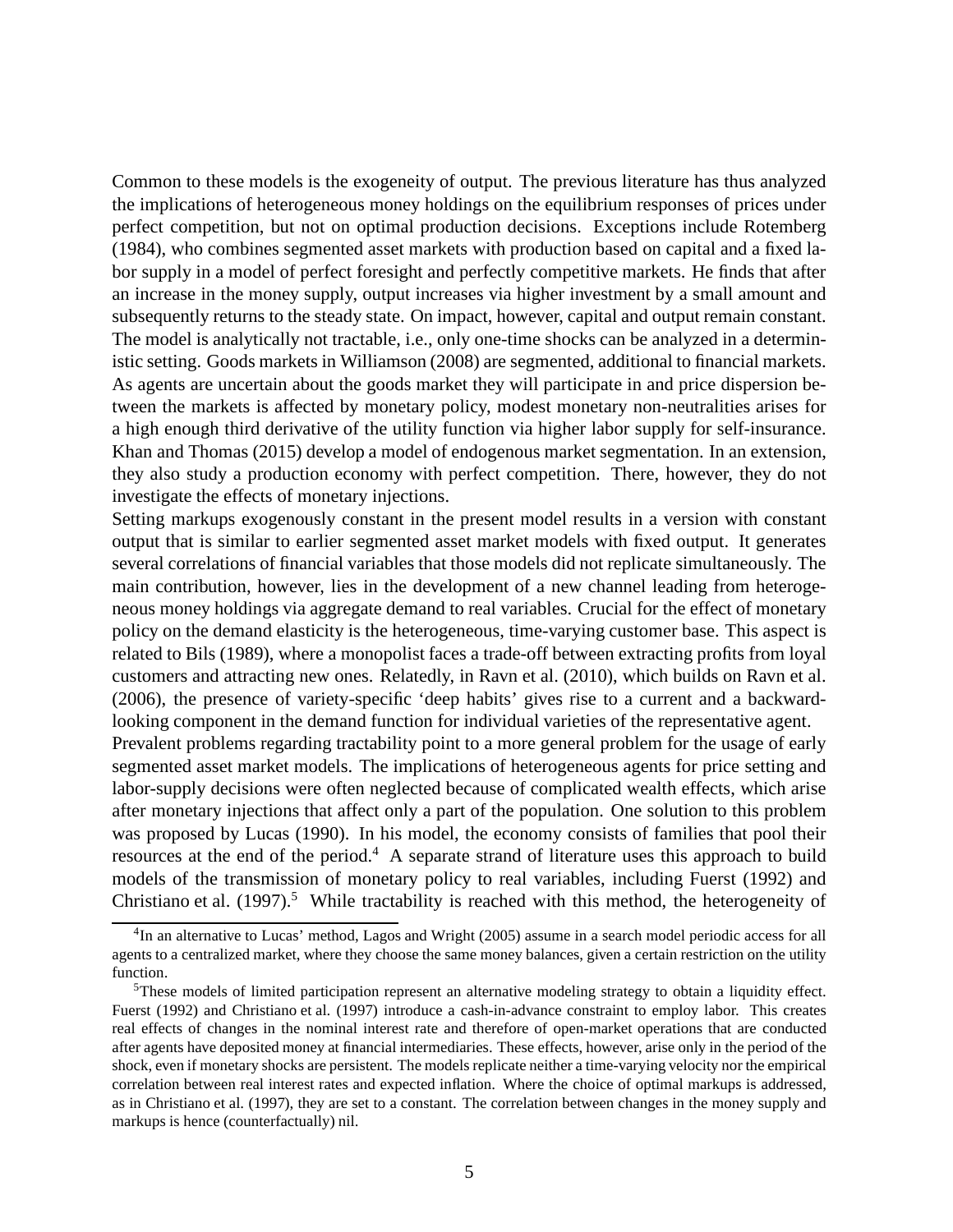money holdings is limited to the period of the shock, eliminating longer-lasting wealth effects. However, as also pointed out by [Menzio et al. \(2013](#page-36-9)) in the context of a search model of money, longer-lasting non-degenerate wealth distributions can have potentially important effects. This is also demonstrated by [Lippi et al. \(2015](#page-36-10)), who derive the optimal anticipated monetary policy in a model with a non-degenerate wealth distribution. The model is tractable because there are only two types of agents that exogenously switch between being productive and unproductive. State-dependent monetary transfers arrive at both agents symmetrically and money is the only savings vehicle. Within models of segmented asset market, [Alvarez et al.](#page-33-5) [\(2002\)](#page-33-5), [Alvarez et al.](#page-33-4) [\(2009\)](#page-33-4), and [Khan and Thomas \(2015](#page-35-7)) remove longer-run wealth effects by allowing for trade in a complete set of state-contingent assets that pay in the 'brokerage' account of each household (i.e., in the asset market). Money holdings of households that are currently not trading are not affected by payments of these assets. The distribution of money holdings of agents who have visited the asset market in different points in time can therefore be persistent. In the model of the present paper, no state-contingent assets are traded. This adds the longer-lasting wealth distributions as in [Grossman and Weiss](#page-35-6) [\(1983\)](#page-35-6) to the dispersed money holdings, without creating problems for tractability.

# <span id="page-8-0"></span>**3 A model of sequential purchases**

Standard models of monopolistic competition assume that each agent is consuming an infinite number of different varieties, such that the amount spent on each variety is infinitesimal small. Furthermore, although one period is assumed to be of considerable length, all actions of all agents are conducted simultaneously, including buying the varieties. In the following I will relax these assumptions and show that important changes for optimal price setting emerge. Specifically, purchasing consumption bundles takes time and customers spend positive amounts of resources on each purchase. To account for these points, the model setup is as follows (several alternative setups with the same conclusions are discussed in Section [3.5\)](#page-17-0). The economy is populated by a continuum of consumers, where all consumers belong to one of  $n$  groups that comprise a unit measure of agents each. Consumers buy varieties of consumption bundles during shopping sequences similar to [Grossman and Weiss \(1983](#page-35-6)) and [Rotemberg](#page-37-3) [\(1984\)](#page-37-3). That is, instead of visiting all shops simultaneously, each consumer visits  $n$  shops, one after another. It takes the length of one period to buy a complete bundle. Each shop visited belongs to a different type, where all shops belong to one of  $n$  groups that comprise a unit measure of shops each. All shops of the same type sell the same variety.

The number of shops visited per consumer is thus finite. Note that this does not imply that the total number of shops in the economy is finite, but merely that each consumer spends a positive amount of money on each good in a given period. Furthermore, consumers cannot visit several shops simultaneously. Taken together, this entails that shops can influence the price of their customers' consumption bundle and therefore customers' consumption, yielding some market power to shops. Because there is a continuum of each type of shops, however, a single representative shop has no impact on the economy-wide price level and serves only an infinitesimal fraction of the total population. Assuming additionally that each agent visits a random new shop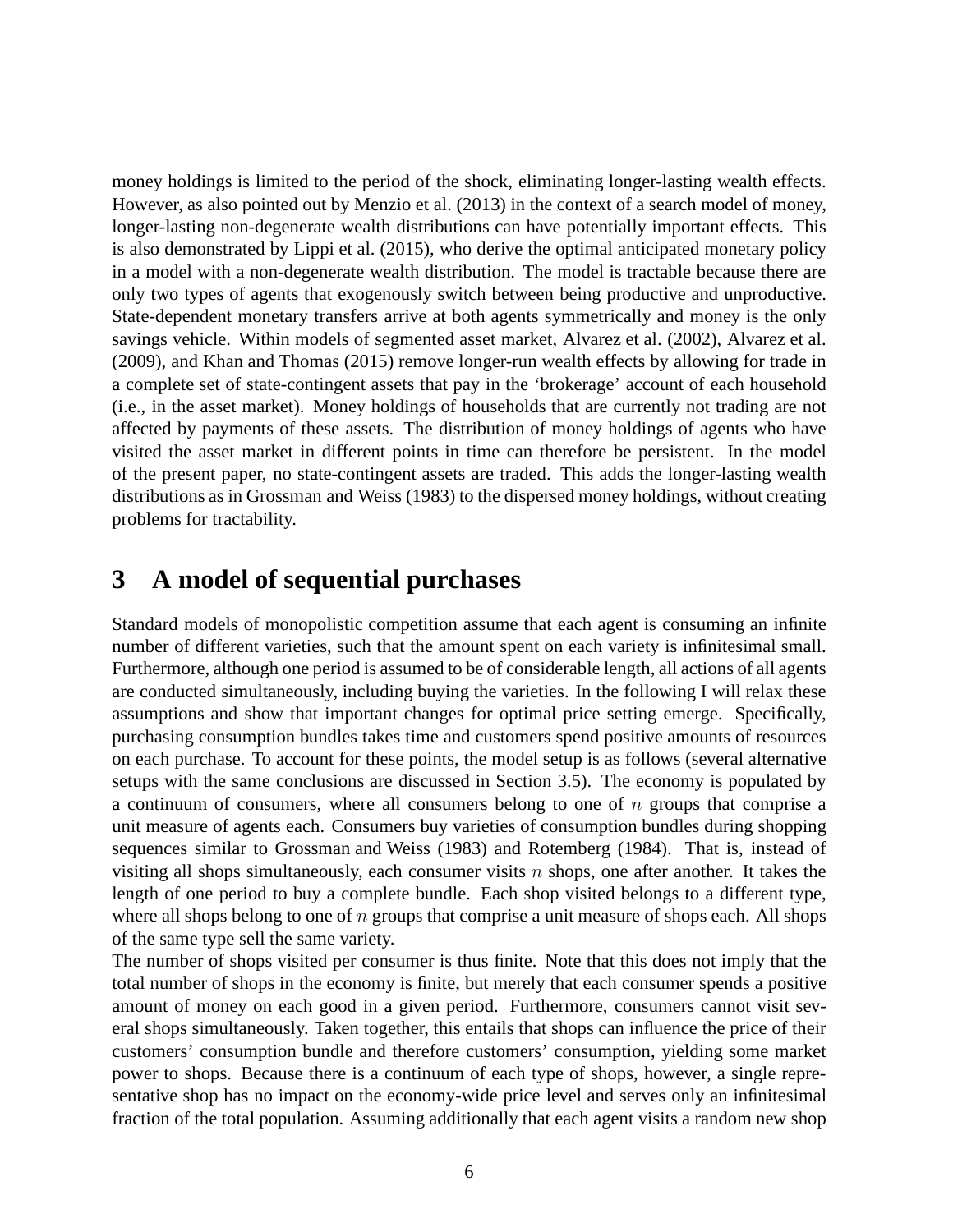in her next stage of the shopping sequence implies that there is no strategic interaction between individual shops, i.e., shop owners take the prices of other shops as given. After having acquired all goods that enter the consumption bundle, consumers aggregate and consume their bundles. Before starting their shopping sequences, consumers visit the bank, where they have access to their account. Labor and business income of the respective consumer is transferred in this account. Agents can participate in the asset market only at the bank, storing their wealth in liquid and interest-bearing illiquid assets.<sup>[6](#page-9-0)</sup> As in, e.g., [Grossman and Weiss](#page-35-6) [\(1983\)](#page-35-6) and [Alvarez et al.](#page-33-5) [\(2002\)](#page-33-5), only those agents currently participating in the asset market receive monetary injections from the central bank. After having settled their financial transactions, consumers start a new shopping sequence, using the liquid assets for payments. Each consumer (or another household member) works in a shop of the type that she visits last in her shopping sequence, receiving wage income in her bank account. In addition, the consumer owns the shares of a shop of the same type, whose profits also get paid in her account. After having worked, the consumer visits the bank, has access to her income, and the sequence starts over again.

Because it takes some time to acquire a consumption bundle, it is unlikely that at certain dates during the period all consumers visit the bank, while nobody does so at other dates. I therefore assume that the shopping sequence starts at different points in time for each consumer type, implying that in any given moment each of the  $n$  types of consumers is at a different stage of the sequence. That is, different consumer types visit different shops after having left the bank, but all consumers visit a particular type of shop at the same time, buying the type-specific variety. The shops cannot price discriminate between individual customers, such that from the shops' perspective, the setup is equivalent to an economy with a representative consumer and uncertainty about the current stage of her shopping sequence. Consequently, all prices are equal in steady state because of symmetry. The timing of the model is visualized in Figure [2](#page-10-0) for  $n = 3$ . One type of shop after the other is serving all customers, while in between visits there is always one group of agents consuming the bundle and passing by the bank, while another one is working for a shop that opens next. Heterogeneity of agents' money holdings arises endogenously because of the different points in time when they visit the asset market. Apart from the staggered bank visits and shopping sequences, agents are homogeneous. They have identical preferences and equal wealth in steady state.

I make the following assumptions regarding the timing of information in between the visits to two subsequent shops, as visualized in the figure. First, one group of agents is consuming its bundle acquired over the course of the last shopping sequence—and visits the bank. There, these agents potentially receive a monetary injection and divide their assets into liquid and illiquid assets. The amount of the injection is instantaneously common knowledge to all agents in the model. Based on this information, the shops of the type that is going to be visited next produce goods. They then set prices and sell the produced goods. Since shops are free to adjust prices and no new information arrives between production, price setting, and sales, only the amount demanded will be produced. Concerning notation, agents are ordered such that consumers of type  $i$  start

<span id="page-9-0"></span><sup>&</sup>lt;sup>6</sup>'Visiting the bank' hence refers to rebalancing liquid and illiquid assets. Placing money into a checking account for later withdrawals corresponds to holding liquid assets in the model. It does furthermore not matter for the results if the liquid asset also yields some return. In the linearized version of the model it is only important that the illiquid asset dominates the liquid asset in the rate of return.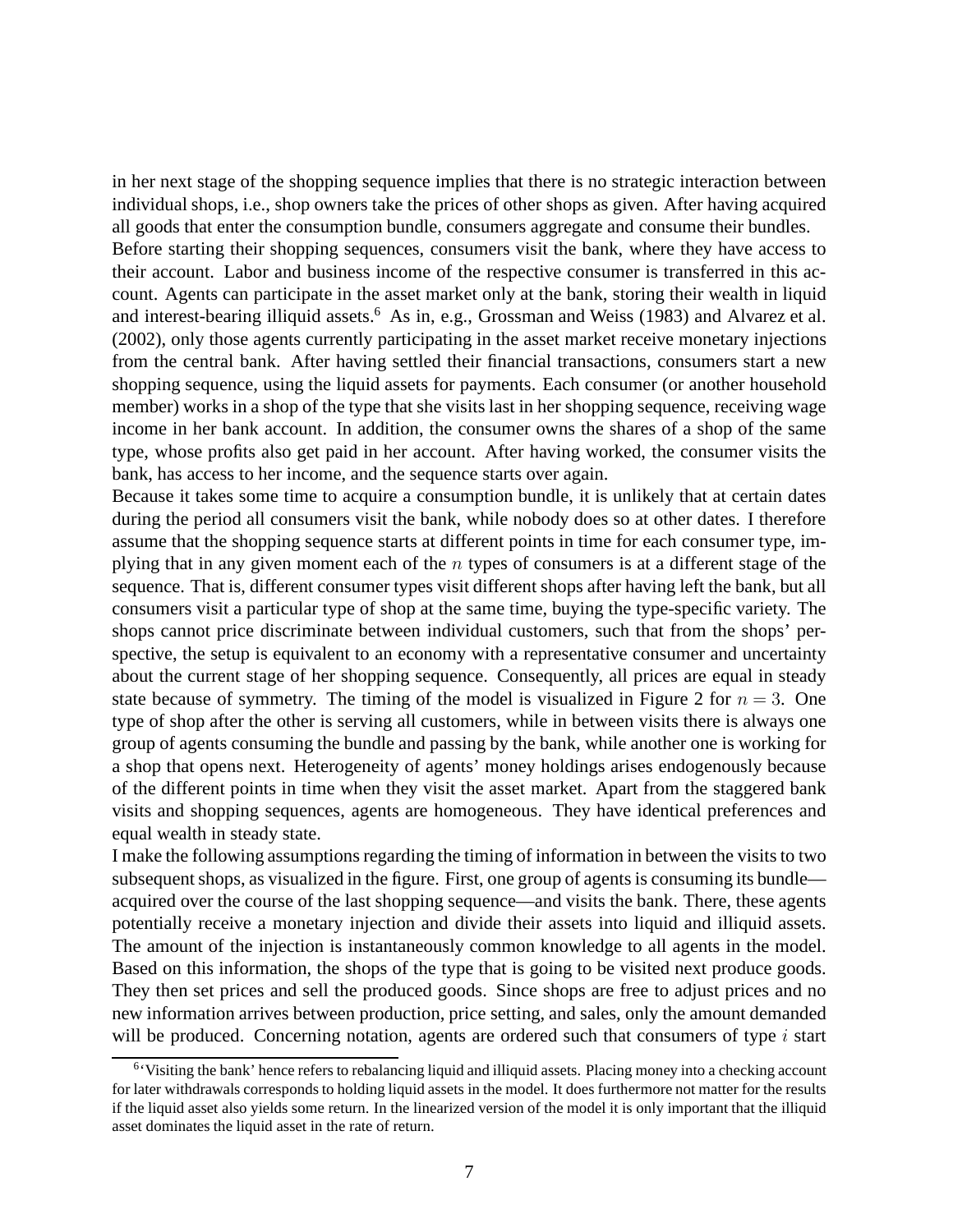

<span id="page-10-0"></span>Figure 2: Timing of the model. 'Consumer  $i$ ' denotes a representative consumer from type  $i$ , 'Shop j' indicates purchases at shops of type j, 'Bank' the participation in the asset market. 'Cons.' stands for consumption of the previously bought bundle, while arrows depict the transfer of income from labor and shop ownership to the account of the respective agents. Thick lines represent shopping sequences, which consist of a different shop order for each consumer.

their shopping sequence at the shops of type  $j = i$ . They work for a shop of the last stage of their sequence, i.e., a shop of type  $i-1$  (where agents of type 1 work for shops of type n). In drawing the figure, I use the simplifying assumption that monetary shocks realize only in the form of unexpected cash transfers to consumers of type 1 in the beginning of the period. In the following, I will model and refer to representative consumers and shops of each of the  $n$  types.

### **3.1 Setup**

**Households** Agent i maximizes her expected value of lifetime utility, which depends positively on consumption  $C$ , negatively on labor  $L$ , and is non-separable in consumption and leisure

<span id="page-10-1"></span>
$$
U_t = E_t \sum_{s=t}^{\infty} \beta^s \frac{1}{1-\sigma} \left[ C_{i,s} (1 - L_{i,s})^{\mu} \right]^{1-\sigma} \qquad \sigma > 0, \ \mu > 0,
$$
 (1)

where  $C_{i,t}$  is a consumption bundle consisting of n different goods:

<span id="page-10-2"></span>
$$
C_{i,t} = n^{\frac{1}{1-\gamma}} \left( \sum_{j=i}^{n} C_{i,t-1}^{\frac{\gamma-1}{\gamma}}(j) + \sum_{j=1}^{i-1} C_{i,t}^{\frac{\gamma-1}{\gamma}}(j) \right)^{\frac{\gamma}{\gamma-1}} \qquad \gamma > 1,
$$
 (2)

with  $C_{i,t}(j)$  being the consumption of Agent i of good j. I discuss how the number of shops visited is calibrated to empirical data in Section [3.4.](#page-16-0) If the consumer happens to start her shopping sequence at the beginning of a period, she acquires the complete consumption bundle in the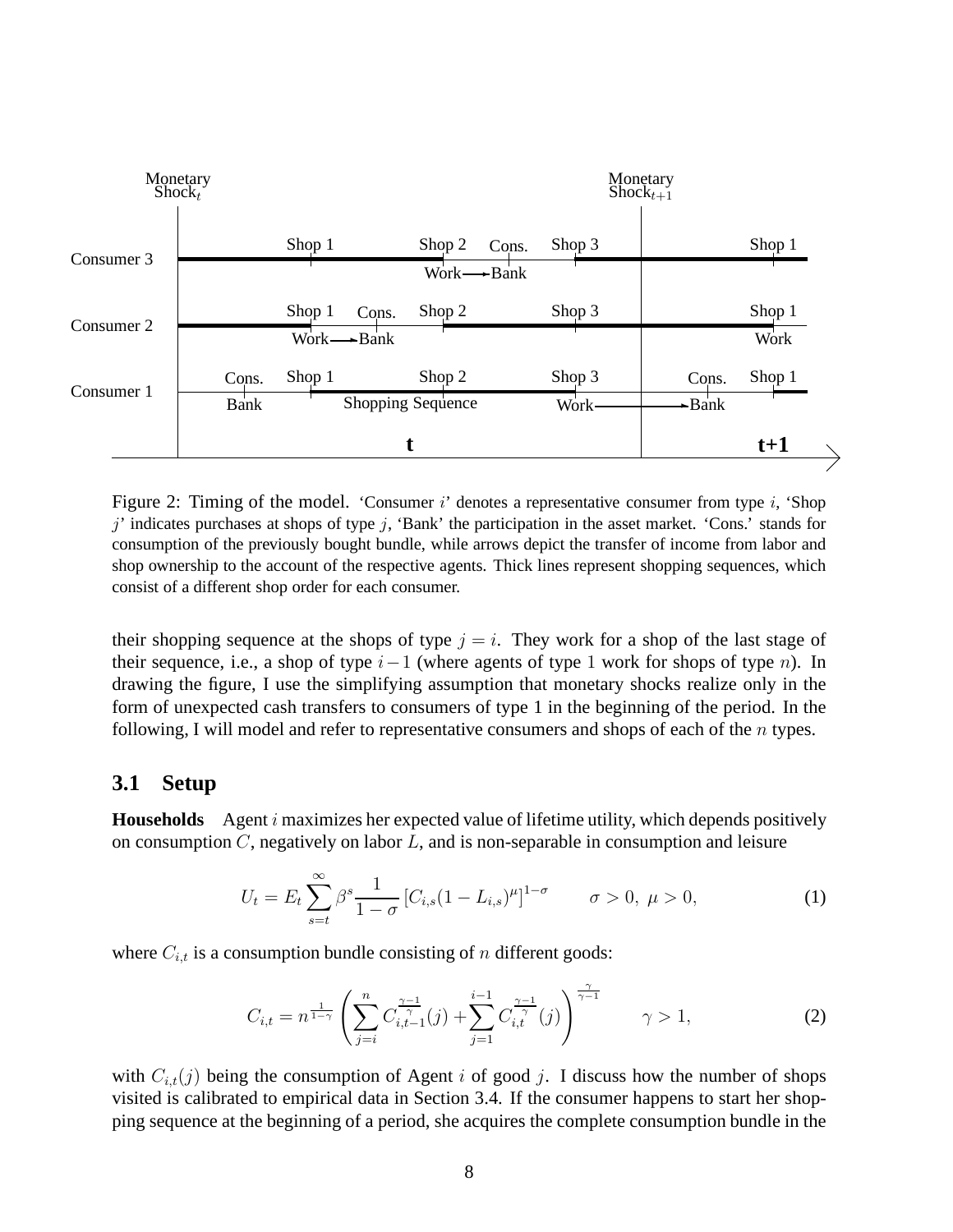course of a single period and consumes in the beginning of the next period. This is the case for Agent 1 only, who is the first in the period to visit the bank and to start shopping. The other agents started somewhere in the last period and consume in the current period. This implies that they buy a specific good j either in period  $t-1$  or t. The period changes between shops  $j = n$ and  $j = 1$ , where the time index of the consumption varieties  $C_{i,t}(j)$  refers to the period when the good is purchased.

While being at the bank, i.e., after having visited Shop  $j = i-1$  (Shop  $j = n$  for Agent  $i = 1$ ), Agent *i* has access to her account. Her nominal labor income  $W_{i,t}L_{i,t}$  and the profits  $\Pi_{i,t}$  of the shop of which she owns the shares have been transferred to this account. At the bank, she can participate in the asset market, i.e., divide her assets into illiquid assets  $B_{i,t}$  (bonds etc., which are in zero net supply throughout) and liquid assets  $M_{i,t}(j)$  (money/checking account, whose supply is determined by the central bank).  $M_{i,t}(j) \geq 0$  denotes Agent *i*'s holdings of the liquid asset after having acquired good  $j$ . Hence, after shopping in the first shop after the bank, an amount of  $M_{i,t}(i)$  remains. The illiquid assets from last period pay the amount  $(1 + r_{i,t})B_{i,t}$ . Finally, the agent may also receive a monetary injection  $S_{i,t}$ . The budget constraint of the agent who participates in the asset market  $(i=j)$  is therefore

<span id="page-11-1"></span>
$$
M_{i,t}(j) + B_{i,t+1} + P_t(j)C_{i,t}(j) = (1 + r_{i,t})B_{i,t} + \Pi_{i,t} + W_{i,t}L_{i,t} + S_{i,t} + M_{i,t}(j-1) \quad i = j, (3)
$$

where the price of good j is  $P_t(j)$ . Furthermore, define  $M_{i,t}(b) \equiv M_{i,t}(i) + C_{i,t}(i)P_t(i)$  as Agent i's holdings of the liquid asset when entering the first shop of her sequence, which equals the amount of the liquid asset she took from the asset market when visiting the bank. In equilibrium,  $M_{i,t}(b)$  will equal her business and labor income. This is equivalent to the revenues of the last shop to open, as the consumer owns this shop and works there. During the shopping sequence the agent has to obey a series of cash-in-advance constraints

<span id="page-11-2"></span>
$$
M_{i,t}(j) + P_t(j)C_{i,t}(j) = M_{i,t}(j-1) \qquad i \neq j,
$$
  
with 
$$
M_{i,t}(0) \equiv M_{i,t-1}(n).
$$
 (4)

If the period changes between two visits of shops, the time index of the liquid asset changes as well, as stated in the last equation. I solve the model under the assumption that all liquid assets are spent during the shopping sequence, i.e.,  $M_{i,t}(i-1) = 0$ .<sup>[7](#page-11-0)</sup> In Appendix [E](#page-51-1) I derive the optimal number of bank visits per period. Due to the segmentation of asset markets, inter-household

$$
\frac{U_{C_{i,t}}}{P_t(i-1)} \frac{\partial C_{i,t}}{\partial C_{i,t}(i-1)} > E_t \frac{U_{C_{i,t+1}}}{P_{i,t+1}} \qquad i \neq 1,
$$

<span id="page-11-0"></span> $7$ This assumption is also made in similar models (see [Grossman](#page-35-6) and Weiss [1983](#page-35-6), [Rotemberg 1984,](#page-37-3) and [Alvarez et al. 2009,](#page-33-4) among others), in contrast to models of endogenous asset market segmentation (e.g., [Alvarez et al. 2002](#page-33-5) and [Khan and Thomas 2015\)](#page-35-7). Exhausting cash balances is optimal if the following holds

with a corresponding restriction for  $i = 1$ . The price index  $P_i$  of Agent i's consumption bundle  $C_i$  is defined by  $P_iC_i \equiv \sum_{j=1}^n P_i(j)C_i(j)$ . In order to support the above assumption, I check that this condition is fulfilled for each agent in all shopping sequences when calculating impulse-response functions or simulating the model. An analogous approach is used by [Alvarez et al. \(2009](#page-33-4)). Under normal circumstances, this inequality is always satisfied, since it is clearly not optimal to carry over non-interest bearing liquid asset holdings between visits to the bank. The condition is violated only for large shocks (more than +4.5 or less than -2.4 standard deviations of the empirically estimated monetary shock under all considered calibrations). Including a positive steady-state inflation rate would discourage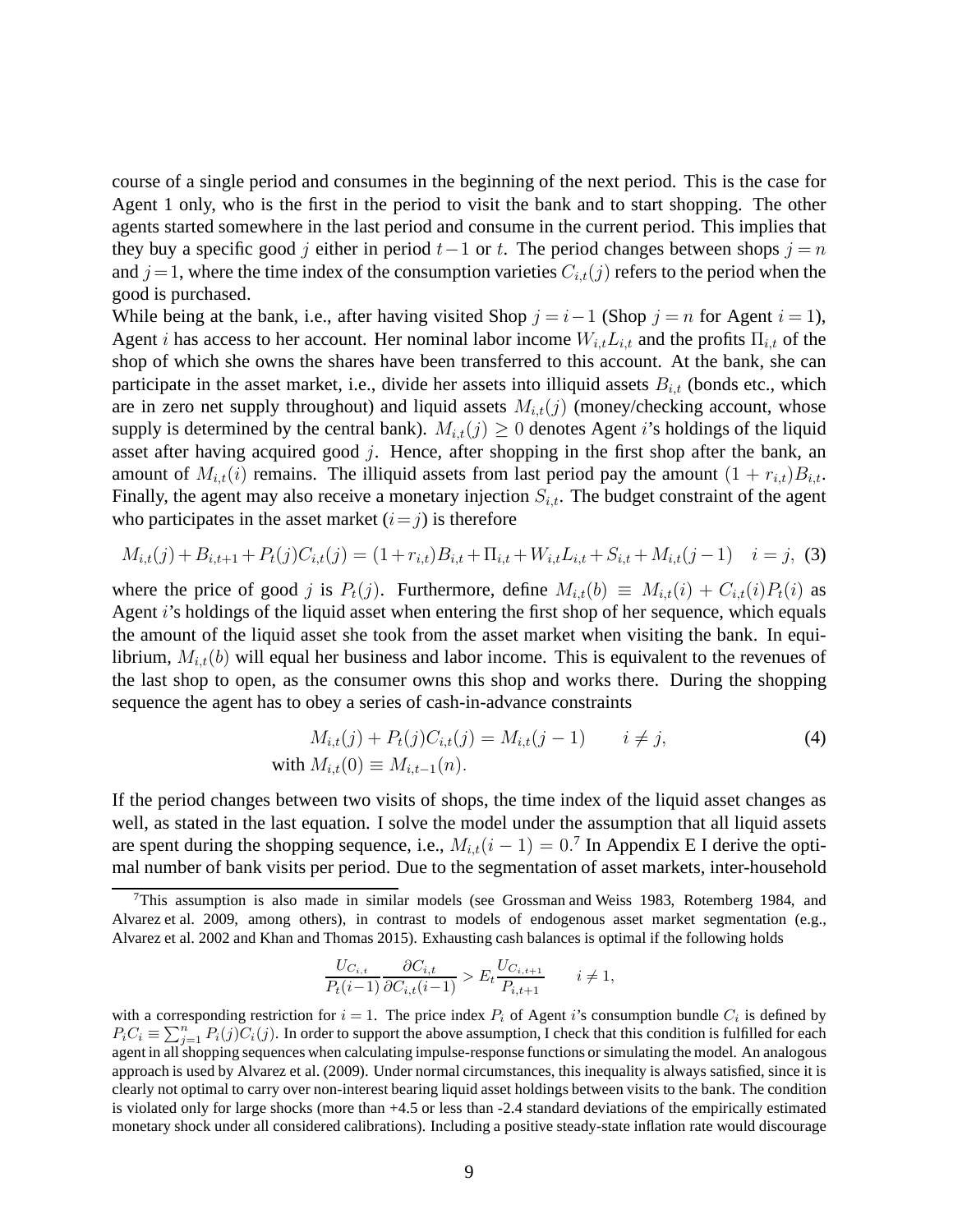borrowing and lending is not possible. Consumers currently at the bank do not engage in borrowing and lending with agents not at the bank. Those agents currently trading are completely homogenous, since they receive the same monetary injections. Hence, in equilibrium no savings flow into the illiquid asset, which allows me to derive a closed-form solution of the model.

**Shops** Producer *j* maximizes the profit function

<span id="page-12-1"></span>
$$
\Pi_t(j) = Y_t(j)P_t(j) - W_t(j)L_t(j),
$$
\n(5)

where the wage can differ across shops because each shop employs a different worker, see Figure [2.](#page-10-0) The shop, however, takes the wage as given, as each representative worker (shop) denotes a continuum of workers (shops). The maximization problem is subject to a production function that features labor as the sole input

<span id="page-12-3"></span>
$$
Y_t(j) = AL_t(j) - \phi,\tag{6}
$$

where  $\phi$  represents a fixed cost of production, see [Christiano et al. \(1997](#page-34-6)). In this setup, it can also be interpreted as a base salary for the worker. Introducing this cost and calibrating it to match the profit share in the data yields pro-cyclical profits in the extended model version. The technology level A is assumed to be constant and common to all firms. Introducing a timevarying technology is straightforward, but not the focus of the present analysis.

**Monetary authority** The central bank controls the money supply. It does so by setting the monetary injections  $S_t$  according to a money growth rule

$$
S_t = \eta_s S_{t-1} + \epsilon_t,\tag{7}
$$

which is equivalent to specifying a movement of the total money stock  $M_t$  according to  $\Delta M_t$  =  $\eta_s \Delta M_{t-1} + \epsilon_t$ . I assume that the central bank injects money only at the beginning of the period, simplifying the exposition. Agent 1 is thus on the receiving side of these open-market operation.

**Equilibrium** In equilibrium, the aggregate money stock in circulation  $M_t$  has to equal money demand by the households. At the end of period  $t$  this yields the condition

<span id="page-12-2"></span>
$$
M_t = \sum_{i=2}^{n} M_{i,t}(n) + Y_t(n)P_t(n),
$$
\n(8)

where the nominal income of the last shop in the period  $Y_t(n)P_t(n)$  enters as it equals the amount of the liquid asset in the account of Agent 1. Goods-market clearing requires that production equals total demand, which is for good  $j$  at time  $t$ 

<span id="page-12-0"></span>
$$
Y_t(j) = \sum_{i=1}^n C_{i,t}(j), \qquad \forall j.
$$
\n(9)

carrying cash over to the next period even further. However, in times of high deflation, e.g., due to a strong negative demand shock, agents would postpone their consumption, leading to a circle of deflation and higher savings. The model would thus endogenously generate a liquidity trap. I do not consider such a shock in the present paper, but leave this extension for future research.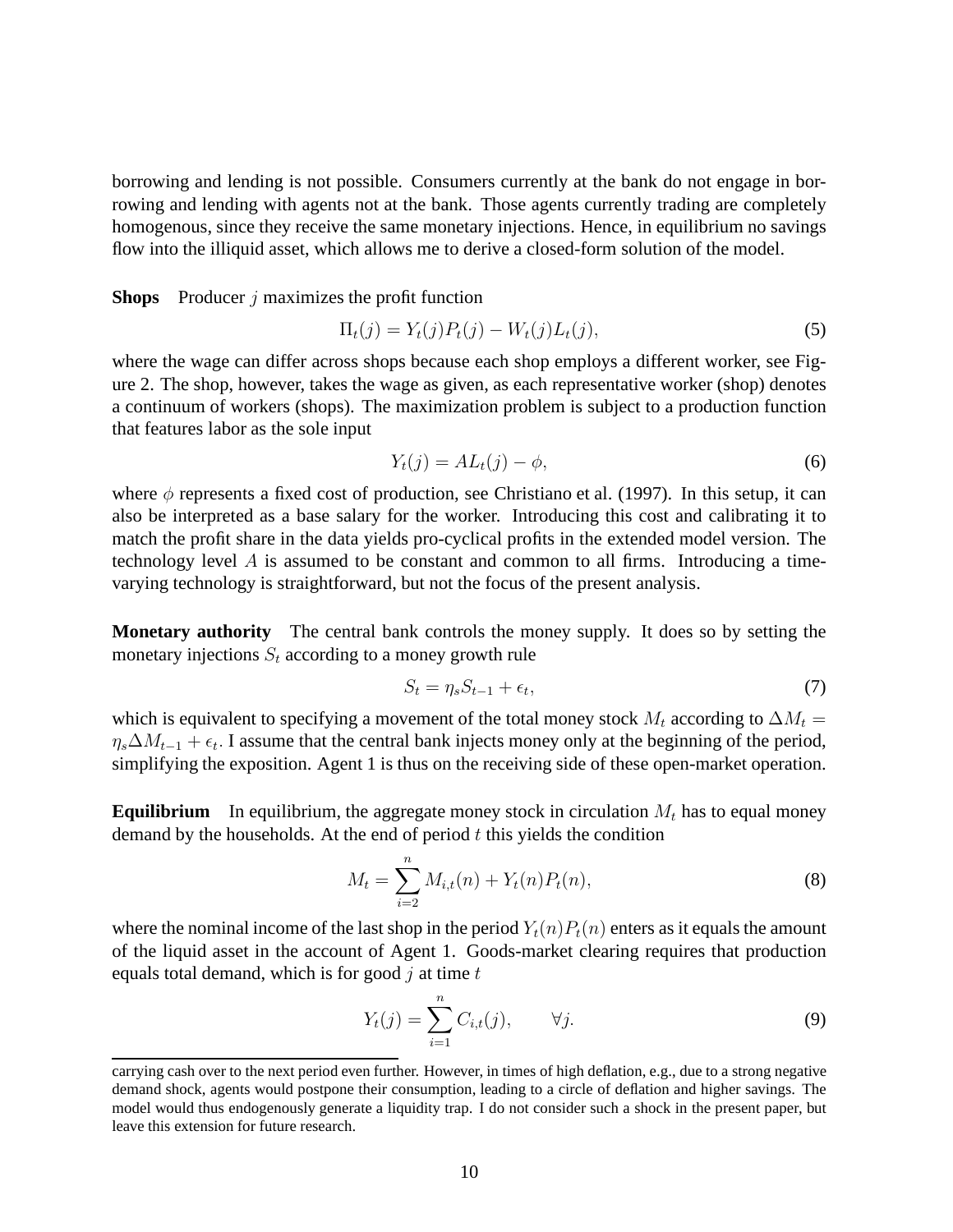Agent i works for Shop i−1 (where Agent 1 works for Shop n), see Figure [2.](#page-10-0) Labor market clearing hence requires that labor supply  $L_{i,t}$  and labor demand  $L_t(i - 1)$  is equal for each worker-shop combination

$$
L_{i,t} = L_t(i-1), \quad i \neq 1 \qquad L_{1,t} = L_{t-1}(n). \tag{10}
$$

Wages are hence determined by the interaction of labor demand of Shop  $j-1$  and labor supply of Worker j.

**Timing conventions** As described above, each agent receives dividends from a shop of the same type as the shop where she has worked and shopped before entering the bank. That is, the representative Agent i receives her wage and profits from the representative Shop  $i-1$ . Since dividends and wages are paid to the account before the worker has access to it, the time index changes if the period ends in between. This is the case for Agent 1 only, who receives the profits of Shop  $n$ . In terms of notation we therefore have

$$
\Pi_{i,t} = \Pi_t(i-1), \quad i \neq 1
$$
\n $\Pi_{1,t} = \Pi_{t-1}(n).$ 

For the same reason, the time index is different for the wage  $W_{t-1}(n)$  paid by Shop n, Agent 1's employer, and the wage  $W_{1,t}$  she then finds in her account. Hence,

$$
W_{i,t} = W_t(i-1), \quad i \neq 1 \qquad W_{1,t} = W_{t-1}(n).
$$

These timing conventions do not have any effects. Just like all other agents, Agent 1 has access to her wage after having worked and before starting a new shopping sequence. Her wage is free to adjust to any value. By using this convention, I can use a more standard timing for all other agents  $i \neq 1$ .

### **3.2 First-order conditions**

Some differences in the first-order conditions arise relative to a standard model. Notably, consumers are heterogeneous with respect to their money holdings and their stages in the shopping sequence, which changes the aggregate demand elasticity faced by the producers. Due to this different consumption behavior, optimal price setting of producers is affected. Appendix [A](#page-38-0) derives the solution of a simplified and linearized version of the model with two agents. The first-order conditions presented there provide further intuition additional to the non-linear conditions for the general case considered in this section.

**Households** While being at the bank, each agent has to decide how much of the liquid asset to hold for the next shopping sequence, and how much to invest into the illiquid asset for saving. That is, the agents maximize the utility function [\(1\)](#page-10-1) with respect to  $B_{i,t+1}$ , subject to [\(3\)](#page-11-1), resulting in the below bond Euler equation. In order to present a concise exposition, only equations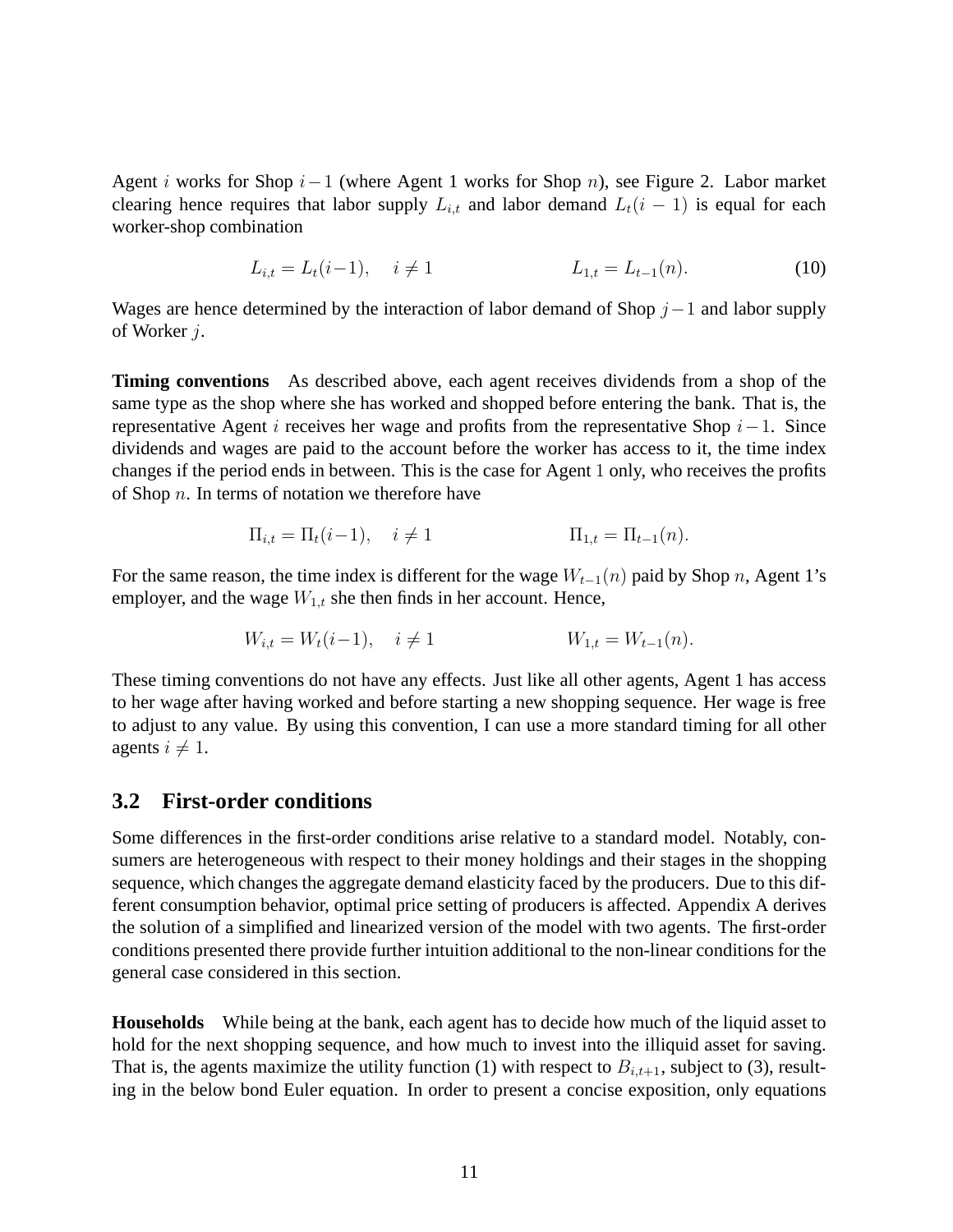regarding the case of  $j < i$  are presented, i.e., all remaining purchases of the current shopping sequence lie in the current period.

<span id="page-14-4"></span>
$$
\lambda_{i,t} = \beta (1 + r_{i,t}) E_t \frac{P_{i,t}}{P_{i,t+1}} \lambda_{i,t+1},
$$
\n(11)

where  $\lambda_{i,t}$  is the marginal utility of consumption, given by

$$
\lambda_{i,t} = C_{i,t}^{-\sigma} (1 - L_{i,t})^{\mu(1-\sigma)}.
$$

Note that the agent at the bank decides on holdings of the liquid asset that she then uses for shopping, resulting in consumption in the following period. The first-order condition concerning the labor-leisure trade-off results from maximizing [\(1\)](#page-10-1) with respect to  $L_{i,t}$ , subject to [\(3\)](#page-11-1).

<span id="page-14-3"></span>
$$
\mu C_{i,t}^{1-\sigma} (1 - L_{i,t})^{\mu(1-\sigma)-1} = \beta W_{i,t} E_t \frac{\lambda_{i,t+1}}{P_{i,t+1}},
$$
\n(12)

where the left-hand side is the marginal disutility of working. The future price level and  $\lambda_{i,t+1}$ enter because today's wage can only be used for the coming shopping sequence. During the shopping sequence, the consumer is optimizing the value of her consumption bundle. Deciding about the amount of consumption of good  $j$ , i.e., maximizing the value of the bundle as defined in [\(2\)](#page-10-2) subject to the cash-in-advance constraints [\(4\)](#page-11-2), yields the condition

<span id="page-14-0"></span>
$$
C_{i,t}(j) = \frac{P_t^{-\gamma}(j)}{\sum_{k=j}^{i-1} P_t(k)^{1-\gamma}} M_{i,t}(j-1).
$$
\n(13)

Let  $n_{i,t}(j)$  denote the number of remaining goods in the bundle of Agent i, starting at the current good j. Now define the corresponding price index of Agent i for the *remaining* shopping sequence as

<span id="page-14-2"></span>
$$
\bar{P}_{i,t}(j) \equiv \left( n_{i,t}(j)^{-1} \sum_{k=j}^{i-1} P_{i,t}^{1-\gamma}(k) \right)^{\frac{1}{1-\gamma}}, \qquad (14)
$$

where the division by  $n_{i,t}(j)$  occurs since the bundle consists of a countable number of goods. The binding cash-in-advance constraint for the remaining shopping sequence is thus

<span id="page-14-1"></span>
$$
\bar{C}_{i,t}(j)\bar{P}_{i,t}(j) = M_{i,t}(j-1),\tag{15}
$$

where  $\bar{C}_{i,t}(j)$  denotes the bundle of the remaining goods of the sequence of Agent i,

$$
\bar{C}_{i,t}(j) \equiv \left( n_{i,t}^{-\frac{1}{\gamma}}(j) \sum_{k=j}^{i-1} C_{i,t}^{\frac{\gamma-1}{\gamma}}(k) \right)^{\frac{\gamma}{\gamma-1}}.
$$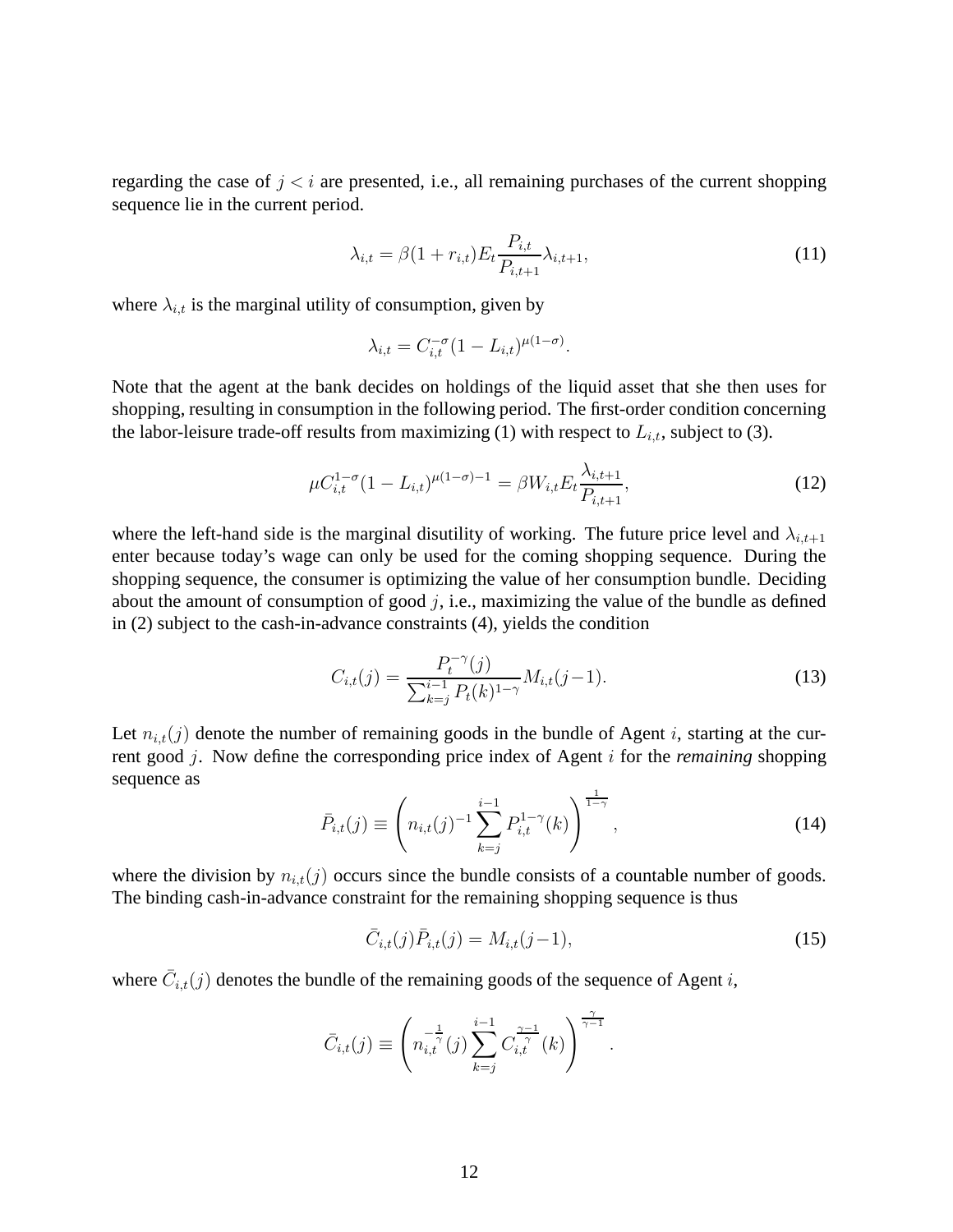Demand of Agent *i* for variety *j*, Equation [\(13\)](#page-14-0), can then be rewritten as<sup>[8](#page-15-0)</sup>

$$
C_{i,t}(j) = \left(\frac{P_t(j)}{\overline{P}_{i,t}(j)}\right)^{-\gamma} \frac{\overline{C}_{i,t}(j)}{n_{i,t}(j)}.
$$

This equation contains an important insight regarding effects of sequential purchases. Demand follows the same pattern as in a setup in which agents acquire the goods of their consumption bundle simultaneously, with the important difference that the relevant price and consumption indexes refer to the prices and goods of the remaining shopping sequence. The demand elasticity of Agent *i* for good *j* with respect to the price,  $\varepsilon_{C_{i,t}(j),P_t(j)}$ , can be derived from this equation. Note that because of Equation [\(15\)](#page-14-1) we have  $\varepsilon_{\bar{C}_{i,t}(j),\bar{P}_{i,t}(j)} = -1$ , such that

<span id="page-15-1"></span>
$$
\varepsilon_{C_{i,t}(j),P_t(j)} = -\gamma + \varepsilon_{\bar{P}_{i,t}(j),P_t(j)}(\gamma - 1),\tag{16}
$$

where

<span id="page-15-2"></span>
$$
\varepsilon_{\bar{P}_{i,t}(j),P_t(j)} = \frac{1}{n_{i,t}(j)} \left(\frac{P_t(j)}{\bar{P}_{i,t}(j)}\right)^{1-\gamma} \tag{17}
$$

is the elasticity of the individual price index with respect to the price of good  $j$ , see Equation [\(14\)](#page-14-2). In the standard case of simultaneous purchases of an infinite number of goods,  $\varepsilon_{\bar{P}_{i,t}(j),P_t(j)} = 0$ and agents' demand elasticity equals the negative of the utility parameter  $\gamma$ . It falls if there are fewer potential substitutes, i.e., a finite number of goods. Substituting towards the current good becomes less attractive with a lower number of remaining alternatives, as diminishing returns become more important for each of these alternatives. Put differently, exploiting a lower-thanexpected price at some point in the shopping sequence requires a substitution away from all following shops towards the current shop. If there are only few shops left in the sequence, consumers can cut expenditure only on a small number of goods. Since large reductions in the consumption of individual goods (as opposed to small reductions in the consumption of many goods) lead to large losses of utility, consumers are more hesitant to substitute towards the current cheaper good in this case. As Equation [\(16\)](#page-15-1) shows, the demand elasticity of an individual agent lies therefore between  $-\gamma$  and  $-1$ , depending on the number of remaining goods in the consumption bundle. The aggregate elasticity hence approaches the constant value of  $-\gamma$  for  $n \to \infty$ .

**Shops** Since shopping periods overlap, shops face consumers in different stages of their shopping sequence, see the goods-market clearing condition [\(9\)](#page-12-0). The first-order condition for the producer results from a maximization of the profit function [\(5\)](#page-12-1) as

$$
\frac{\partial Y_t(j)}{\partial P_t(j)}[MC_t(j) - P_t(j)] = Y_t(j).
$$

<span id="page-15-0"></span><sup>&</sup>lt;sup>8</sup>The amount of previously bought goods changes optimal purchases in the following subperiods only via its effect on  $M_{i,t}$ . Intuitively, a higher value of  $C_{i,t}$ , resulting from higher previous purchases, increases the incentives to raise consumption today. This incentive, however, is equally present for the current and all coming subperiods. Given that the consumer has no access to her brokerage account during the shopping sequence, the overall level of expenditure in all remaining shops in the sequence cannot be changed anymore and the problem reduces to an optimal allocation of current money holdings  $M_{i,t}$  across the remaining shops.  $C_{i,t}$  can therefore be replaced by  $M_{i,t}$  in the demand equation.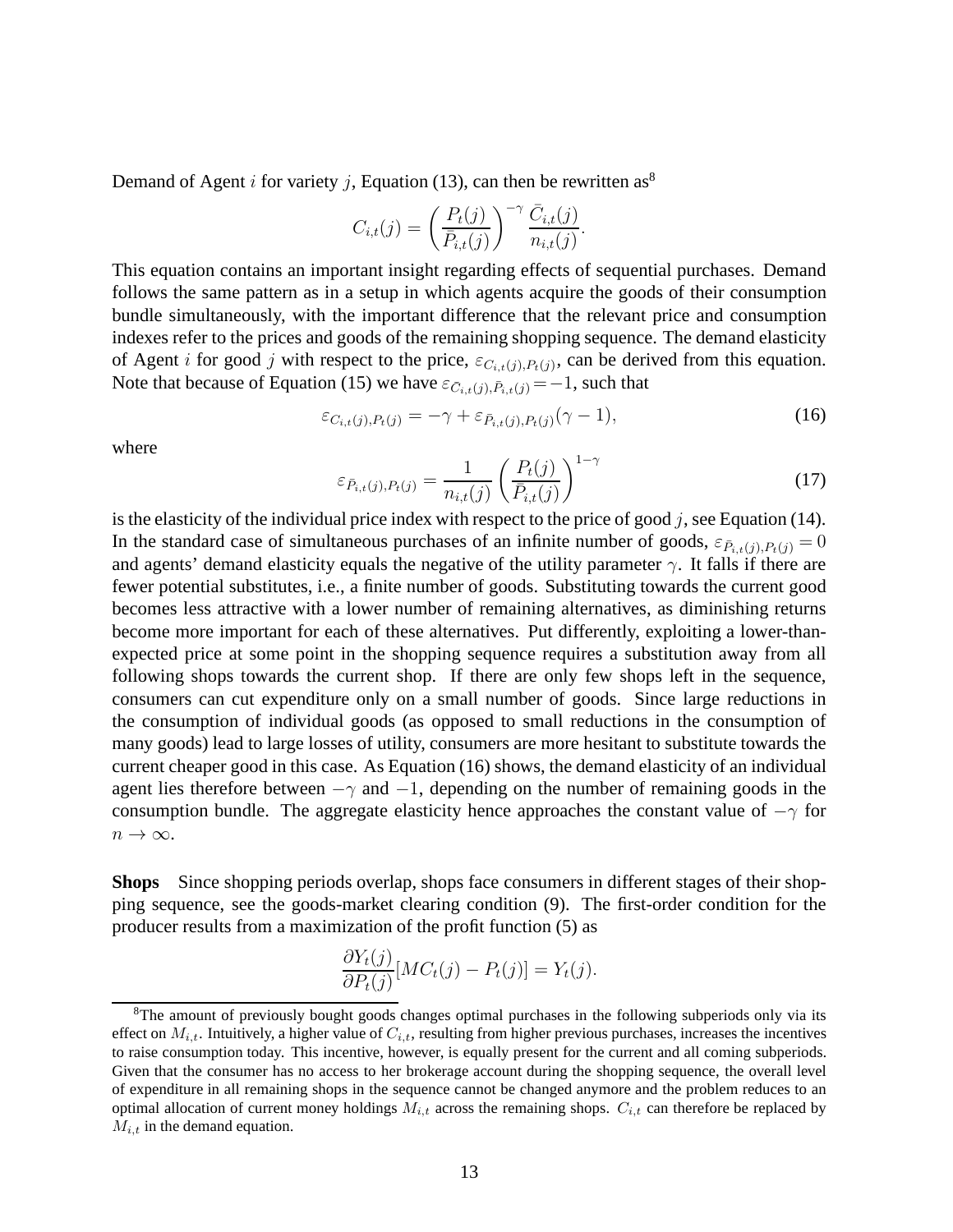As usual, the optimal price obtains as a markup over marginal costs<sup>[9](#page-16-1)</sup>

<span id="page-16-4"></span>
$$
P_t(j) = MU_t(j)W_t(j)/A,
$$
\n(18)

with

<span id="page-16-3"></span>
$$
MU_t(j) = \frac{\varepsilon_{C_t(j), P_t(j)}}{\varepsilon_{C_t(j), P_t(j)} - 1}
$$
\n(19)

and the absolute (positive) value of the aggregate elasticity being

<span id="page-16-2"></span>
$$
\varepsilon_{C_t(j),P_t(j)} = -\sum_{i=1}^n \frac{C_{i,t}(j)}{C_t(j)} \varepsilon_{C_{i,t}(j),P_t(j)}.
$$
\n(20)

Equation [\(20\)](#page-16-2) states that the aggregate elasticity  $\varepsilon_{C_t(j),P_t(j)}$  a given shop faces is a weighted average of individual elasticities  $\varepsilon_{C_{i,t}(j),P_t(j)}$ , with the weights being determined by the consumption share of the respective consumer. Equation [\(19\)](#page-16-3) then relates the markup of the firm to the aggregate elasticity in the usual way. Note that, as in standard models, the firm is taking household expectations about future prices as given, i.e., a single firm does not assume that its price setting affects future prices.

### **3.3 Aggregation**

Aggregation concerns the question how to derive aggregate variables from the heterogeneous agents in the model. Aggregate output is defined as the sum of production of all producers in one period. Since there is no government nor investment, consumption equals output, where consumption refers refers to consumption expenditure in the following. Regarding wages, prices, marginal costs, hours worked, profits, and the markup, I use averages over all producers in one period. All these variables are counted in the period when production takes place. Since agents participate in the asset market at different times in one period, they are offered potentially different interest rates. The aggregate interest rate is hence defined as the average. As measured in the data, total money supply is the total amount of the liquid asset in the economy at the end of the period. Velocity can then be calculated given aggregate output, the price level, and the money supply. Variables without indexes refer to aggregates.

### <span id="page-16-0"></span>**3.4 Steady state**

The (unique) steady state is characterized by a fixed aggregate money stock. Since this is the only exogenous driving force in the model, all other variables are also constant. The only steady-state variable that will play a role later on (in the calibration section) is the velocity of money. Because  $n$  equals the total number of bank visits of all agents during one period, velocity depends on  $n$ . In any moment of time there is one agent in each stage of the shopping sequence. Money held

<span id="page-16-1"></span><sup>&</sup>lt;sup>9</sup>Note that shops never want to charge an infinite price, even though customer  $n$  spends all her remaining cash. Starting from a very high value, setting a slightly lower price increases sales only marginally. This raises production costs by a small amount but increases revenues a lot, as the profit per unit sold is very high.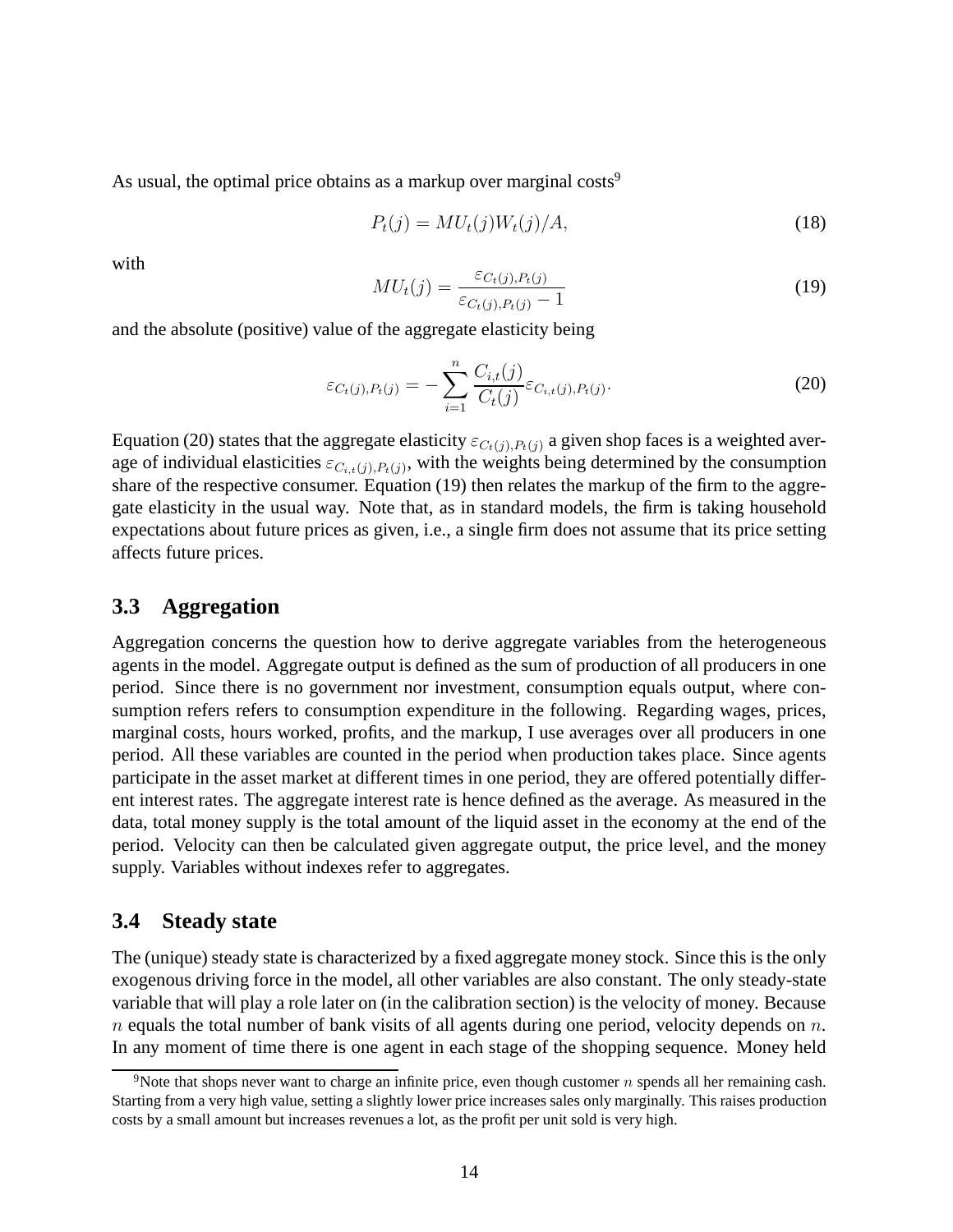by the agent when entering the last shop of her sequence,  $M(i-2)$ , divided by the steady-state price level equals per capita consumption per shop. Total output is then per capita consumption per shop times  $n^2$ , since there are n agents and n shops,

$$
Y = \frac{n^2 M(i-2)}{P}.
$$

To relate  $M(i-2)$  to the total money supply M, note that in steady state—according to equations [\(4\)](#page-11-2) and [\(8\)](#page-12-2)—the following holds

$$
M = \sum_{j=1}^{n} M(n) = \sum_{k=1}^{n} k M(i-2) = \frac{n(n+1)}{2} M(i-2).
$$

Hence,

<span id="page-17-2"></span>
$$
Y = \frac{2n}{n+1} \frac{M}{P},\tag{21}
$$

and steady-state velocity is given by

<span id="page-17-1"></span>
$$
V = \frac{YP}{M} = \frac{2n}{n+1}.\tag{22}
$$

### <span id="page-17-0"></span>**3.5 Alternative model setups**

Many of the assumptions taken in the model setup can be relaxed or replaced by alternative assumptions without changing the results. In the following I list some of these potential changes. For example, the results do not depend on the assumption that in a given subperiod only one type of shops opens. In Appendix [F](#page-53-0) I derive a version of the model in which all goods are sold in each subperiod and each continuum of consumers of the same type splits its expenditure evenly over all goods. As shown in the appendix, shop-specific variables change in this setup but period aggregates of all variables are as in the baseline model.

In the baseline setup and the above alternative, an individual consumer buys only one variety per subperiod but faces no switching costs and no informational frictions. Allowing for simultaneous purchases of all varieties together with switching costs as in [Klemperer](#page-35-10) [\(1987\)](#page-35-10) can lead to the same prices as in the baseline setup, even with relatively low switching costs. Intuitively, in this setup each shop is locally a monopolist, where locally refers to a certain range around the current price. The same conclusion can be obtained in models with sequential search and positive search costs, see [Diamond](#page-34-7) [\(1971\)](#page-34-7) and [von zur Muehlen \(1980\)](#page-37-5). However, even without switching or search costs, the main conclusions remain valid if a number of differentiated shops can be visited simultaneously by each consumer (results are available upon request).

Since shops of the same type are symmetric, it furthermore does not matter whether each consumer owns shares of a specific shop or a portfolio of shares of shops of the same type, such that all workers of the same type together own all shops of a specific type. The current setup thus resembles a model of different 'islands' in this respect: workers work for and own shops of the same type, which may also represent different sectors or 'islands'.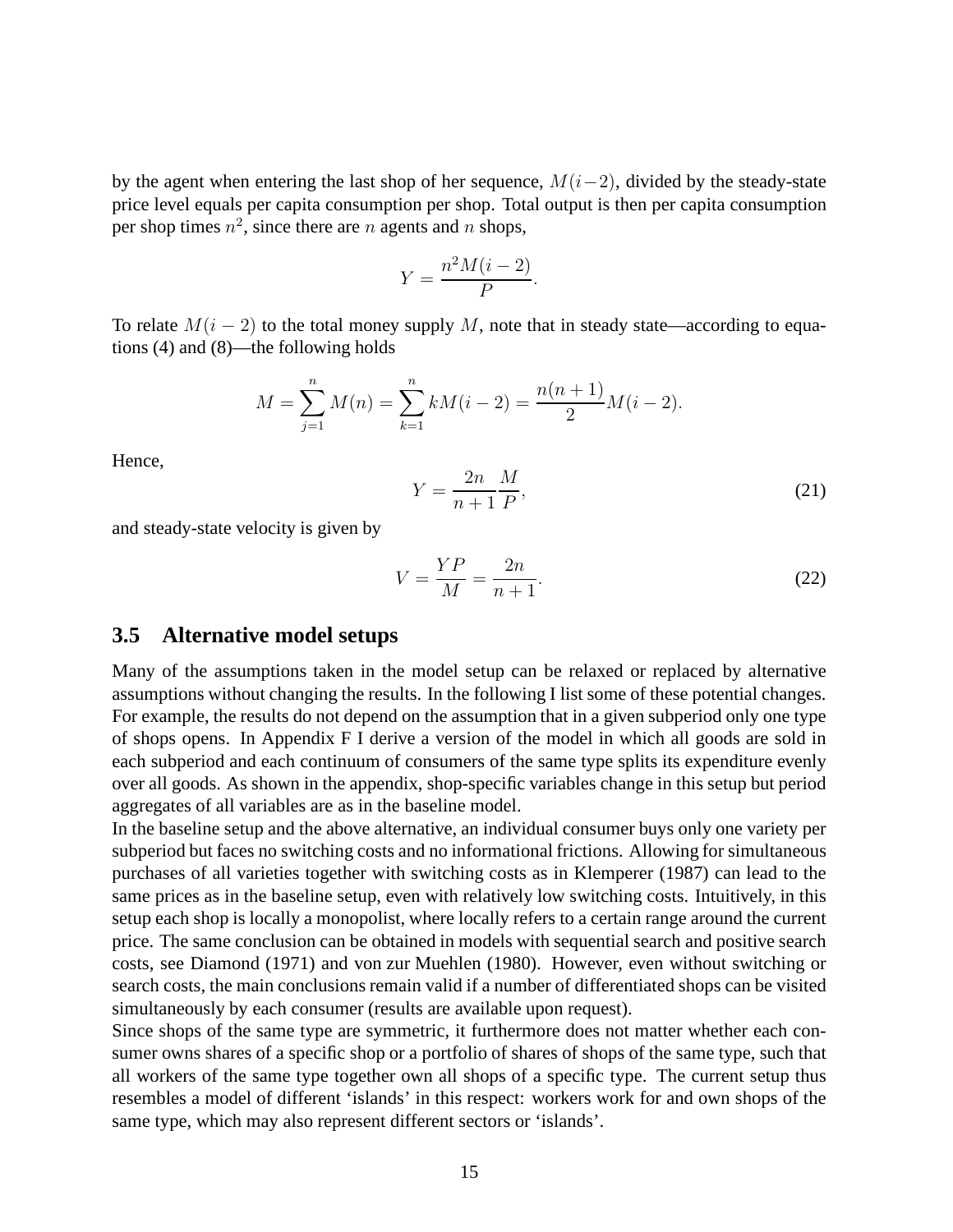In the model, agents work for the last shop of their shopping sequence. Alternatively, one could assume that they work in other shops of the sequence. While this adds an additional channel of internal propagation to the model, it has the disadvantage of assuming that considerable time passes until the agents have access to their wage income. In the current setup, agents access their labor income directly after it has been transferred to their accounts.

Lastly, instead of assuming a zero net supply of the illiquid asset, an alternative setup with government bonds issued in positive net supply can be obtained by slight modifications of the budget constraint [\(3\)](#page-11-1). A lump-sum tax needs to be introduced to finance interest payments and other government expenditures in this case. While positive taxes would naturally reduce consumption in steady state, the conclusions about the effects of monetary policy would remain unaltered. However, the correspondence of monetary injections to open market operations would be more apparent: the central bank can inject or extract money by changing the composition between  $B_t$  and  $M_t$ . A similar reasoning is applied in [Alvarez et al.](#page-33-4) [\(2009\)](#page-33-4), with the difference that the current setup is simpler in the sense that bonds are not state-contingent.

## <span id="page-18-0"></span>**4 The monetary transmission mechanism**

In this section, I analyze the monetary transmission mechanism in the basic setup of of the model, that is  $n=2$ ,  $\eta_s = \phi = 0$  and  $\sigma = 1$ . As in the exposition above, the central bank injects new money only at the beginning of a given period, such that Agent 1 is on the receiving end of this openmarket operation. To obtain analytical results, I linearize and solve the model in Appendix [A.](#page-38-0) In particular, I derive the reactions of individual consumers and price-setters to monetary policy shocks in Appendix [A.2.](#page-41-0) In the following Section [4.1,](#page-18-1) I summarize the results for aggregate variables, calculated in Appendix [A.3.](#page-42-0) I will first state the analytical results in a compact way and then provide the corresponding intuition in Section [4.2.](#page-20-0) Section [4.3](#page-21-0) contrast the results to a version with fixed markups.

### <span id="page-18-1"></span>**4.1 Analytical results**

Lower-case letters denote percentage deviations from steady state except for  $i_t$ , which denotes deviations of the nominal interest rate from steady state in percentage points. In order to obtain stationary variables, the variable  $w_t$  represents percentage deviations from steady state for  $W_t/P_t$ . For the same reason,  $m_{i,t}(j)$  and  $m_{i,t}(b)$  stand for percentage deviations from steady state for  $M_{i,t}(j)/P_t(j+1)$  and  $M_{i,t}(b)/P_t(i)$ , respectively. Remember that money holdings of agents when leaving the bank carry the index b. Lemma [1](#page-19-0) obtains, which presents the dynamics of the only endogenous state variable, money dispersion. It is defined as the average dispersion across consumers when entering each shop, i.e., the average difference between money holdings of the agent who has just visited the bank  $(m_{1,t}(b)$  in Shop 1 and  $m_{2,t}(b)$  in Shop 2) and the agent in the second and last stage of her shopping sequence  $(m_{2,t}(0)$  in Shop 1 and  $m_{1,t}(1)$  in Shop 2). In terms of notation, this corresponds to

$$
\hat{m}_t \equiv \frac{m_{1,t}(b) - m_{2,t}(0)}{2} + \frac{m_{2,t}(b) - m_{1,t}(1)}{2}.
$$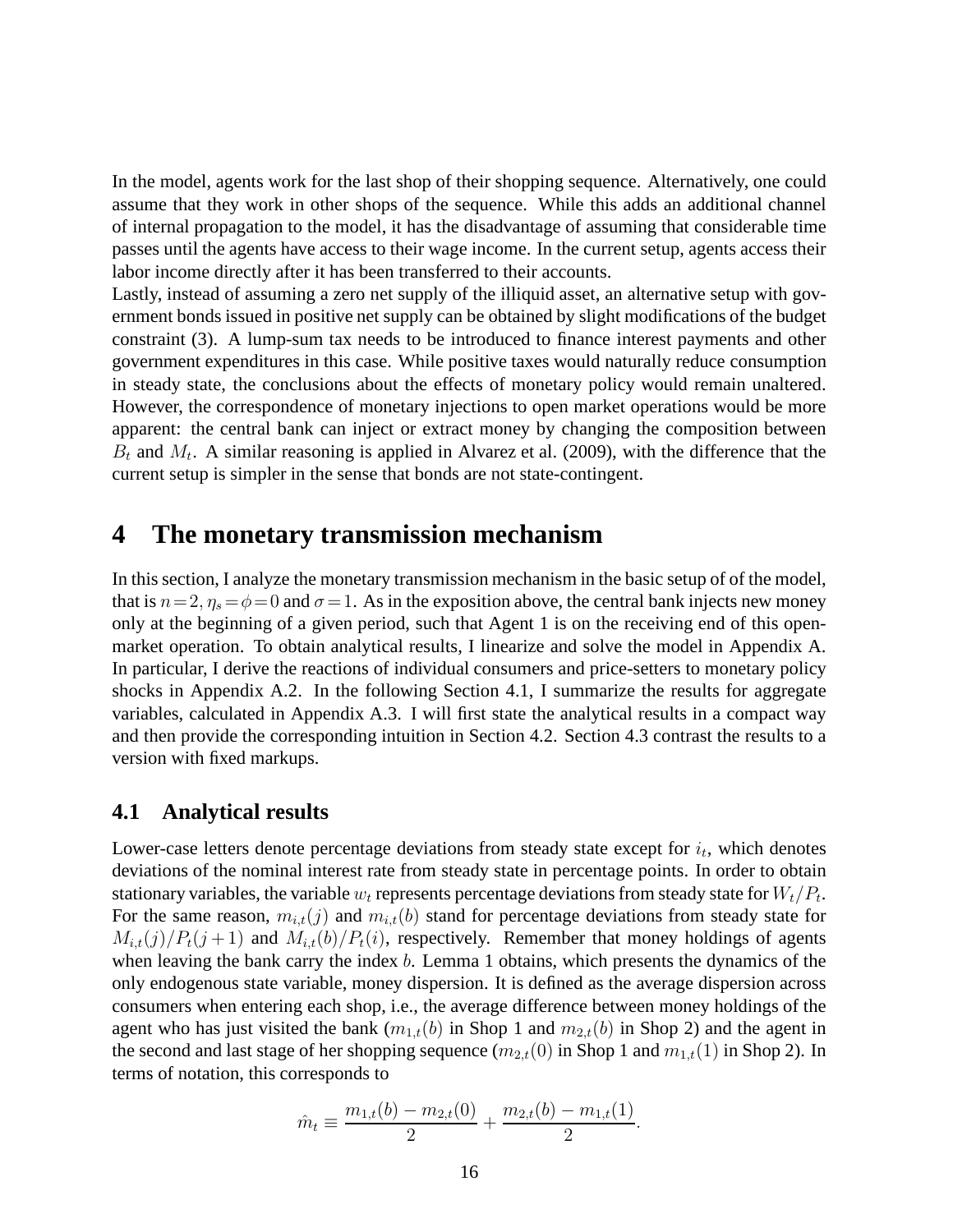Lemma [1](#page-19-0) features the parameter  $z$ , which depends on assumptions regarding the flexibility of markups and wages. I will consider the cases of flexible markups, fixed markups, and real wage rigidity. In each case, a proposition that states the corresponding value of  $z$  completes the solution of the model, together with lemmas [1](#page-19-0) and [2.](#page-19-1)

**Lemma 1** *Under the basic setup the dynamics of the average money dispersion follows*

<span id="page-19-1"></span><span id="page-19-0"></span>
$$
\hat{m}_t = \rho^2 \hat{m}_{t-1} + \frac{1-\rho}{2} \epsilon_t,
$$

*where the autocorrelation coefficient* ρ *is given by*

$$
\rho = -\frac{(3+\gamma)(z-1)}{2z(\gamma-1)} - \frac{1}{z} + \sqrt{\left(\frac{(3+\gamma)(z-1)}{2z(\gamma-1)} + \frac{1}{z}\right)^2 + \frac{2(z-1)}{z(\gamma-1)} - \frac{1}{z}}.
$$

The reactions of the aggregate variables are summarized in the following lemma.

**Lemma 2** *The other endogenous aggregate variables depend on money dispersion as follows:*

$$
y_t = l_t = \frac{1-x}{z}\hat{m}_t, \qquad \pi_t = (1-x)\left(\frac{1}{z} + \rho\right)(1-\rho)\hat{m}_{t-1} + \left[x + \frac{1-x}{2}\left(\frac{1}{z} + \rho\right)\right]\epsilon_t,
$$
  
\n
$$
m u_t = -\frac{1-x}{z}\left(1 + \frac{\beta\gamma - 1}{\mu\gamma + 3}\right)\hat{m}_t, \quad E_t \pi_{t+1} = (1-x)\left(\frac{1}{z} + \rho\right)(1-\rho)\hat{m}_t,
$$
  
\n
$$
w_t = \frac{1-x}{z}\left(1 + \frac{\beta\gamma - 1}{\mu\gamma + 3}\right)\hat{m}_t, \qquad i_t = \left[\frac{x-1\gamma z + z - 4}{x} + 2\right]x\frac{1-\rho^2}{\gamma - 1}\hat{m}_t,
$$

*where the change* x of the price of the first shop to open after a monetary injection of  $\epsilon_t = 1$  is *given by*

$$
0 < x = \frac{z(2-\rho)/3 - 1}{z - 1} < 1.
$$

As laid out in the introduction and the literature survey, the main innovation of the present model is endogenous price setting of firms in the context of segmented asset markets. Allowing firms to chose their optimal markup results in the following proposition.

**Proposition 1** *The dynamics of the basic setup with flexible markups follow the equations of lemmas [1](#page-19-0) and [2](#page-19-1) with*

<span id="page-19-4"></span>
$$
z = \frac{1}{4} \left[ \gamma + 7 + (\gamma - 1)\frac{\beta}{\mu} \right] > 2,\tag{23}
$$

*resulting in*

<span id="page-19-3"></span><span id="page-19-2"></span> $|\rho| < 1$ ,

*that is, stationarity of the dispersion of money holdings.*

Given the stationarity of the model, Proposition [1](#page-19-2) together with Lemma [2](#page-19-1) describes the reactions of the other endogenous variables to a monetary injection, summarized in the following corollary.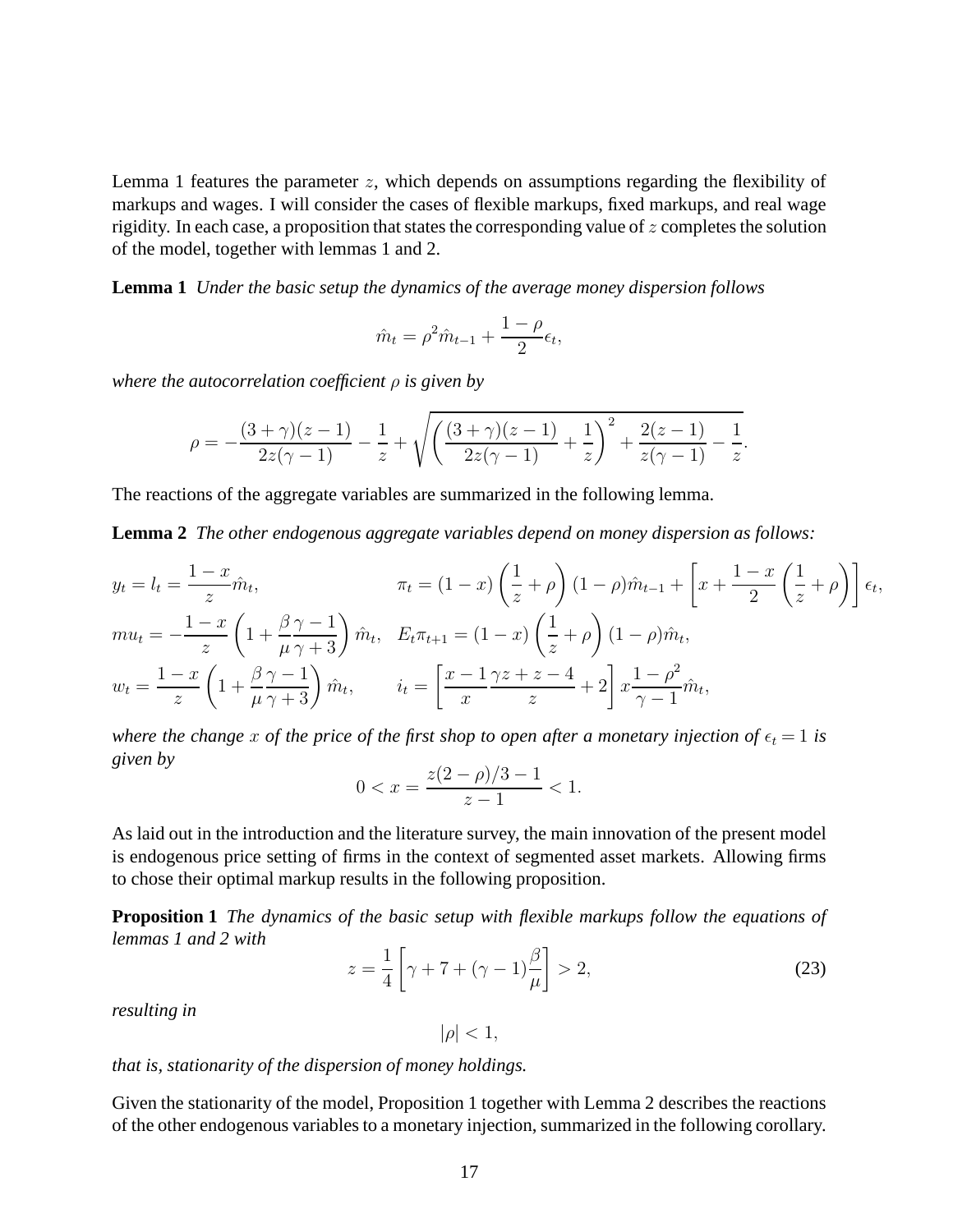**Corollary 1** *After a positive monetary injection, the dispersion of money holdings increases on impact and converges back to zero in the long run. Output, labor, the real wage, inflation and expected inflation rise, while the interest rate (nominal and real) as well as the markup decrease. All variables return to their steady-state values in the long run, except for the price level and the nominal wage that stabilize on a higher level.*

According to Lemma [2,](#page-19-1) real variables and the nominal interest rate are directly linked to the time-varying dispersion of money holdings, arising due to segmented asset markets. Without segmented asset markets, a monetary injection reaches all agents independently of their current stage in the shopping sequence. The money distribution remains at the steady state  $(\hat{m}_t = 0)$ , markups stay constant, and nominal variables jump to a higher level while real variables are not affected. This follows directly from Lemma [2](#page-19-1) for  $\hat{m}_t = 0$ . It can also be seen by multiplying all nominal variables, including the cash-in-advance constraints [\(4\)](#page-11-2) of agents currently not trading, with a scalar (observing that in equilibrium  $B_{i,t}=0$ ).

### <span id="page-20-0"></span>**4.2 Intuition**

Corollary [1](#page-19-3) describes the real effects of monetary shocks, arising from the following intuition. A cash injection reaches only agents currently visiting the asset market. Those agents then start a new shopping sequence. That is, the number  $n_{i,t}(j)$  of remaining goods in their consumption bundle is at its maximum  $n$ , the total number of goods in the economy. As they are still deciding where to spend the injection, those agents' demand elasticity is high, see equations [\(16\)](#page-15-1) and [\(17\)](#page-15-2). Additionally, their expenditure weight in the population rises, such that the aggregate demand elasticity [\(20\)](#page-16-2) increases. This shifts shops' trade-off between extracting profits from high- or lowelasticity (i.e., high/low  $n_{i,t}(j)$ ) customers towards low prices and high quantities. Put differently, firms avoid being first to raise prices to the new steady-state level as the high-elasticity agents generate a larger fraction of sales after a monetary injection. A countercyclical markup after expansionary monetary shocks results. The countercyclical markup dampens the initial inflation response and thereby increases demand. This mechanism generates a short-term inflation-output trade-off. Countercyclical markups are also crucial for achieving procyclical real marginal costs (wages).

Proposition [1](#page-19-2) implies stationarity of the model via a stationary money dispersion. After a monetary injection, the dispersion of money holdings  $\hat{m}_t$  increases since only one agent (Agent 1) is on the receiving side of this operation. As Agent 1 spends parts of the injection in the shop owned by Agent 2, the first to open after the injection, Agent 2 benefits via second-round effects. However, because demand and prices in this shop are still far from the steady state, also Agent 2's combined labor and business income does not move to the new steady-state value instantaneously. Over time, revenue differences between shops eventually vanish and money holdings equalize. Depending on the parameter values, the dispersion of income from wages and profits levels off only slowly, implying a heterogeneous wealth distribution for a prolonged period and thereby longer-lasting responses.

This varying distribution of money holdings, generated by segmented asset markets, is a necessary, but not sufficient condition for monetary non-neutrality. The remaining crucial ingredients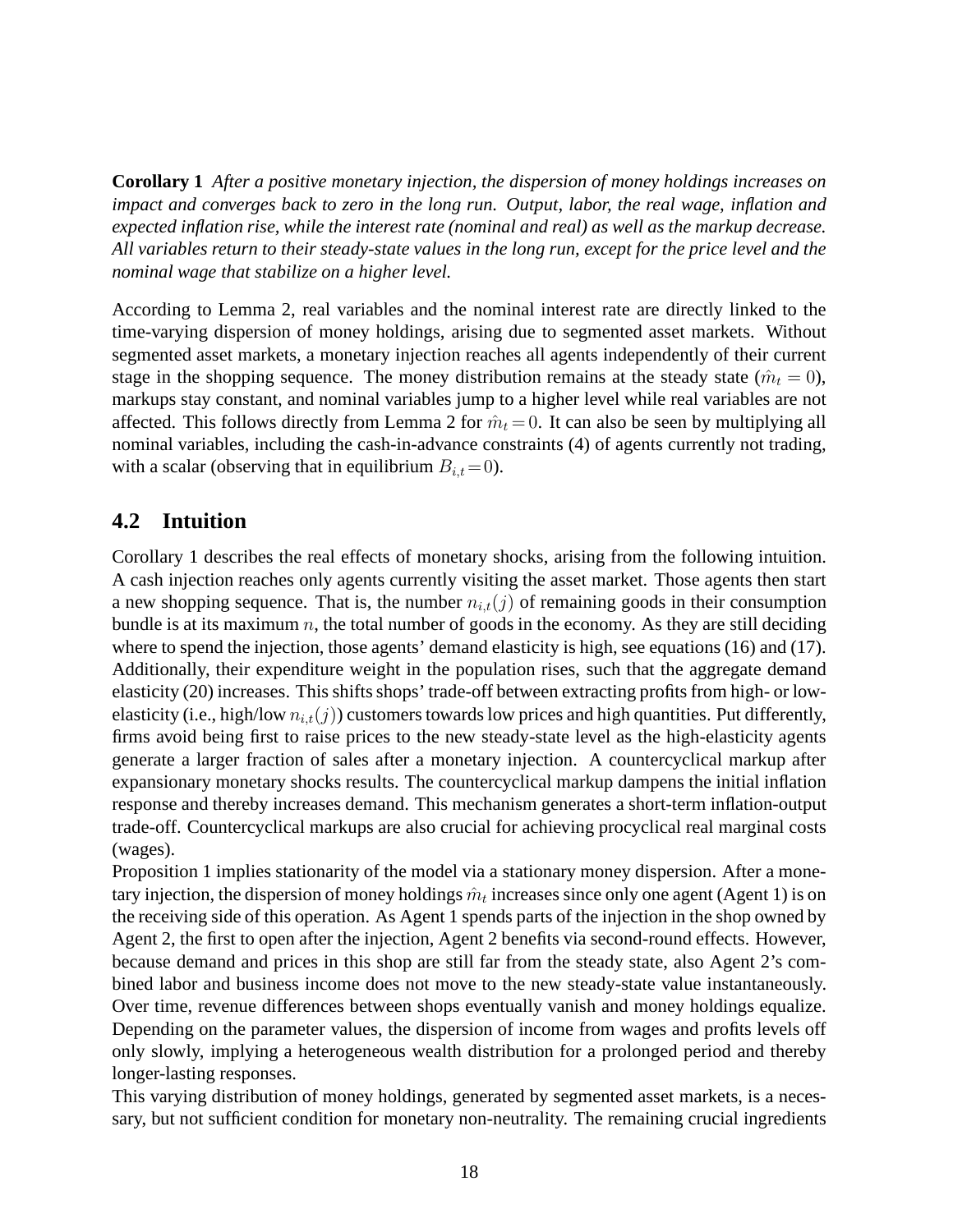to achieve real effects of monetary policy are sequential shopping sequences and endogenous markups. Specifically, the changing money distribution needs to influence the aggregate demand elasticity. This is the case because of the sequential structure, as agents that have received a monetary injection can substitute across a large number of shops. Furthermore, endogenous markups need to be able to respond to this changed elasticity. Exogenously fixing markups at a constant value shuts down the real effects of monetary policy, as shown in more detail in the next section.

### <span id="page-21-0"></span>**4.3 Constant markups**

In order to show the importance of variable markups, this section contrasts the previous results to a version of the basic model with exogenously fixed markups. This version also serves as a benchmark to assess the relative contribution of the model to segmented asset market models with constant output, see Section [2.](#page-6-0) To build intuition for the main difference to the case of flexible markups, note that non-linear labor supply [\(12\)](#page-14-3) reduces in the basic setup to

$$
\mu (1 - L_{i,t})^{-1} = \beta W_{i,t} E_t (C_{i,t+1} P_{i,t+1})^{-1}
$$

Focusing on Shop  $j$  in period  $t$ , we can combine this equation with the budget constraint [\(3\)](#page-11-1), the production function [\(6\)](#page-12-3), and the price setting equation [\(18\)](#page-16-4) to obtain

<span id="page-21-1"></span>
$$
Y_t(j) = A\left(1 + \frac{\mu}{\beta}MU_t(j)\right)^{-1}.
$$
\n(24)

.

Now consider a version of the model in which markups are exogenously held fixed, i.e., optimal markups in Equation [\(19\)](#page-16-3) are replaced with

$$
MU_t(j) = \overline{MU}.
$$

As apparent from Equation [\(24\)](#page-21-1), output of each shop is constant in such a setup. More generally and derived in Appendix [C,](#page-46-0) we obtain the following proposition.

**Proposition 2** *The dynamics of the basic setup with exogenously fixed markups follow the equations laid out in lemmas [1](#page-19-0) and [2](#page-19-1) for*

<span id="page-21-3"></span> $z \rightarrow \infty$ ,

*implying*

<span id="page-21-2"></span>
$$
|\rho| < 1,
$$

*that is, stationarity of the dispersion of money holdings.*

The intuition for the stationarity of the model is analogous to the case of variable markups. The change in the value of  $z$ , however, entails very different predictions for the behavior of the economy after a monetary injection, as summarized in the following corollary.

**Corollary 2** *Output, hours worked, and the real wage of each agent/shop remain constant after monetary injections if markups are exogenously set to a constant. The interest rate falls after a positive monetary injection, i.e., a liquidity effect obtains. Realized and expected future inflation rates increase. The dispersion of money holdings increases on impact before converging back to the steady-state level.*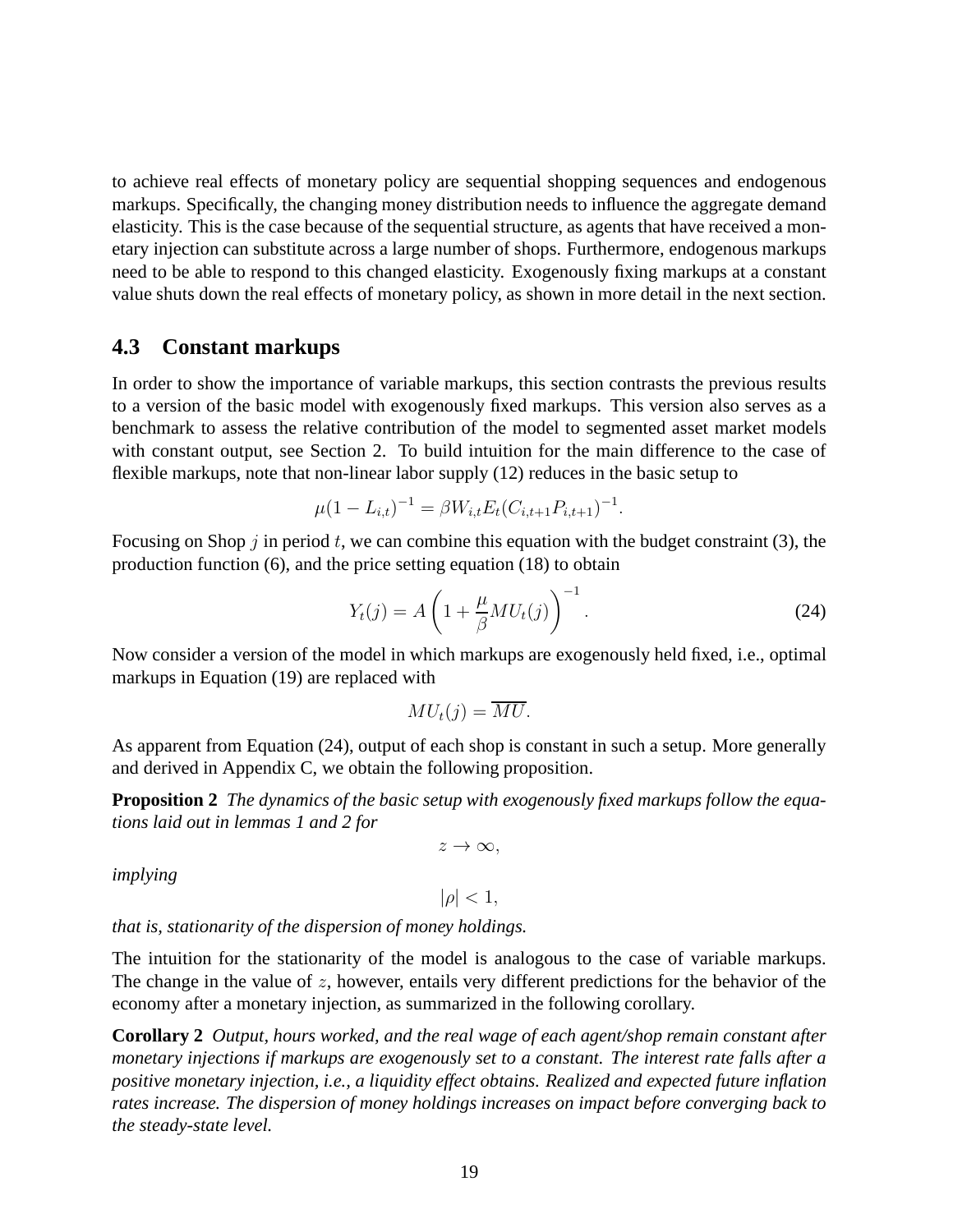Corollary [2](#page-21-2) demonstrates in the basic setup that the endogenous markup reactions are crucial for real effects of monetary policy. Note that the result of a constant output does not imply that consumption of each agent remains constant. The agent who participates in the asset market during the time of the injection benefits and can raise her consumption level. As the agent working in the first shop to open in the period expects a higher price level from this period onwards, she demands a correspondingly higher nominal wage. This pushes up good prices onefor-one because of the fixed markup, leading to a falling purchasing power of the agent who did not receive the injection. However, prices do not jump up directly to the new price level because of the sequential structure of the model. As illustrated by a numerical example in Appendix [D,](#page-51-0) such a jump would lead to falling output since aggregate nominal expenditure does not reach its new steady-state level instantaneously. That is, aggregate savings are relatively high as long some agents are still wealthier than others. Lower output, however, would lead to reduced wage demands and hence lower prices in the first subperiod, contradicting the initially assumed jump. An equilibrium is only reached at constant output and inflation that dies out over time, implying higher expected inflation on impact. If markups are allowed to fall, as in the previous section, the initial price response is damped further, thereby raising output.

# <span id="page-22-0"></span>**5 Model simulations**

In a next step, I explore the quantitative predictions of the model by calculating impulse-response functions and financial correlations predicted by the basic setup in Section [5.1.](#page-22-1) Introducing rigid real wages, formally done in Appendix [B,](#page-43-0) allows me to simulate an extended version of the model with and without modest real frictions in Section [5.2.](#page-25-0)

### <span id="page-22-1"></span>**5.1 Simulation of the basic model**

In the following, I simulate the basic setup ( $n = 2$ ,  $\eta_s = \phi = 0$ ,  $\sigma = 1$ ) with  $\beta = 0.96$  and  $\mu = 1.10$  $\mu = 1.10$ I plot the impulse-response functions to a monetary injection that decreases the interest rate by one percentage point in Figure [3.](#page-23-0) Because the model is calibrated to an annual frequency, the horizontal axes denote years. The red dashed-dotted lines depict the baseline case under flexible markups, while the black solid lines show the version with constant markups.

The interest rate falls since those agents who participate in the asset market at the time of the injection need to hold the additional liquidity. This is the case for fixed and flexible markups alike. Aggregate real variables, however, stay constant in the case of fixed markups. This does not imply that relative real variables remain constant. Money dispersion over both agents increases, as only Agent 1 receives the injection. The beneficiary enjoys higher consumption while rising prices reduce the purchasing power of the other agent, whose consumption level drops.

<span id="page-22-2"></span><sup>&</sup>lt;sup>10</sup>To guarantee comparability with later simulations, I set  $\gamma$  to the same value of 7.512 as in Section [5.2,](#page-25-0) although this implies a too high steady-state markup in the case of  $n=2$ . The financial correlations are largely unaffected by the choices of  $\gamma$  and  $\mu$ . If  $\gamma$  is adjusted to 21 to yield a markup of 20%, impulse-response functions are qualitatively unaltered but real effects are quantitatively around half as large as in Figure [3,](#page-23-0) leading to the same conclusions. Impulse-responses functions are robust to changes in  $\mu$ .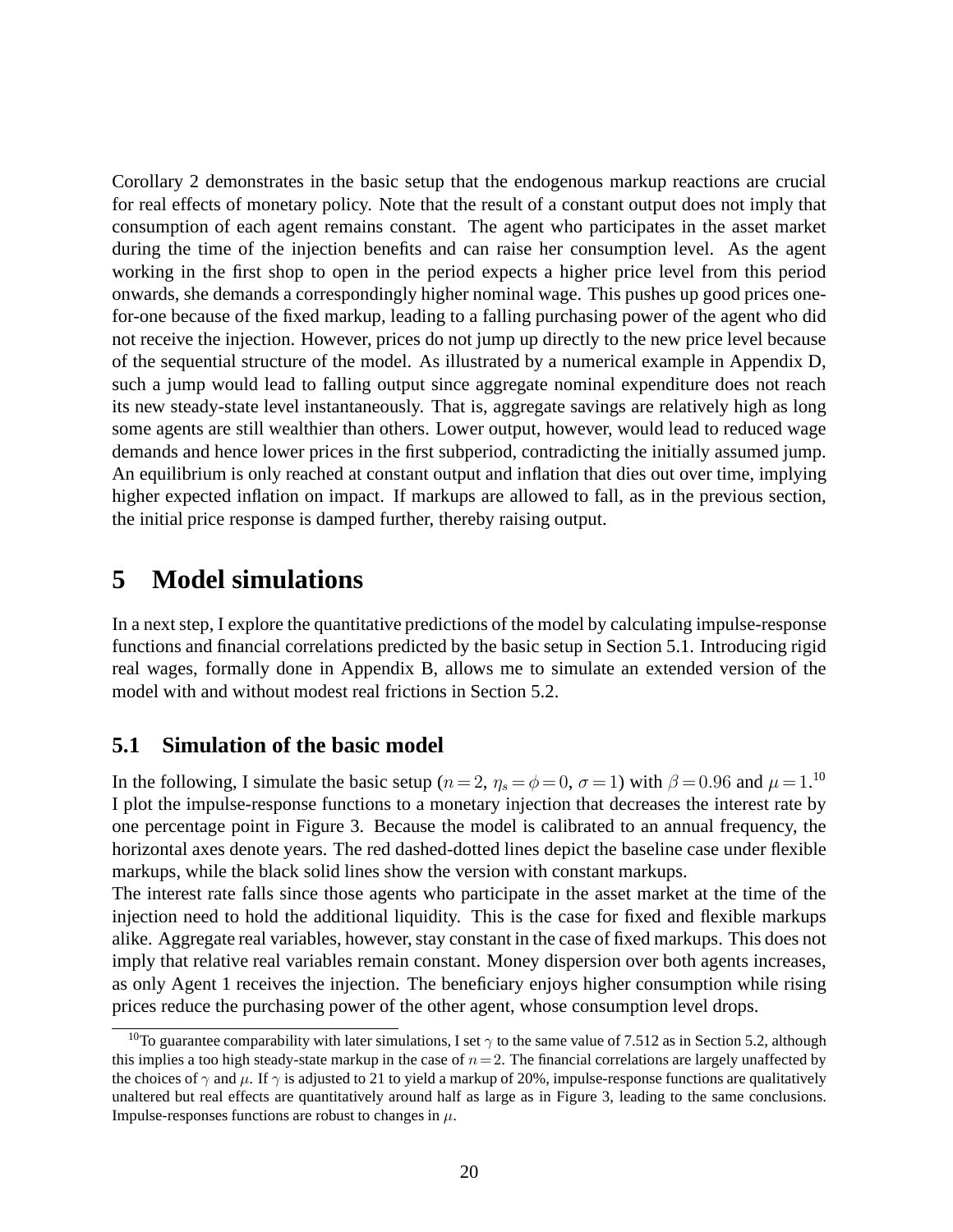

<span id="page-23-0"></span>Figure 3: Responses to an unanticipated expansionary monetary policy shock at  $t = 1$  for  $n = 2$ (basic setup). Variables refer to aggregate values, if not specified otherwise. Black solid lines: fixed markups. Red dashed-dotted lines: flexible markups. Blue dashed lines:  $\sigma = 2$ . Green dashed-dotted lines:  $\sigma = 3$ . Horizontal axis denotes years, vertical axis shows log deviations from steady state.

As Agent 1 saves a part of the injection as cash holdings for purchases later in her shopping sequence, velocity drops and prices do not directly jump to the new steady, even under fixed markups.<sup>[11](#page-23-1)</sup> It hence takes some periods for inflation to return to zero after the shock, implying higher expected inflation. As discussed in Section [4,](#page-18-0) the increased money dispersion puts downward pressure on markups if they are flexible. Consequently, prices rise more slowly and output, hours worked, and the real wage increase after a monetary injection.

Except for profits, the model with variable markups does therefore qualitatively well in reproducing existing evidence in the literature. [Christiano et al. \(1997](#page-34-6)) report similar findings for the

<span id="page-23-1"></span> $11$ From Lemma [2,](#page-19-1) it is easy to calculate the reaction of velocity after a monetary injection with flexible markups, starting at the steady state, yielding  $\frac{1-x}{2z}[2+\rho(z-1)]-(1-x)<0$ .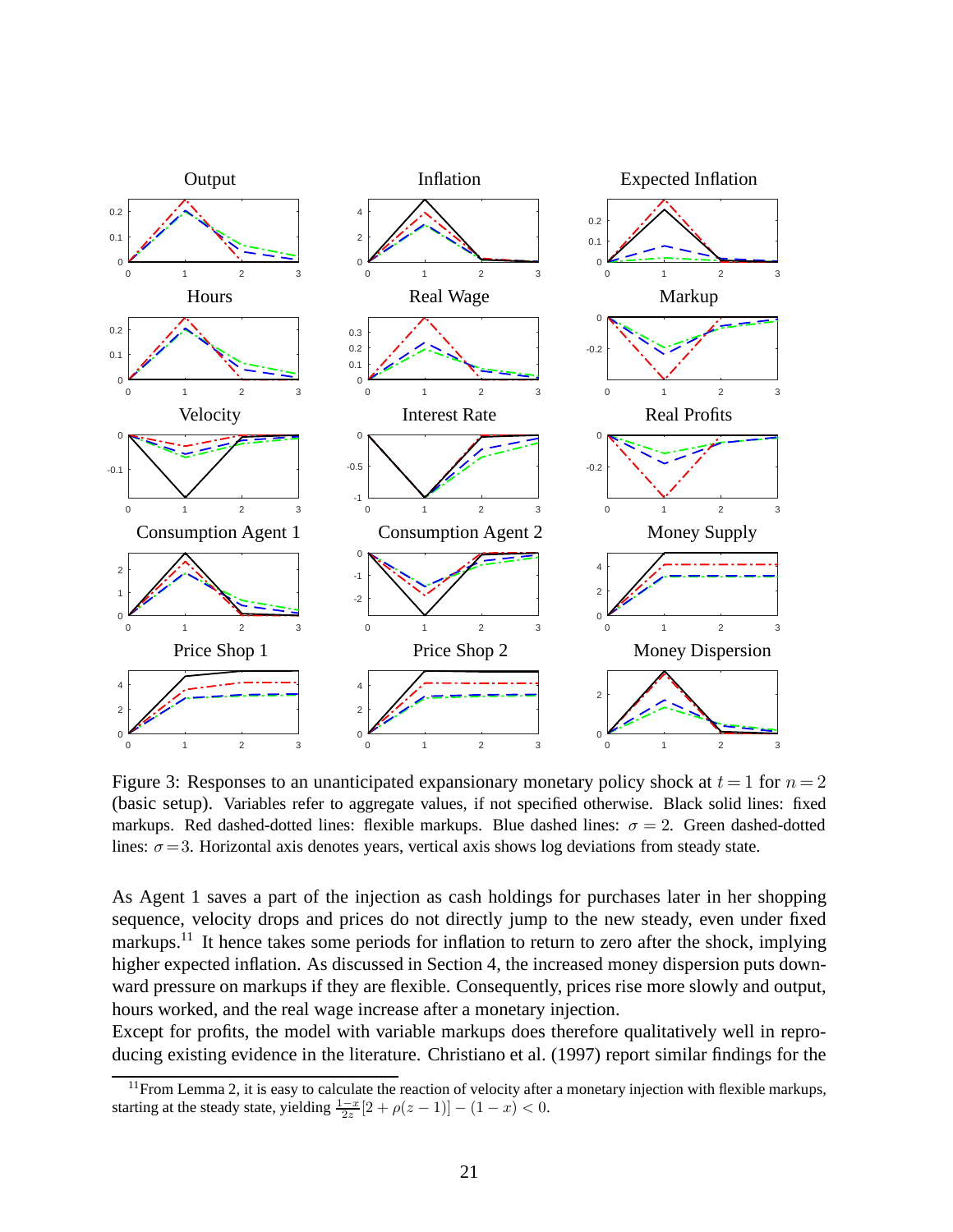responses of output, inflation, interest rates, and wages. [Altig et al. \(2011](#page-33-8)) include velocity as well and find an initial decline that is followed by an increase. As in the empirical counterpart, predicted velocity falls on impact but fails to rise above zero in subsequent periods. Price dispersion increases, in line with evidence in [Balke and Wynne](#page-33-9) [\(2007\)](#page-33-9) and [Baumeister et al. \(2013](#page-33-10)). Additionally to the empirical observations in Figure [1,](#page-4-1) Galí et al.  $(2007)$  also report a falling markup after an expansionary monetary shock. Real profits fall counterfactually due to a strong increase in the real wage. They rise after a monetary injection for higher  $n$  or rigid real wages, though. The propagation of the responses is spread out if either  $\gamma$  is lowered and/or if the intertemporal elasticity of substitution  $1/\sigma$  is reduced, see blue dashed and green dashed-dotted lines for  $\sigma = 2$  and  $\sigma = 3$ , respectively. A lower intertemporal elasticity of substitution reduces wage demands in the period of the shock, altering the labor-supply decisions and the corresponding real-wage response, see the discussion in Section [5.3.](#page-30-0) However, the impact on the maximum responses of hours worked, output, and inflation is fairly small, showing a limited importance of these additional effects.

**Financial correlations** As shown above, the interest rate falls after a positive monetary injection. The model hence generates a liquidity effect. Due to the falling velocity, a negative relationship between the money-to-output ratio and velocity obtains after a monetary injection. Furthermore, also expected inflation and the real interest rate are negatively correlated following a shock. Correlations conditional on a single shock, however, do not necessarily correspond to correlations from longer time series. I therefore simulate the model and compare the implied correlations to empirical data in Table  $1<sup>12</sup>$  $1<sup>12</sup>$  $1<sup>12</sup>$  The simulations predict a correlation of the moneyto-output ratio and velocity of  $-.66$ , compared to  $-.51$  in the data.<sup>[13](#page-24-1)</sup> The correlation between expected inflation and the real interest rate is perfectly negative. Standard representative-agent models obtain the opposite counterfactual sign, as pointed out by [Alvarez et al. \(2002](#page-33-5)).

Contrary to previous flexible-price models in the literature, the present model is also able to replicate a negative correlation between changes in the money supply and the aggregate markup, which is found in the data. As it links monetary injections to the markup, it is an important statistic for the monetary transmission mechanism. In fact, as discussed above, the novel feature of variable and countercyclical markups in a segmented-asset-market environment, is key to obtain real effects of monetary policy in the model. The successful replication of the empirical negative correlation thus lends support to the mechanism of the model.

The predictions of the model with fixed markups are qualitatively the same as those of previous models in the literature that assume constant output. Concerning the correlations of financial

<span id="page-24-0"></span><sup>&</sup>lt;sup>12</sup>The construction of the empirical statistics is described in Appendix [H.](#page-57-0) They are based on hypothetical time series that would have been observed if monetary policy shocks had been the only source of fluctuations. Correspondingly, the theoretical moments are averages of 1000 time series generated by the model with unexpected shocks to the money supply. Expected inflation is proxied by future realized inflation in the data. As the empirical sample, the theoretical time series have a length of 121 periods (with an additional burn-in phase of 121 periods that are discarded) and are HP-filtered with a smoothing coefficient of 100 since one period represents one year.

<span id="page-24-1"></span><sup>&</sup>lt;sup>13</sup>While [Alvarez et al. \(2009](#page-33-4)) focus on the correlation between velocity and the money-to-consumption ratio, reporting an unconditional monthly correlation of -.9, I use the empirical money-to-output ratio because of the closer correspondence to the model equations. This ratio also shows the sluggish adjustment of the price level, potentially even more forcefully.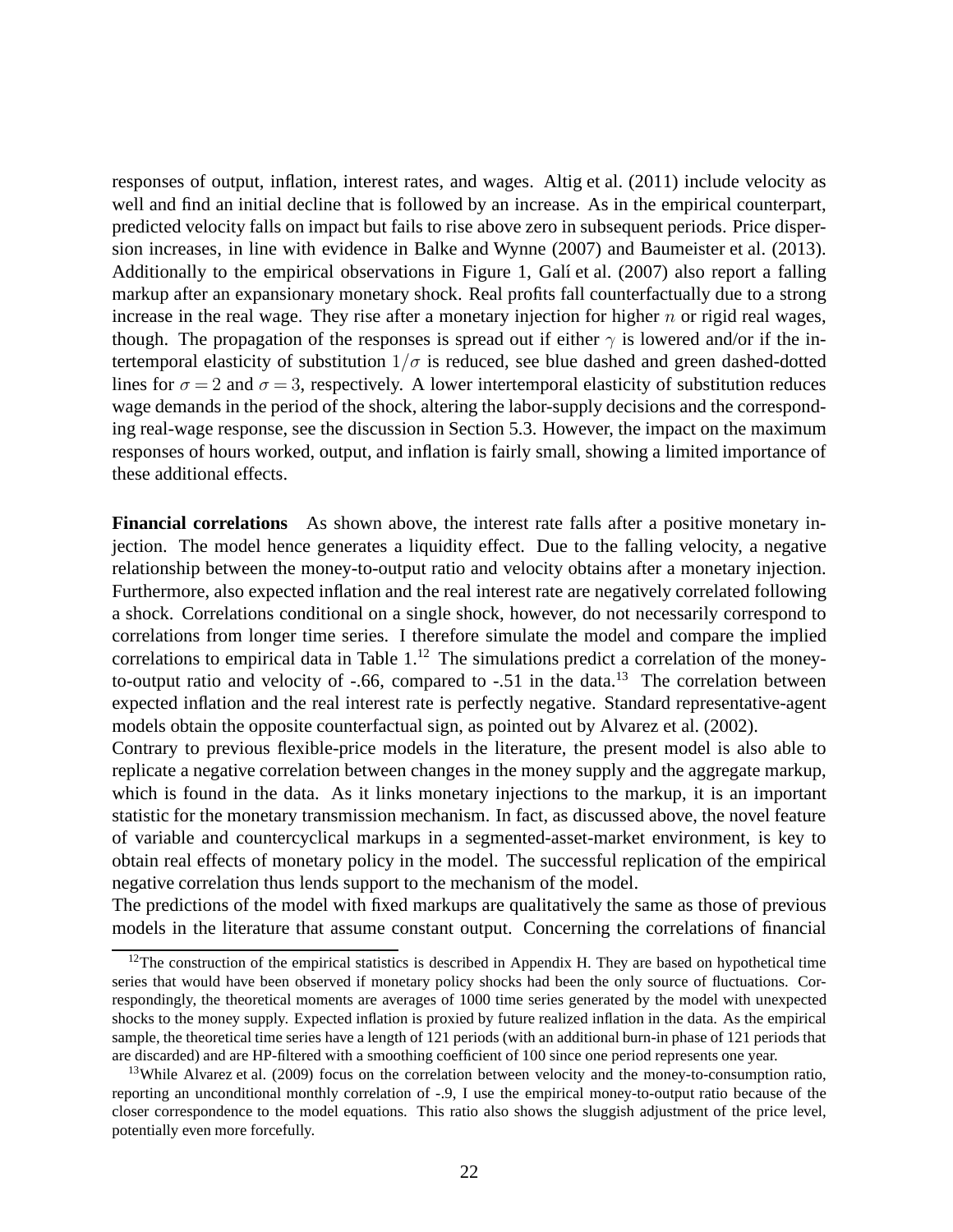|                             | Data   |        | Model                                          |        |
|-----------------------------|--------|--------|------------------------------------------------|--------|
|                             |        |        | Flexible Markup Constant Markup Extended Model |        |
| $Corr(MU_t, \Delta M_t)$    | $-.24$ | $-.77$ |                                                | $-.28$ |
| $Corr(r_t, E_t \pi_{t+1})$  | $-.85$ | $-1$   | -1                                             | $-95$  |
| $Corr(vel_t, M_t/Y_t)$ -.51 |        | $-.66$ | $-.67$                                         | $-78$  |

<span id="page-25-1"></span>Table 1: Correlations of financial variables. Empirical values based on counterfactual time series generated by identified monetary shocks only, for details see Appendix [G;](#page-55-0) theoretical values: averages of 1000 simulations of the model. All series were HP-filtered.

variables reported in Table [1](#page-25-1) and the liquidity effect, they are very similar to the ones resulting from flexible markups (except, of course, the correlation between changes in the money supply and markups). We can conclude that the segmented-asset-market structure is responsible for most of the dynamics of the mentioned financial variables. Variable markups then add real effects of monetary policy without changing the (correct) predictions regarding those financial variables. Judging from Figure [3](#page-23-0) and Table [1,](#page-25-1) the basic setup does quantitatively well in predicting most variables (in particular output and the markup). It fails, however, in one dimension. The monetary injection required to reach a fall of the nominal interest of one percentage point is implausibly high. Correspondingly, inflation reacts too strongly. This result stems from the fact that nominal costs (i.e., wages) increase relatively quickly. In order to demonstrate that the mechanism responsible for monetary non-neutrality needs only a small amplification to generate quantitatively realistic responses to a monetary policy shock, I allow for a small degree of real rigidity in the next section.

### <span id="page-25-0"></span>**5.2 Simulation of the extended model**

In the following I simulate the full model for large  $n$  and more general parameter values, using standard numerical methods for the simulation of DSGE models. I also employ modest real wage rigidities. Specifically, I assume that real wages are predetermined for a certain number of subperiods. This implies that a few shops that are first to sell their goods after a monetary injection cannot adjust their real wage following such a shock. Because of the muted response of marginal costs due to initially rigid real wages, a stronger output response and higher real profits are generated for a given monetary shock. In Appendix [B,](#page-43-0) I analytically derive the effects of real wage rigidity and provide further intuition.

**Real wage rigidities** With pre-set real wages, labor supply [\(12\)](#page-14-3) is replaced by<sup>[14](#page-25-2)</sup>

$$
\frac{W_t(i)}{P_t(i)} = E_{t-1} \frac{W_t(i)}{P_t(i)} \qquad i = 1, \dots, \xi^r,
$$

<span id="page-25-2"></span><sup>&</sup>lt;sup>14</sup>While a Calvo-type scheme would prolong the responses because of longer-lasting rigidities, the microfoundation would become very involved since shops open sequentially. Pre-set wages, in contrast, allow me to analytically derive the solution for the basic setup in Appendix [B.](#page-43-0) Furthermore, given that workers cannot insure against wage differentials because markets are incomplete, a Calvo-setup with different wages for workers of the same type would make the analysis even more complicated.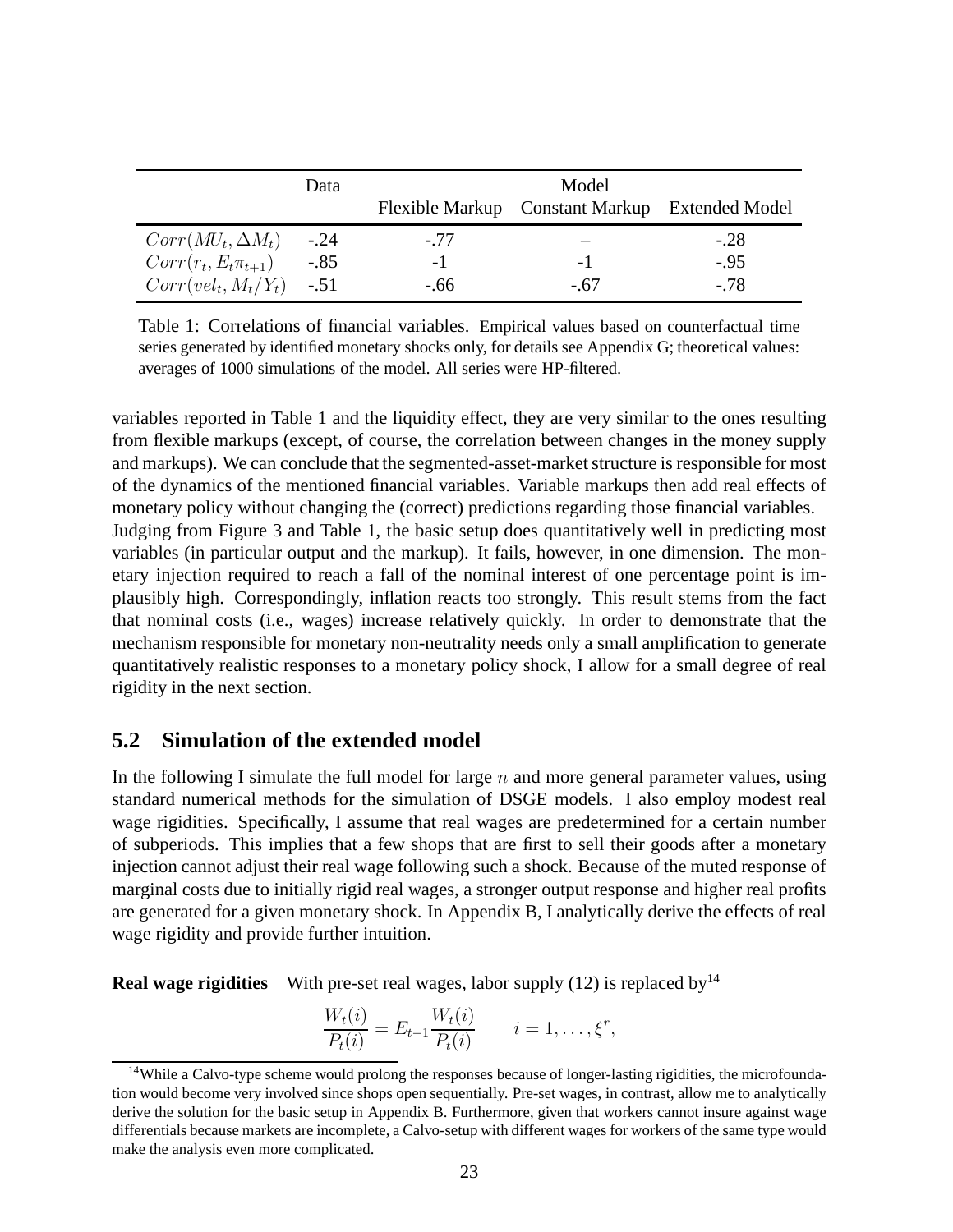where  $\xi^r$  denotes the number of shops that cannot change their real wage after a monetary shock. Blanchard and Galí [\(2007,](#page-34-8) [2010\)](#page-34-9) discuss extensively the case of real wage rigidities and argue that they are an important factor in shaping cyclical fluctuations. They help, among others, [Hall](#page-35-11) [\(2005\)](#page-35-11), [Krause and Lubik](#page-36-11) [\(2007\)](#page-36-11), [Kuester \(2010](#page-36-12)), [Christoffel and Linzert \(2010](#page-34-10)), and [Shimer](#page-37-6) [\(2012\)](#page-37-6) to explain certain characteristics of empirical labor markets. While I am not aware of direct empirical evidence, estimated models show evidence for considerable real wage rigidity (e.g., [Smets and Wouters 2007\)](#page-37-7). Besides the classic observation of Dunlop and Tarshis that the correlation between hours and wages is close to zero, more recent VAR evidence in [Christiano et al. \(2005](#page-34-11)), [Amato and Laubach \(2003](#page-33-11)), [Ravn and Simonelli \(2007](#page-37-8)), and [Altig et al. \(2011](#page-33-8)) also indicates that the real wage reacts very little after monetary policy shocks. [Christiano et al. \(2016](#page-34-12)) consider a range of shocks and confirm the apparent rigidity of the real wage conditional on these shocks. Unconditionally, I find the volatility of output to be 72% higher than that of the real wage (calculation based on series described in Appendix [H,](#page-57-0) quarterly variables in logs and HP-filtered). [Kuester \(2010](#page-36-12)) proposes an explanation for this rigidity, which is beyond the scope of this paper. I rather aim at demonstrating how their interaction with the sequential structure and endogenous markups strongly amplifies the responses without causing monetary non-neutrality themselves. Other forms of real rigidities would similarly magnify real effects and hence deliver similar conclusions (see [Ball and](#page-33-12) Romer [1990\)](#page-33-12).

The intuition for the amplifying effect is as follows. As discussed for the flexible-wage scenario, the aggregate elasticity of substitution increases after a monetary injection, putting downward pressure on markups. This would raise real wages, as the distance between prices and nominal wages falls. To keep real wages constant during the time of pre-set real wages, nominal wages are adjusted downwards relative to the flexible-wage scenario. Prices hence increase more slowly. The resulting rising market share generates an incentive to raise markups, i.e., to extract a higher per-unit profit from the large number of goods sold (think of the extreme case of a monopoly, which would charge very high markups). An equilibrium is reached where markups are unchanged for the brief period of pre-set real wages. As a result of this interaction between optimal markups and real wage rigidity, marginal costs and prices have a less steep trajectory after a given monetary injection.

**Calibration** The baseline parameters used for the simulation of the model are summarized in Table [2.](#page-27-0) The elasticity of substitution between varieties  $\gamma$  is chosen such that the markup in steady state is  $20\%$ , see [Rotemberg and Woodford](#page-37-9)  $(1993)$ .<sup>[15](#page-26-0)</sup> Different values are used in the literature for the coefficient of relative risk aversion  $\sigma$ . [Basu and Kimball](#page-33-13) [\(2002\)](#page-33-13) report empirical findings for its inverse, the intertemporal elasticity of substitution, ranging from .2 to .75. The Frisch elasticity of labor supply was estimated between 1/3 and 1/2 by Domeij and Flodén [\(2006\)](#page-35-12). I choose a parameter constellation for the baseline calibration with  $\sigma = 3$  and a Frisch elasticity of  $1/2$  ( $\mu = .65$ ). Below, I conduct robustness checks regarding these parameters, employing 2 and 4 for  $\sigma$  and 1/3 for the Frisch elasticity. The fixed cost is set such that the

<span id="page-26-0"></span><sup>&</sup>lt;sup>15</sup>[Rotemberg and Woodford \(1993\)](#page-37-9) report values between 20% and 40%. Due to the finite number of goods in the consumption bundle, the monopoly power of firms for a given  $\gamma$  is higher relative to the case of infinitely many goods. With infinitely many goods the markup that corresponds to the chosen  $\gamma$  would be 15%.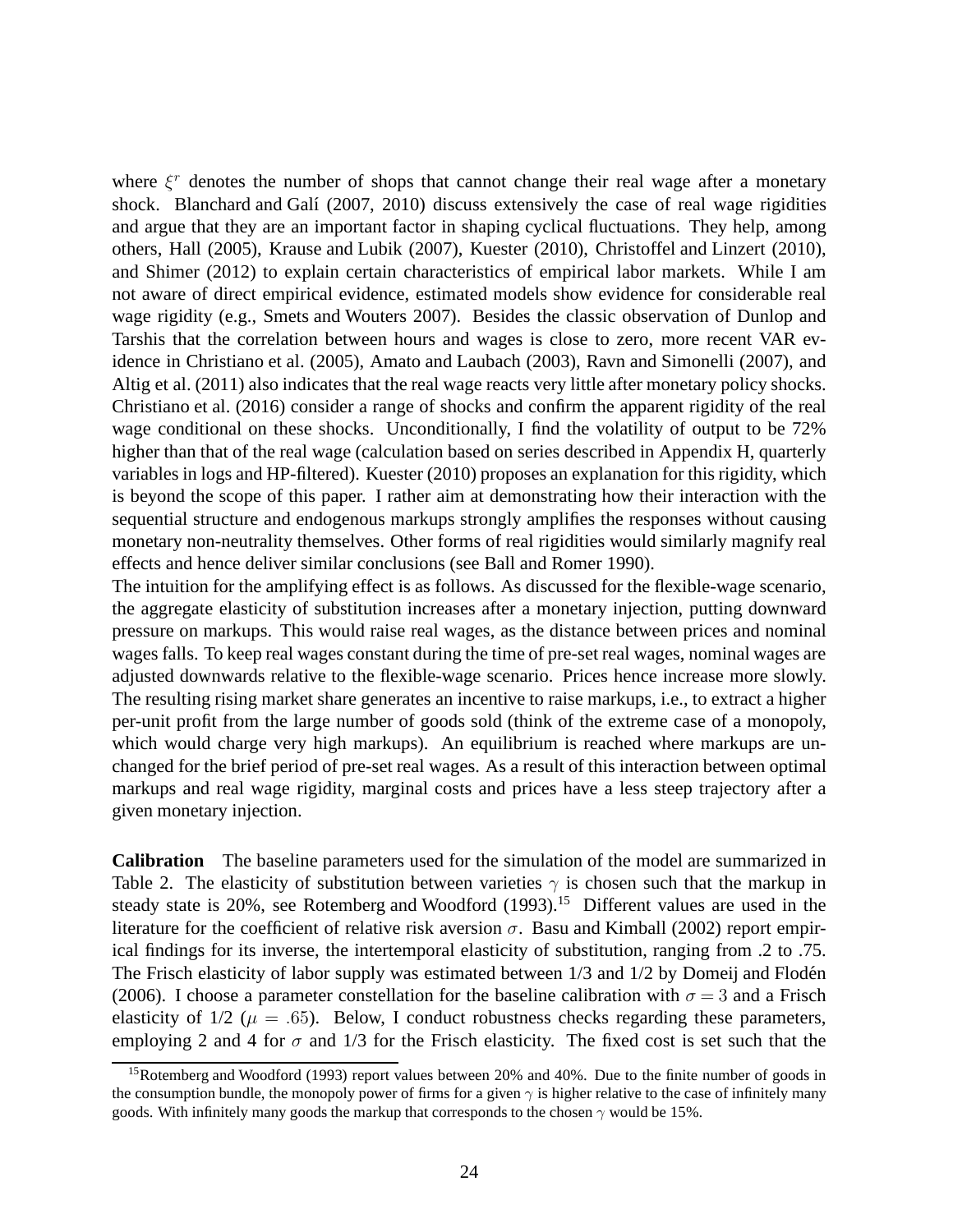| Parameter                          |               | Value            | <b>Calibration Target</b>       | Value |
|------------------------------------|---------------|------------------|---------------------------------|-------|
| Intratemporal elasticity of subst. | $\gamma$      | 7.51             | <b>SS Markup</b>                | 20%   |
| Coefficient of rel. risk aversion  | $\sigma$      |                  | Intertemp. elasticity of subst. | 1/3   |
| Weight on leisure                  | $\mu$         | .65              | <b>Frisch Elasticity</b>        | 1/2   |
| Fixed cost                         | $\varnothing$ | .071             | Profit share                    | 5.1%  |
| Discount factor                    |               | .96              | SS interest rate                | 4%    |
| Total # of bank visits             | $\,n$         | 14               | Average velocity                | 1.87  |
| Autocorrelation of money shock     | $\rho_M$      | .36 <sup>4</sup> | Quarterly autocorrelation       | .36   |
| Real wage rigidities               | $\zeta^{r}$   |                  | Correlation output / real wages | .59   |

<span id="page-27-0"></span>Table 2: Baseline calibration of the extended model

steady-state profit share corresponds to the empirical average of  $5.1\%$  over the sample period.<sup>[16](#page-27-1)</sup> Concerning the length of one period, remember that in this model each agent visits the asset market once every period. The length of one period therefore determines how often agents re-optimize their asset holdings between liquid and illiquid assets. I stay close to the lower bound of [Alvarez et al. \(2009](#page-33-4)) and use one year.<sup>[17](#page-27-2)</sup> The latter authors refer to [Vissing-Jørgensen](#page-37-10) [\(2002\)](#page-37-10), who shows that around 1/2 to 1/3 of households trade in asset markets in a given year, which would correspond to even longer periods of 2-3 years and hence longer-lasting responses. [Christiano et al. \(1996](#page-34-5)) find that households' assets do not change significantly for one year after a monetary policy shock, such that the choice of one year seems appropriate. Furthermore, Appendix [E](#page-51-1) shows that this frequency of asset re-optimization turns out to be optimal in steady state for relatively small costs of managing portfolios. The discount factor is hence set to .96, implying an annual steady-state interest rate of four percent. The parameter  $n$  determines how often the bank is visited by different agents in one period, and thus governs velocity. Choosing  $n= 14$  implies, according to equation [\(22\)](#page-17-1), a steady-state velocity of 1.87, corresponding to the mean over the empirical sample. In Appendix [G,](#page-55-0) I calculate the money growth rate after a monetary policy shock to be .36 in quarterly terms, implying an annual value for  $\rho_M$  of .36<sup>4</sup> since the model does not allow for intra-period injections.<sup>[18](#page-27-3)</sup>

Next, I turn to the degree of real wage rigidities  $\xi^r$ , which is the number of shops that cannot change their real wage after new information arrives, e.g., in the form of a monetary policy shock. I set a value that comes closest in matching the empirical correlation between output and real wages, as this statistic provides direct evidence on the connection between production and the corresponding real wages. The model predicts a correlation of .74 for  $\xi^r = 2$ , compared to

<span id="page-27-1"></span><sup>&</sup>lt;sup>16</sup>See Appendix [H](#page-57-0) for data sources. Changing the steady-state profit share only impacts on the quantitative reaction of profits themselves.

<span id="page-27-2"></span><sup>&</sup>lt;sup>17</sup>[Alvarez et al. \(2009\)](#page-33-4) use values between 11 and 38 for their variable N, assuming that each month a fraction  $1/N$  of households are active in the asset market. In the present model, each household participates in the asset market in every period. This implies that one period has a length of  $N$  months.

<span id="page-27-3"></span><sup>&</sup>lt;sup>18</sup>The responses do not change if alternatively each agent receives a monetary injection of .36 times the injection that was received by the agent who visited the bank last. Only dispersions increase somewhat. However, notation would become more cumbersome with intra-period money injections.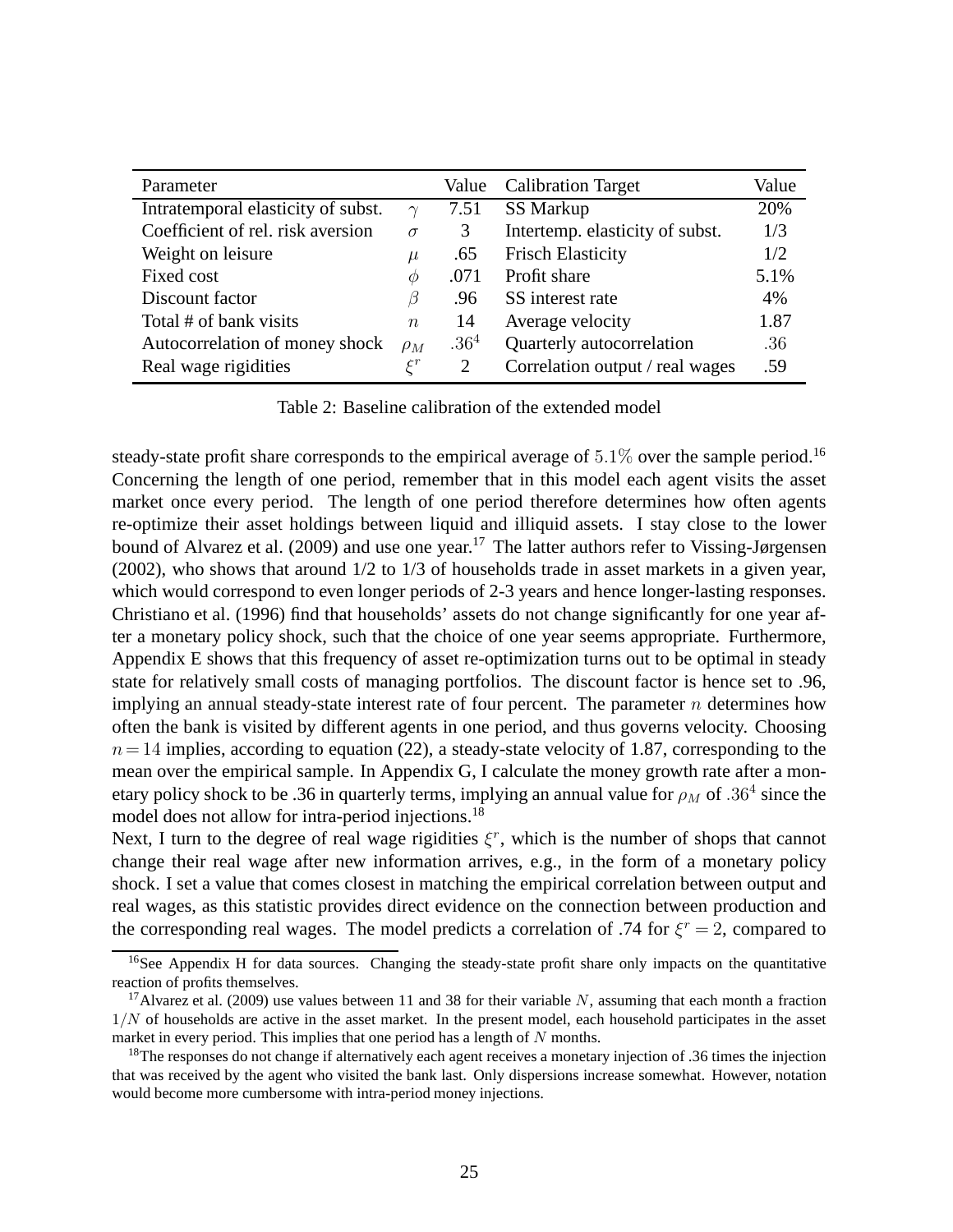

<span id="page-28-2"></span>Figure 4: Responses to an unanticipated expansionary monetary policy shock at  $t=1$  for  $n=14$ (extended model). Variables refer to aggregate values. Black solid lines: flexible wages. Red dasheddotted lines: real wages set in advance for one shop. Blue dashed lines: real wages set in advance for two shops. Green dashed-dotted lines: nominal wages set in advance for two shops. Horizontal axis denotes years, vertical axis shows log deviations from steady state.

.59 in the data.[19](#page-28-0) This constitutes modest rigidities, as it implies that real wages are rigid only in the first 1/7th of the period. As one period represents one year, 1/7th corresponds to a little more than half a quarter, such that half of the shops thus set a new real wage in one quarter. This corresponds to the degree to which real wages depend on last quarter's wages found by [Smets and Wouters \(2007](#page-37-7)), supporting the choice of  $\xi^r = 2$ .<sup>[20](#page-28-1)</sup> To demonstrate the effects of real wage rigidities, I also simulate the model for flexible wages and for  $\xi^r = 1$ .

**Impulse-response functions and financial correlations** Figure [4](#page-28-2) shows the theoretical responses to an unanticipated, positive shock to the total money supply that causes a fall of the nominal interest rate by one percentage point. The black line stands for completely flexible

<span id="page-28-0"></span><sup>&</sup>lt;sup>19</sup>Given that  $\xi^r$  needs to be an integer, the empirical statistic cannot be matched exactly. The correlation is again based on counterfactual time series that would have occurred if monetary shocks had been the only source of fluctuations, see Appendix [G](#page-55-0) for further details.

<span id="page-28-1"></span><sup>&</sup>lt;sup>20</sup>Combining their parameter estimates yields a dependence of .5008. Similarly, Blanchard and Galí (2010) assume that the real wage reacts half as much to shocks than under flexible wages.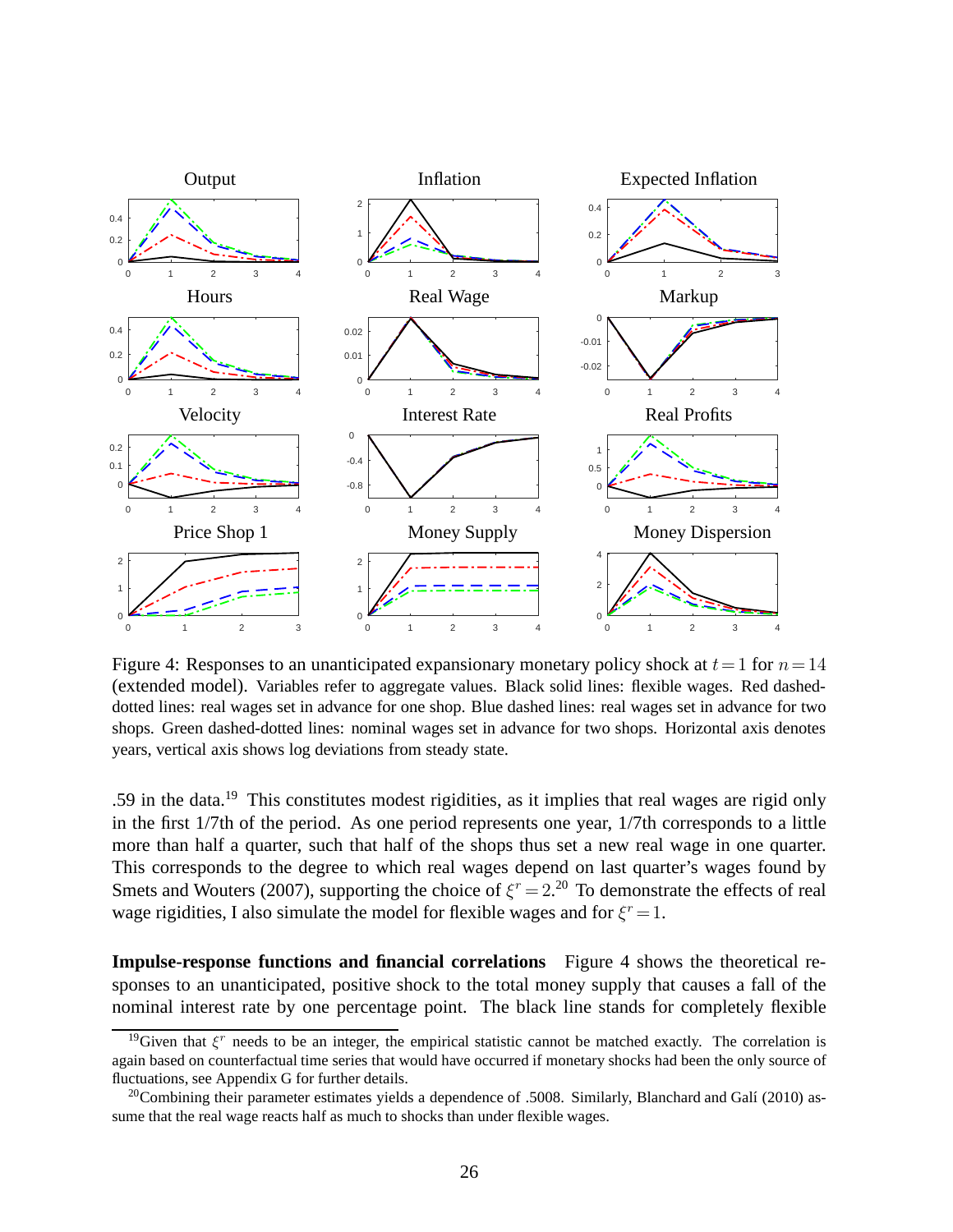

<span id="page-29-0"></span>Figure 5: Responses of dispersions to an unanticipated monetary policy shock at  $t=1$  for  $n=14$ (extended model). For description of different lines, see Figure [4.](#page-28-2) Horizontal axis denotes years, vertical axis shows standard deviations of percentage deviations from steady state for individual agents.

wages ( $\xi^r = 0$ ), while the red dashed-dotted line represents  $\xi^r = 1$  and the blue dashed one  $\xi^r = 2$ . As under the basic setup in Section [5.1,](#page-22-1) prices rise only slowly, thereby increasing demand. This reaction in sales raises real profits, despite the falling markup. Aggregate real wages increase by a small amount.

Comparing Figure [4](#page-28-2) with empirical studies shows that the model with modest wage rigidities, e.g.,  $\xi^r = 2$ , performs quantitatively fairly well in replicating the evidence. Output, inflation, and hours increase by around the same amount as found in the data by, e.g., [Altig et al.](#page-33-8) [\(2011\)](#page-33-8). Profits rise relatively strongly. As discussed in [Christiano et](#page-34-6) al. [\(1997](#page-34-6)), rising real profits constitute a problem for standard sticky-price models. The markup reacts countercyclically, but less than under the basic setup because of the initial constraint on real wages. Real wages, being the inverse of the markup, rise by a small amount, which is also contained in the large confidence bands of the empirical response in [Altig et al.](#page-33-8) [\(2011\)](#page-33-8). The money stock increases similarly, but somewhat less than found by the same authors. In terms of persistence, the model does well in generating an internal propagation mechanism. The responses of many variables are comparably long-lived as their empirical counterparts (remember that the horizontal axis denotes years). Note that the model is able to deliver quantitatively plausible results without capital and further features that would add additional persistence, and without resorting to high markups and/or a high laborsupply elasticity, which [Christiano et al.](#page-34-6) [\(1997\)](#page-34-6) report as crucial for the empirical success of a basic limited participation model.

As the present model generates an inflation-output tradeoff that works via countercyclical markups, it predicts a negative correlation between changes in the money supply and markups. Specifically, simulating the model (see Footnote [12](#page-24-0) for details) generates a correlation of -.28,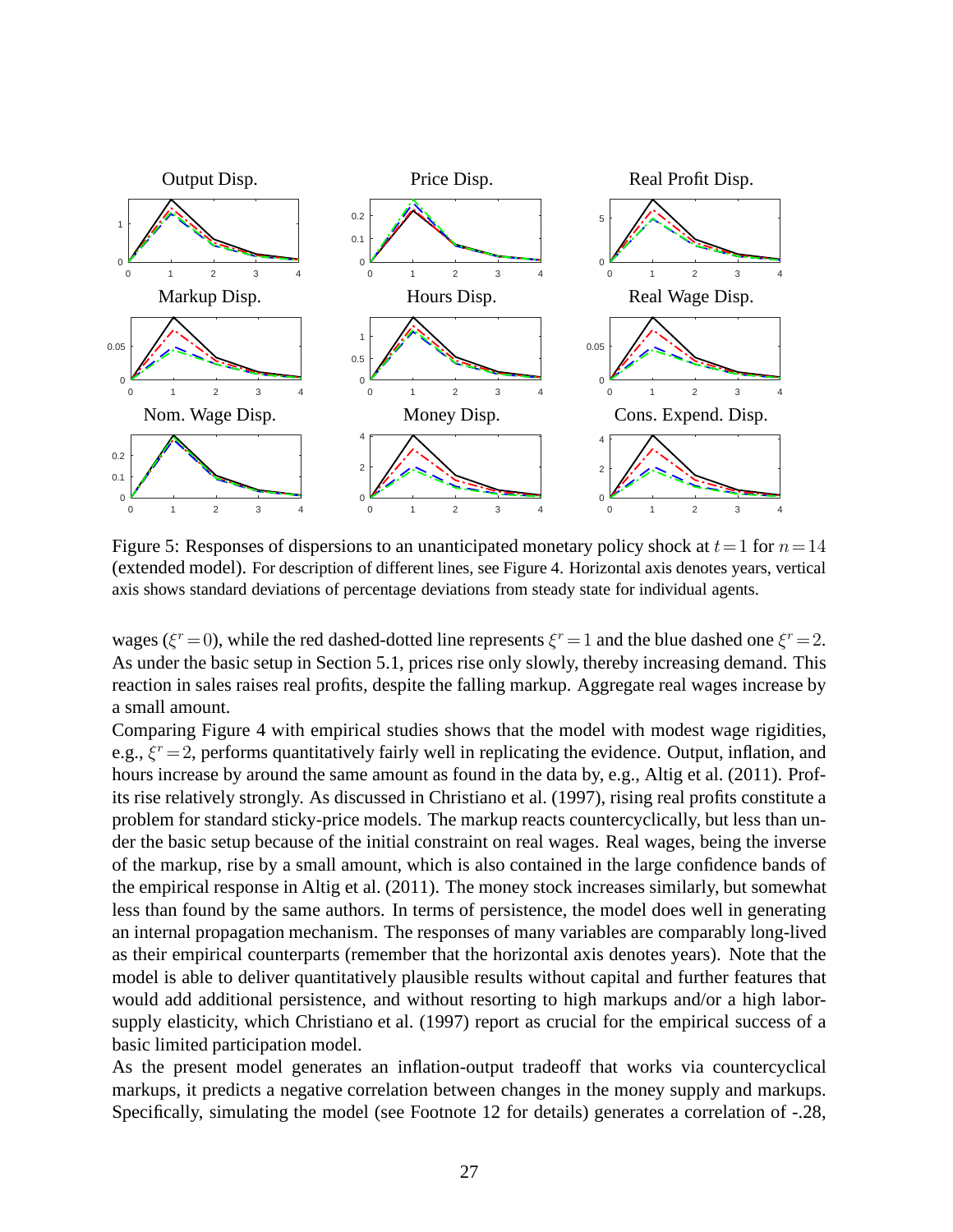see Table [1.](#page-25-1) This is surprisingly similar to the empirical value of -.24, given the stylized nature of the model. Concerning the behavior of velocity, remember that [Altig et al.](#page-33-8) [\(2011\)](#page-33-8) find mixed results, as velocity first falls and then rises above the steady state value with a longer period of an insignificant response in between. Similarly, the present model has different predictions for the sign of the velocity response for alternative values for the parameter  $n$ . Visible in Figure [4,](#page-28-2) velocity rises after a monetary injection for larger  $n$ . As stressed by [Alvarez et al.](#page-33-4) [\(2009\)](#page-33-4) and confirmed in Table [1,](#page-25-1) the money-to-consumption (or output in my case) ratio is empirically negatively correlated with velocity. A simulation shows that the extended model can replicate this observation due to the different degrees of persistence in the reaction of the money stock and velocity. This result holds independently of the assumed number for  $n$ . Furthermore, the theoretical correlation between the nominal interest rate and velocity of .52 is positive, as in the data, and not too far from the empirical value of .30. At the same time, the model can generate the empirically positive correlation between velocity and inflation—the theoretical prediction is .17, compared to .39 in the data. It also predicts the correct sign for the correlation of the real interest rate with expected inflation (predicted at -.95, -.85 in the data). Lastly, the correlation between real profits and output is .95, compared to .76 in the data. New-Keynesian models, in contrast, predict a counterfactual negative correlation conditional on monetary shocks [\(Christiano et al.](#page-34-6) [1997\)](#page-34-6).

The green dashed-dotted lines in Figure [4](#page-28-2) show the responses under the same calibration as the red dashed-dotted lines, with the difference that nominal instead of real wages are set for two shops in advance. The responses are very similar. Both frictions lead to a similarly slow increase in marginal costs, amplifying the real responses. However, rigid nominal wages lead by themselves, i.e., without endogenous markups, to real effects. Hence, the individual effects of nominal rigidities and endogenous markup reactions are blurred. I hence prefer to stick to the discussion of rigid real wages in the following.

Figure [5](#page-29-0) plots the responses of the standard deviations of selected variables across consumers or producers. The line colors correspond to the calibrations of Figure [4.](#page-28-2) The values for money holdings and (consumption) expenditure refer to dispersions across consumers. The remaining plots depict dispersions across shops, where this measure coincides with dispersions across consumers for wages and hours. Except for the nominal wage, variables are expressed in real terms. Since firms are visited sequentially, output and markups are dispersed over firms, leading to differences in the reaction of profits. The prediction of an increase in the dispersion of prices after a monetary shock is in line with evidence by [Balke and Wynne](#page-33-9) [\(2007\)](#page-33-9) and [Baumeister et al.](#page-33-10) [\(2013\)](#page-33-10). Also the dispersion of consumption expenditure across individual consumers increases significantly. In the model, a part of the population benefits from such a shock and increases expenditure, while the remaining population profits later via second-round effects, leading to a subsequent reduction in expenditure dispersion.

### <span id="page-30-0"></span>**5.3 Additional channels and sensitivity**

Monetary policy can have real effects via two additional transmission channels that also work via the impact of monetary policy on agents' heterogeneity. Yet, different to the price-setting channel, they have an effect via heterogeneous demand and labor supply. The latter channel is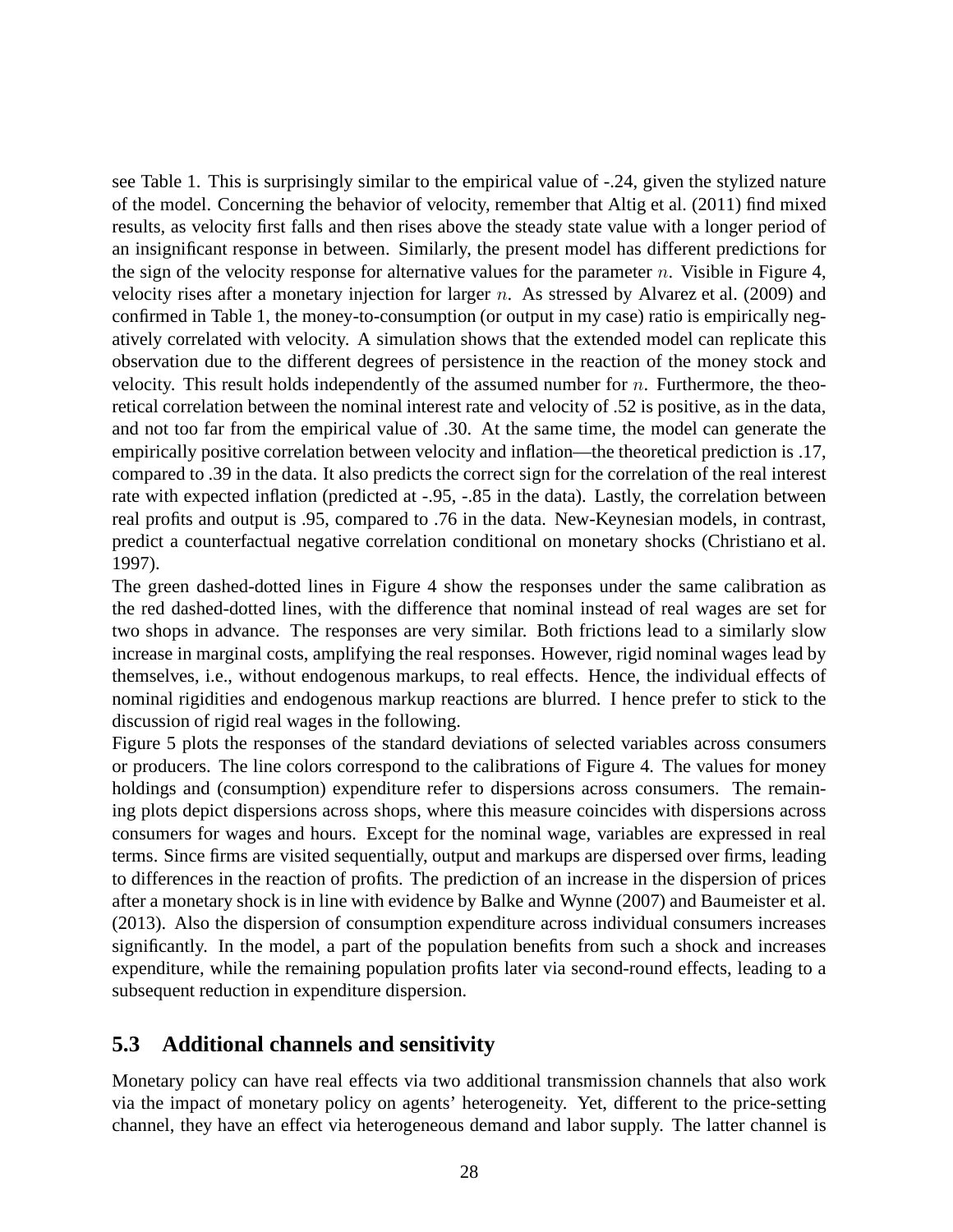only present in case  $\sigma \neq 1$ . Both were not discussed in the literature so far and are not the focus of the present paper either, whose aim is to explore the price-setting channel. However, in order to demonstrate that this channel is the most important one in the above simulations, I also lay out the remaining two alternative transmission mechanisms.

The effect of a changing wealth distribution on households' demand—without any sluggish price adjustment—can be isolated in a thought experiment in which all prices jump up directly to the new steady-state value after a monetary shock. Equal prices between all firms eliminate any impact of heterogeneous labor supplies on the distribution of final goods prices.<sup>[21](#page-31-0)</sup> With prices being the same for all producers, changes in demand are only due to wealth effects. The resulting effect on aggregate output is actually (small and) negative. The agents that receive the injection save parts of the extra amount for shops later in their shopping sequences. All other agents cannot increase their spending as they have not yet benefited from the injection. This 'missing' expenditure hinders total period spending to immediately reach its new steady-state level. Hence, while prices have already jumped up to the new level, nominal expenditure is below its new long-run value. This decreases output.<sup>[22](#page-31-1)</sup> Hence, the effect of the monetary injection on heterogeneous demand cannot explain the inflation-output trade-off, as it predicts the wrong sign. A more detailed demonstration for  $n=2$  is given in Appendix [D.](#page-51-0)

Second, the heterogeneous wealth distribution can have an impact on real variables also via its effects on labor supply. Depending on the size of the individual wealth effects compared to the substitution effects, the heterogeneous labor supplies of relatively richer and poorer workers can push aggregate output up or down.<sup>[23](#page-31-2)</sup> While this is an interesting aspect in itself that can be explored in future research, the additional quantitative effect is relatively small under plausible calibrations, as shown by varying the utility parameters  $\sigma$  and  $\mu$ . I therefore calculate the impulse-response functions for four different parameter constellations in Figure [6.](#page-32-1) Values for the intertemporal elasticity of substitution (IES) and the Frisch elasticity of labor supply are estimated within broad ranges in the empirical literature, see the discussion in Section [5.2.](#page-25-0) The black lines reproduce the baseline calibration ( $\xi^r = 2$ ,  $\sigma = 3$ ,  $\mu = .65$ , i.e., IES=1/3, Frisch elasticity=1/2), while the red dashed-dotted lines depict the case of  $\sigma = 3$  and  $\mu = .38$ , corresponding to an IES and a Frisch elasticity of 1/3 each. The blue dashed lines plot the case of  $\sigma = 4$  and  $\mu = .69$ , implying an IES of 1/4 and a Frisch elasticity of 1/2. Finally, the green dashed-dotted lines result from  $\sigma = 2$  and  $\mu = .59$ , that is an IES and a Frisch elasticity of 1/2 each. As visible in the figure, the model predicts very similar results for all considered cases. The impact response changes little, with a reduced persistence for lower values of  $\sigma$ . Because changing the intertemporal elasticity of substitution also changes the size of the wealth effect, this result shows that the wealth effect's impact on heterogeneous labor-supply decisions has a very limited influence on the maximum response of real and nominal variables in addition to the effects of the price-setting mechanism.

<span id="page-31-0"></span> $^{21}$ In fact, the labor-supply equation cannot be observed in this case (e.g., by imposing rigid real wages for a long period), as heterogeneous labor-supply decisions can generally not be squared with equal prices.

<span id="page-31-1"></span> $22$ The dispersion of money holdings still prevails. In particular, since only few agents participate in the asset market at the time of the monetary injection, the basic limited participation mechanism is effective, yielding a liquidity effect.

<span id="page-31-2"></span> $^{23}$ Note that during periods of pre-set real wages hours worked are determined by demand, which dampens the wealth effect on labor supply.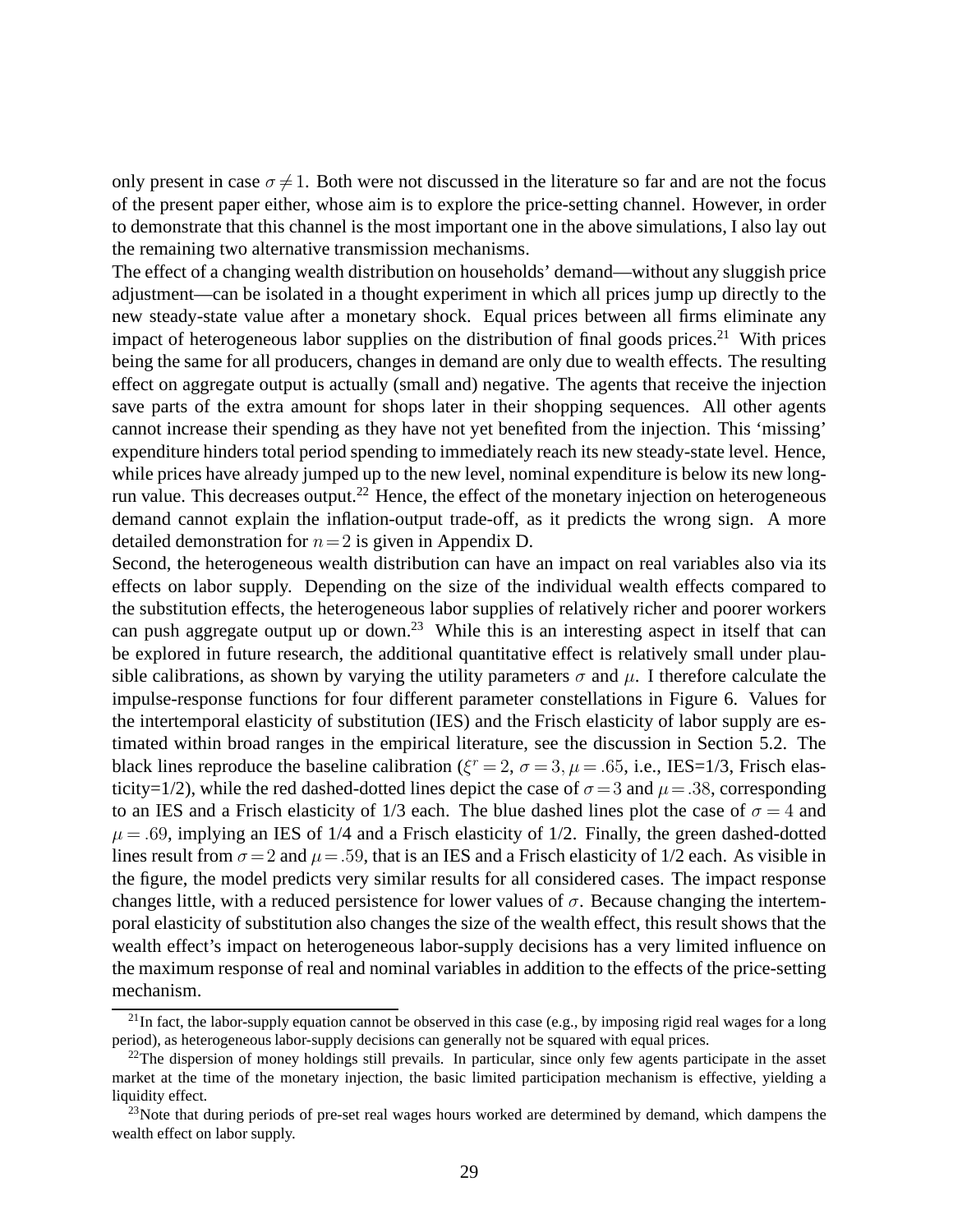

<span id="page-32-1"></span>Figure 6: Responses to an unanticipated expansionary monetary policy shock at  $t = 1$  for alternative preference parameters. Black solid lines: baseline calibration. Red dashed-dotted lines: Frisch elasticity=1/3. Blue dashed lines:  $\sigma = 4$ . Green dashed-dotted lines:  $\sigma = 2$ . Horizontal axis denotes years, vertical axis shows log deviations from steady state.

# <span id="page-32-0"></span>**6 Conclusion**

The model presented in this paper provides insights into the role of heterogeneity of economic agents for the transmission of monetary policy. In particular, I argue that monetary policy has real effects via its impact on the distribution of money holdings. Introducing endogenous markups into a model of segmented asset markets can replicate several empirical observations: 1) a shortterm inflation-output trade-off after a monetary injection, 2) quantitatively plausible impulseresponse functions for output, inflation, hours worked, real profits, price dispersion, and velocity after monetary injections if modest degrees of real wage rigidity are imposed, 3) a liquidity effect, 4) a countercyclical markup at the firm level, 5) procyclical wages after monetary shocks, and 6) values for the correlations of velocity with the money-to-output ratio and with the nominal interest rate, as well as for the correlation between the markup and changes in the money supply that are similar as found in the data. The model generates a microfounded, internal propagation mechanism, which relies on the slow dissemination of newly injected money. This can be seen as a way of describing the effects of central bank actions, where only parts of the population benefit through first-round effects, while others are affected indirectly and later. Producers take future prices and quantities into account in an overlapping manner. As a result, forward-looking behavior in price setting emerges even without capital, sticky prices or wages. The sequential structure of the model is therefore responsible for richer dynamics, which could also be interesting for the analysis of other kinds of shocks.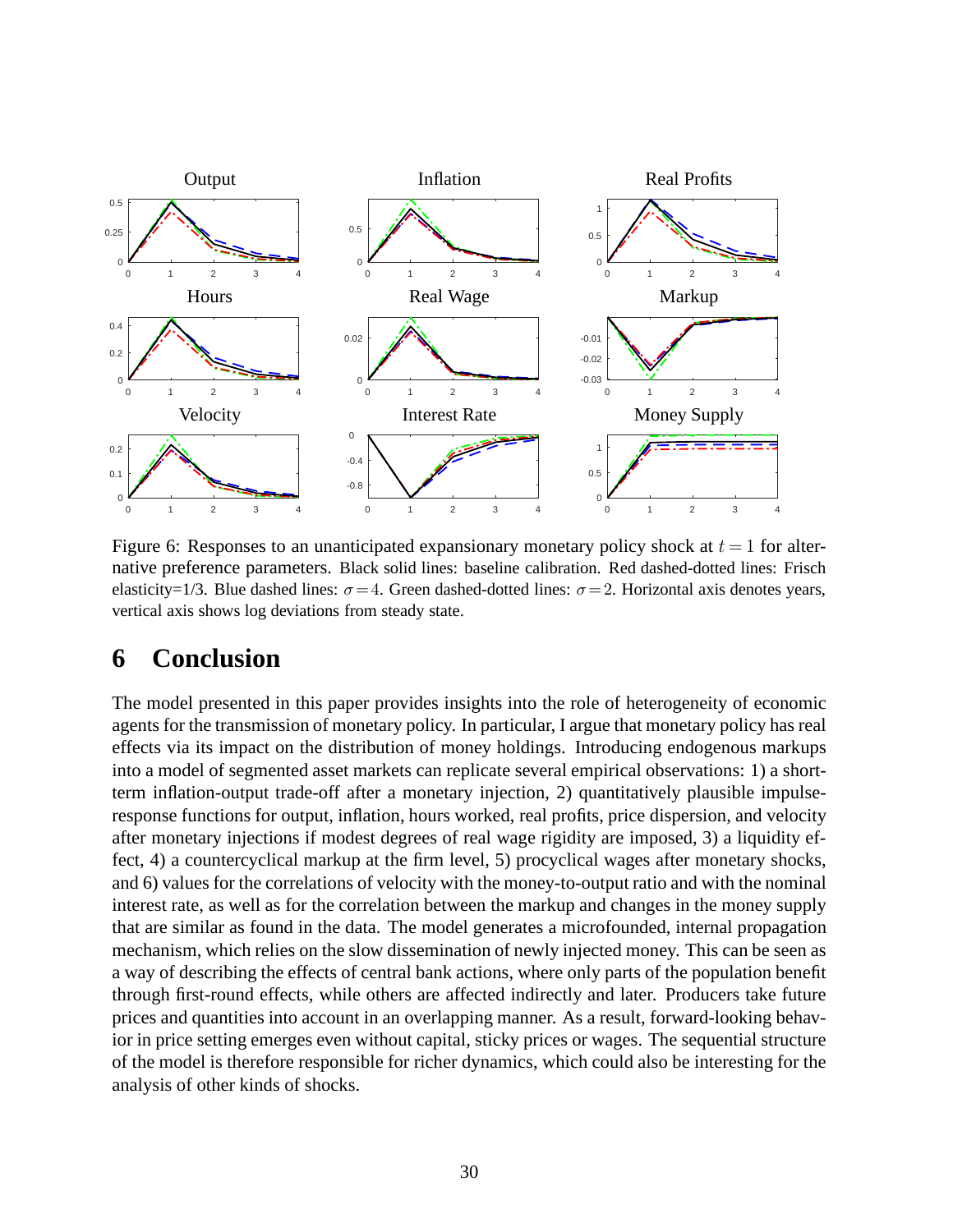# **References**

- <span id="page-33-8"></span>Altig, D., Christiano, L. J., Eichenbaum, M., and Lindé, J. (2011). Firm specific capital, nominal rigidities and the business cycle. *Review of Economic Dynamics*, 14(2):225–247.
- <span id="page-33-3"></span>Alvarez, F. and Atkeson, A. (1997). Money and exchange rates in the Grossman-Weiss-Rotemberg model. *Journal of Monetary Economics*, 40(3):619 – 640.
- <span id="page-33-4"></span>Alvarez, F., Atkeson, A., and Edmond, C. (2009). Sluggish responses of prices and inflation to monetary shocks in an inventory model of money demand. *Quarterly Journal of Economics*, 124(3):911–967.
- <span id="page-33-5"></span>Alvarez, F., Atkeson, A., and Kehoe, P. J. (2002). Money, interest rates, and exchange rates with endogenously segmented markets. *Journal of Political Economy*, 110(1):73–112.
- <span id="page-33-2"></span>Alvarez, F., Guiso, L., and Lippi, F. (2012). Durable consumption and asset management with transaction and observation costs. *American Economic Review*, 102(5):2272–2300.
- <span id="page-33-1"></span>Alvarez, F. and Lippi, F. (2009). Financial innovation and the transactions demand for cash. *Econometrica*, 77:363–402.
- <span id="page-33-0"></span>Alvarez, F. and Lippi, F. (2013). The demand of liquid assets with uncertain lumpy investment. *Journal of Monetary Economics*, 60:753–770.
- <span id="page-33-11"></span>Amato, J. and Laubach, T. (2003). Estimation and control of an optimization-based model with sticky prices and wages. *Journal of Economic Dynamics and Control*, 27(7):1181–1215.
- <span id="page-33-9"></span>Balke, N. S. and Wynne, M. A. (2007). The relative price effects of monetary shocks. *Journal of Macroeconomics*, 29:19–36.
- <span id="page-33-12"></span>Ball, L. and Romer, D. (1990). Real rigidities and the non-neutrality of money. *The Review of Economic Studies*, 57(2):183–203.
- <span id="page-33-6"></span>Barr, D. G. and Campbell, J. Y. (1997). Inflation, real interest rates, and the bond market: a study of UK nominal and index-linked government bond prices. *Journal of Monetary Economics*, 39:361–383.
- <span id="page-33-13"></span>Basu, S. and Kimball, M. (2002). Long-run labor supply and the elasticity of intertemporal substitution of consumption. Mimeo, University of Chicago.
- <span id="page-33-10"></span>Baumeister, C., Liu, P., and Mumtaz, H. (2013). Changes in the effects of monetary policy on disaggregate price dynamics. *Journal of Economic Dynamics and Control*, 37:543–560.
- <span id="page-33-14"></span>Bils, M. (1987). The cyclical behavior of marginal cost and price. *American Economic Review*, 77(5):838–855.
- <span id="page-33-7"></span>Bils, M. (1989). Pricing in a customer market. *Quarterly Journal of Economics*, 104(4):699–718.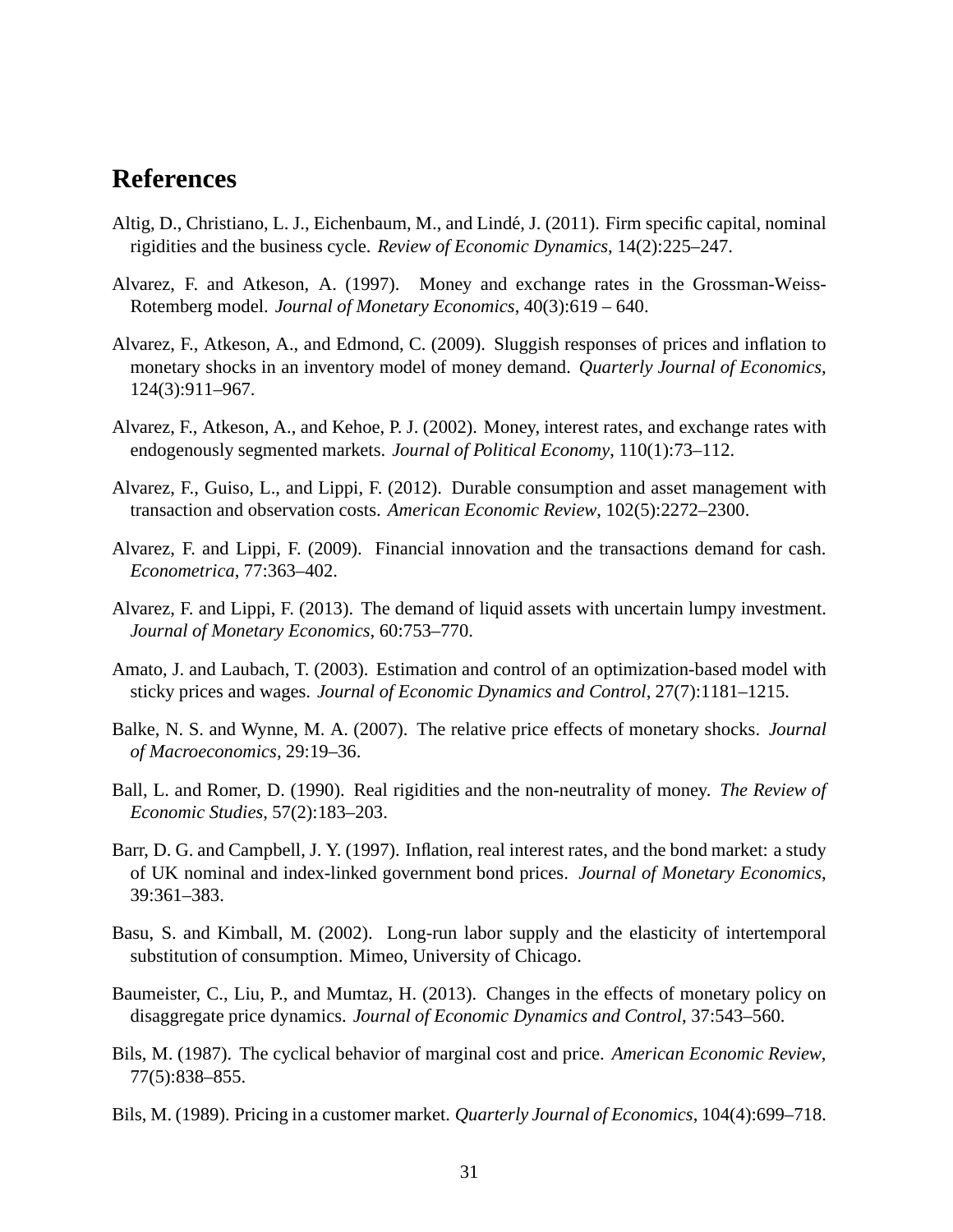- <span id="page-34-14"></span>Bils, M., Klenow, P. J., and Malin, B. A. (2013). Testing for Keynesian labor demand. *NBER Macroeconomics Annual*, 27(1):311–349.
- <span id="page-34-8"></span>Blanchard, O. and Gal´ı, J. (2007). Real wage rigidities and the new Keynesian model. *Journal of Money, Credit and Banking*, 39(s1):35–65.
- <span id="page-34-9"></span>Blanchard, O. and Galí, J. (2010). Labor markets and monetary policy: A new Keynesian model with unemployment. *American Economic Journal: Macroeconomics*, 2:1–30.
- <span id="page-34-13"></span>Blanchard, O. J. and Kahn, C. M. (1980). The Solution of Linear Difference Models under Rational Expectations. *Econometrica*, 48(5):1305–11.
- <span id="page-34-1"></span>Broer, T., Harbo Hansen, N.-J., Krusell, P., and Oberg, E. (2016). The New Keynesian Transmission Mechanism: A Heterogenous-Agent Perspective. CEPR Discussion Paper 11382.
- <span id="page-34-3"></span>Campello, M. (2003). Capital structure and product markets interactions: evidence from business cycles. *Journal of Financial Economics*, 68:353–378.
- <span id="page-34-4"></span>Chevalier, J. A. and Scharfstein, D. S. (1996). Capital-market imperfections and countercyclical markups: Theory and evidence. *American Economic Review*, 86(4):703–725.
- <span id="page-34-11"></span>Christiano, L., Eichenbaum, M., and Evans, C. (2005). Nominal rigidities and the dynamic effects of a shock to monetary policy. *Journal of Political Economy*, 113(1):1–45.
- <span id="page-34-2"></span>Christiano, L., Eichenbaum, M., and Evans, C. L. (1999). Monetary policy shocks: What have we learned and to what end? Handbook of Macroeconomics. J.B. Taylor and M. Woodford, eds., Amsterdam: Elsevier.
- <span id="page-34-5"></span>Christiano, L. J., Eichenbaum, M., and Evans, C. (1996). The effects of monetary policy schocks: Evidence from the flow of funds. *Review of Economics and Statistics*, 78(1):16–34.
- <span id="page-34-6"></span>Christiano, L. J., Eichenbaum, M., and Evans, C. (1997). Sticky price and limited participation models: a comparison. *European Economic Review*, 41(6):1201–1249.
- <span id="page-34-12"></span>Christiano, L. J., Eichenbaum, M., and Trabandt, M. (2016). Unemployment and business cycles. *Econometrica*, 84(4):1523–1569.
- <span id="page-34-10"></span>Christoffel, K. and Linzert, T. (2010). The role of real wage rigidity and labor market frictions for inflation persistence. *Journal of Money, Credit and Banking*, 42(7):1435–1446.
- <span id="page-34-15"></span>Clarida, R., Gertler, M., and Galí, J. (1999). The science of monetary policy: A new Keynsian perspective. *Journal of Economic Literature*, 37(4):1661–1707.
- <span id="page-34-0"></span>Coibion, O., Gorodnichenko, Y., Kueng, L., and Silvia, J. (2017). Innocent bystanders? Monetary policy and inequality in the U.S. *Journal of Monetary Economics*, 88:70–89.
- <span id="page-34-7"></span>Diamond, P. (1971). A model of price adjustment. *Journal of Economic Theory*, 3(2):156–68.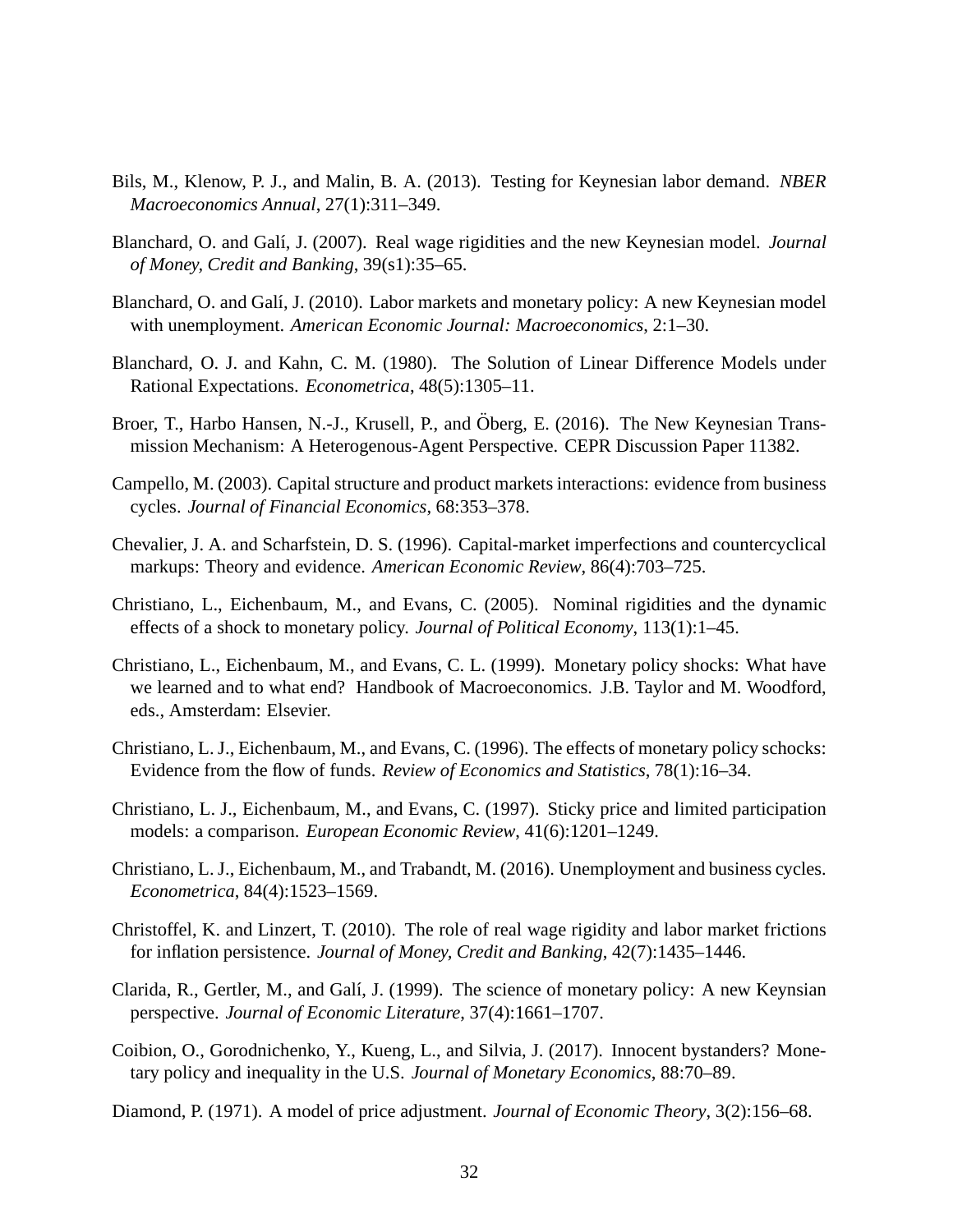- <span id="page-35-12"></span>Domeij, D. and Flodén, M. (2006). The labor-supply elasticity and borrowing constraints: Why estimates are biased. *Review of Economic Dynamics*, 9(2):242–262.
- <span id="page-35-9"></span>Fuerst, T. S. (1992). Liquidity, loanable funds, and real activity. *Journal of Monetary Economics*, 29:3–24.
- <span id="page-35-0"></span>Furceri, D., Loungani, P., and Zdzienicka, A. (2017). The effects of monetary policy shocks on inequality. *Journal of International Money and Finance*. forthcoming.
- <span id="page-35-4"></span>Galí, J., Gertler, M., and López-Salido, J. (2007). Markups, gaps, and the welfare costs of business flucturations. *Review of Economics and Statistics*, 89(1):44–59.
- <span id="page-35-3"></span>Golosov, M. and Lucas, R. E. (2007). Menu costs and Phillips curves. *Journal of Political Economy*, 115(2):171–199.
- <span id="page-35-1"></span>Gornemann, N., Kuester, K., and Nakajima, M. (2016). Doves for the rich, hawks for the poor? Distributional consequences of monetary policy. CEPR Discussion Paper 11233.
- <span id="page-35-6"></span>Grossman, S. J. and Weiss, L. (1983). A transactions-based model of the monetary transmission mechanism. *American Economic Review*, 73(5):871–880.
- <span id="page-35-11"></span>Hall, R. E. (2005). Employment fluctuations with equilibrium wage stickiness. *American Economic Review*, 95(1):50–65.
- <span id="page-35-13"></span>Hall, R. E. (2014). What the cyclical response of advertising reveals about markups and other macroeconomicc wedges. NBER Working Paper Nr. 18370.
- <span id="page-35-15"></span>Hodrick, R. J. and Prescott, E. C. (1997). Postwar U.S. business cycles: An empirical investigation. *Journal of Money, Credit and Banking*, 29(1):1–16.
- <span id="page-35-14"></span>Jord`a, O. (2005). Estimation and inference of impulse responses by local projections. *American Economic Review*, 95:161–182.
- <span id="page-35-5"></span>Jovanovic, B. (1982). Inflation and welfare in the steady state. *Journal of Political Economy*, 90(3):561–577.
- <span id="page-35-2"></span>Kaplan, G., Moll, B., and Violante, G. L. (2018). Monetary policy according to HANK. *American Economic Review*, 108(3):697–743.
- <span id="page-35-8"></span>Khan, A. and Kim, H. (2017). Segmented asset markets and the distribution of wealth. mimeo.
- <span id="page-35-7"></span>Khan, A. and Thomas, J. (2015). Revisiting the tale of two interest rates with endogenous asset market segmentation. *Review of Economic Dynamics*, 18(2):243–268.
- <span id="page-35-10"></span>Klemperer, P. (1987). Markets with consumer switching costs. *Quarterly Journal of Economics,*, 102(2):375–394.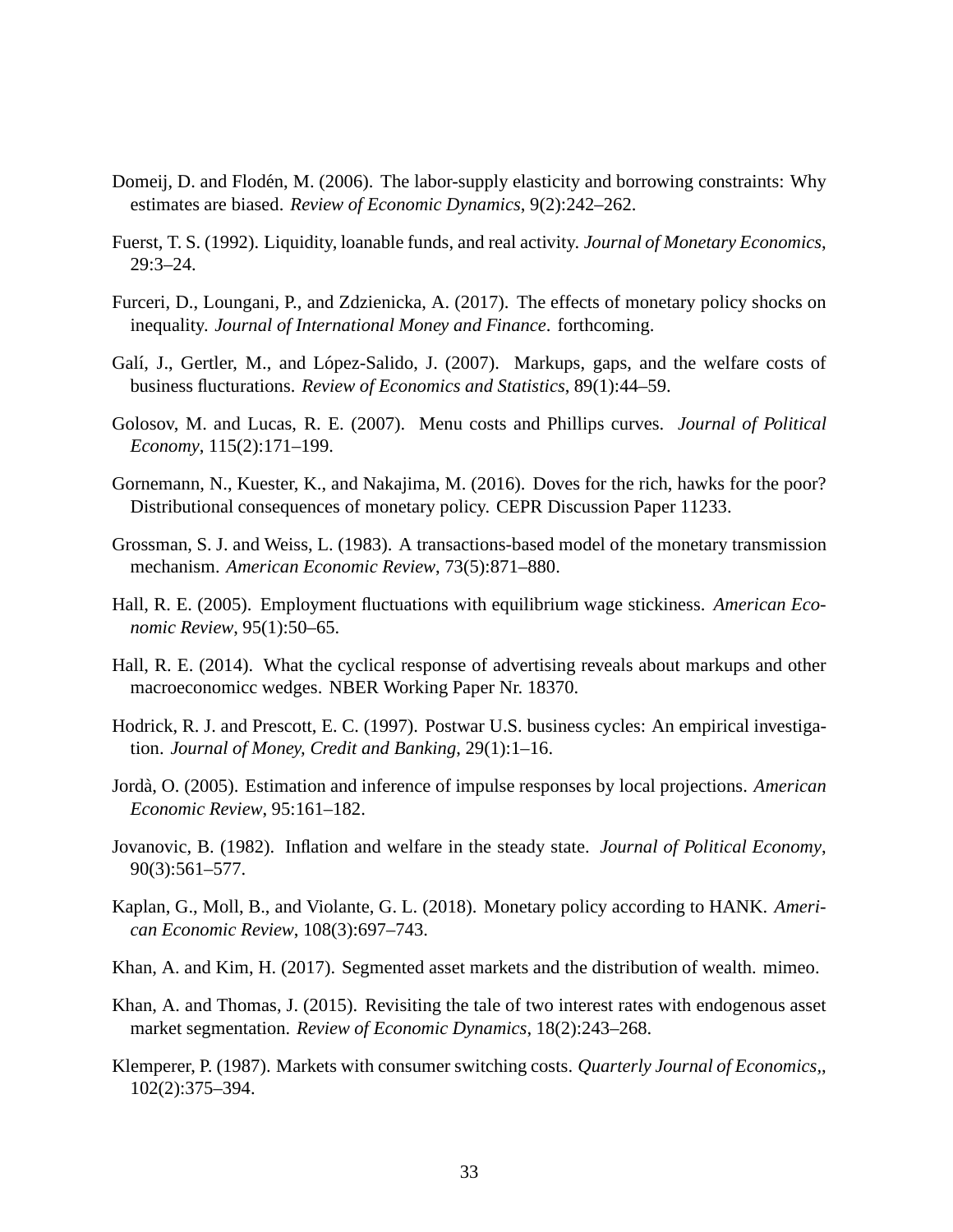- <span id="page-36-11"></span>Krause, M. U. and Lubik, T. A. (2007). The (ir)relevance of real wage rigidity in the new Keynesian model with search frictions. *Journal of Monetary Economics*, 54:706–727.
- <span id="page-36-13"></span>Krueger, D. and Perri, F. (2006). Does income inequality lead to consumption inequality? Evidence and theory. *Review of Economic Studies*, 73:163–193.
- <span id="page-36-12"></span>Kuester, K. (2010). Real price and wage rigidities with matching frictions. *Journal of Monetary Economics*, 57:466–477.
- <span id="page-36-8"></span>Lagos, R. and Wright, R. (2005). A unified framework for monetary theory and policy analysis. *Journal of Political Economy*, 113(3):463–484.
- <span id="page-36-10"></span>Lippi, F., Ragni, S., and Trachter, N. (2015). Optimal monetary policy with heterogenous money holdings. *Journal of Eocnomic Theory*, 159:339–368.
- <span id="page-36-7"></span>Lucas, R. E. (1990). Liquidity and interest rates. *Journal of Economic Theory*, 50(2):237–264.
- <span id="page-36-1"></span>Luetticke, R. (2017). Transmission of monetary policy with heterogeneity in household portfolios. mimeo, University College London.
- <span id="page-36-9"></span>Menzio, G., Shi, S., and Sun, H. (2013). Monetary theory with non-degenerate distributions. *Journal of Economic Theory*, 148(6):2266–2312.
- <span id="page-36-0"></span>Mumtaz, H. and Theophilopoulou, A. (2017). The impact of monetary policy on inequality in the UK. An empirical analysis. *European Economic Review*, 98:410–423.
- <span id="page-36-2"></span>Nekarda, C. J. and Ramey, V. A. (2013). The cyclical behavior of the price-cost markup. NBER working paper Nr. 19099.
- <span id="page-36-3"></span>Occhino, F. (2004). Modeling the response of money and interest rates to monetary policy shocks: a segmented markets approach. *Review of Economic Dynamics*, 7(1):181–197.
- <span id="page-36-4"></span>Occhino, F. (2008). Market segmentation and the response of the real interest rate to monetary policy shocks. *Macroeconomic Dynamics*, 12:591–618.
- <span id="page-36-14"></span>OECD (2010a). Economic Outlook 87, Main Economic Indicators vol. 2009. Available via SourceOECD.
- <span id="page-36-15"></span>OECD (2010b). OECD.Stat. Available via http://stats.oecd.org.
- <span id="page-36-6"></span>Ravn, M. O., Schmitt-Grohé, S., and Uribe, M. (2006). Deep habits. *Review of Economic Studies*, 73:195–218.
- <span id="page-36-5"></span>Ravn, M. O., Schmitt-Grohé, S., Uribe, M., and Uuskula, L. (2010). Deep habits and the dynamic effects of monetary policy shocks. *Journal of The Japanese and International Economies*, 24:236–258.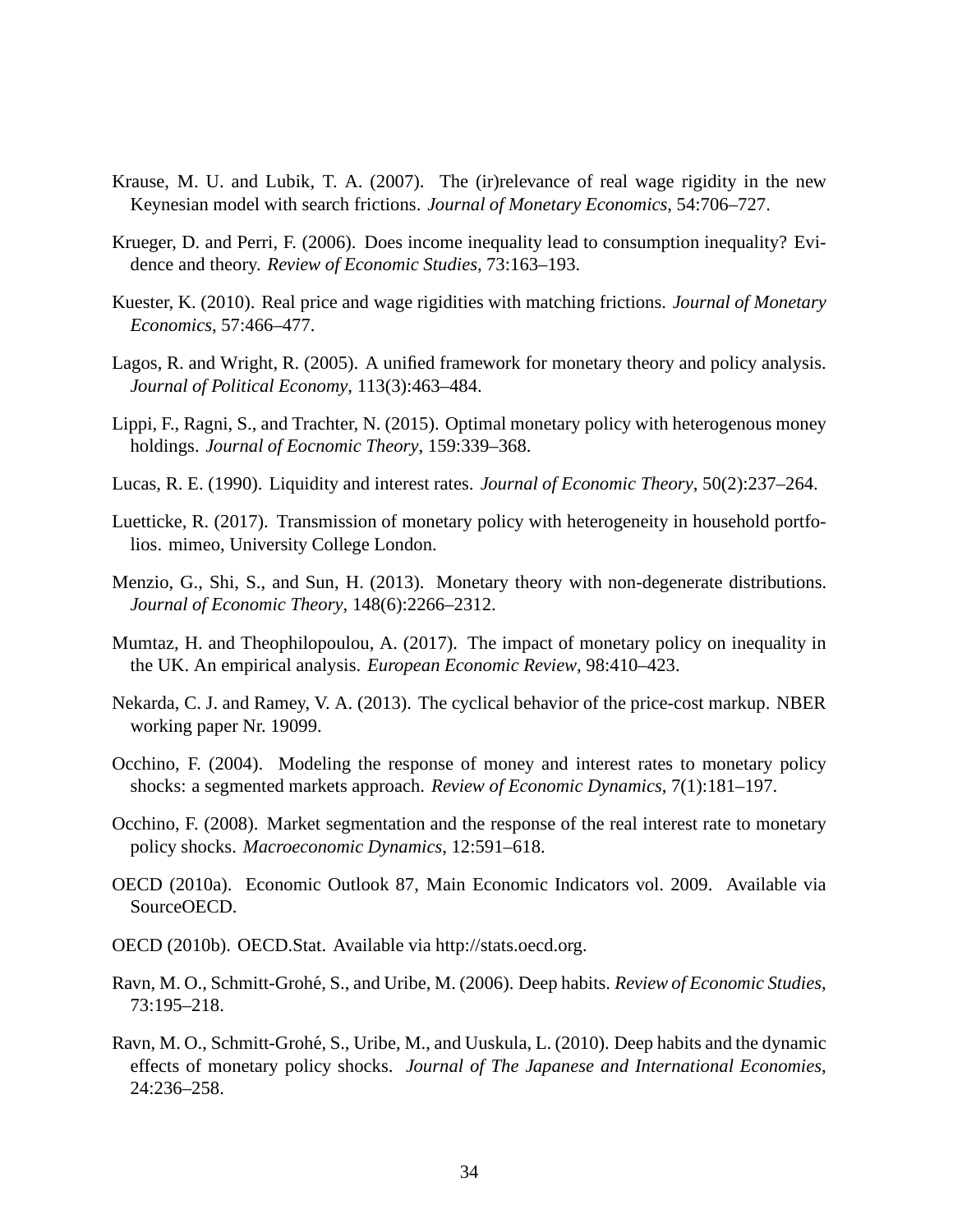- <span id="page-37-8"></span>Ravn, M. O. and Simonelli, S. (2007). Labor market dynamics and the business cycle: Structural evidence for the united states. *Scandinavian Journal of Economics*, 109:743–777.
- <span id="page-37-0"></span>Ravn, M. O. and Sterk, V. (2016). Macroeconomic fluctuations with HANK & SAM: An analytical approach. CEPR Discussion Paper 11696.
- <span id="page-37-11"></span>Romer, C. D. and Romer, D. H. (2004). A new measure of monetary shocks: Derivation and implications. *American Economic Review*, 94(4):1055–1084.
- <span id="page-37-3"></span>Rotemberg, J. (1984). A monetary equilibrium model with transactions costs. *Journal of Political Economy*, 92(1):40–58.
- <span id="page-37-9"></span>Rotemberg, J. and Woodford, M. (1993). Dynamic general equilibrium models with imperfecly comptetitive product markets. NBER Working Paper Nr. 4502.
- <span id="page-37-1"></span>Rotemberg, J. and Woodford, M. (1999). The cyclical behavior of prices and goods. In Taylor, J. and Woodford, M., editors, *Handbook of Macroeconomics*. Amsterdam: North Holland.
- <span id="page-37-6"></span>Shimer, R. (2012). Wage rigidities and jobless recoveries. *Journal ofMonetary Economics*, 59(S):65–77.
- <span id="page-37-7"></span>Smets, F. and Wouters, R. (2007). Shocks and frictions in US business cycles: A Bayesian DSGE approach. *American Economic Review*, 97(3):586–606.
- <span id="page-37-10"></span>Vissing-Jørgensen, A. (2002). Towards an explanation of household portfolio choice heterogeneity: Nonfinancial income and participation cost structures. NBER Working Paper Nr. 19265.
- <span id="page-37-5"></span>von zur Muehlen, P. (1980). Monopolistic competition. *Journal of Economic Dynamics and Control*, 2:257–281.
- <span id="page-37-4"></span>Williamson, S. D. (2008). Monetary policy and distribution. *Journal of Monetary Economics*, 55:1038–1053.
- <span id="page-37-2"></span>Williamson, S. D. (2009). Transactions, credit, and central banking in a model of segmented markets. *Review of Economic Dynamics*, 12(2):344 – 362.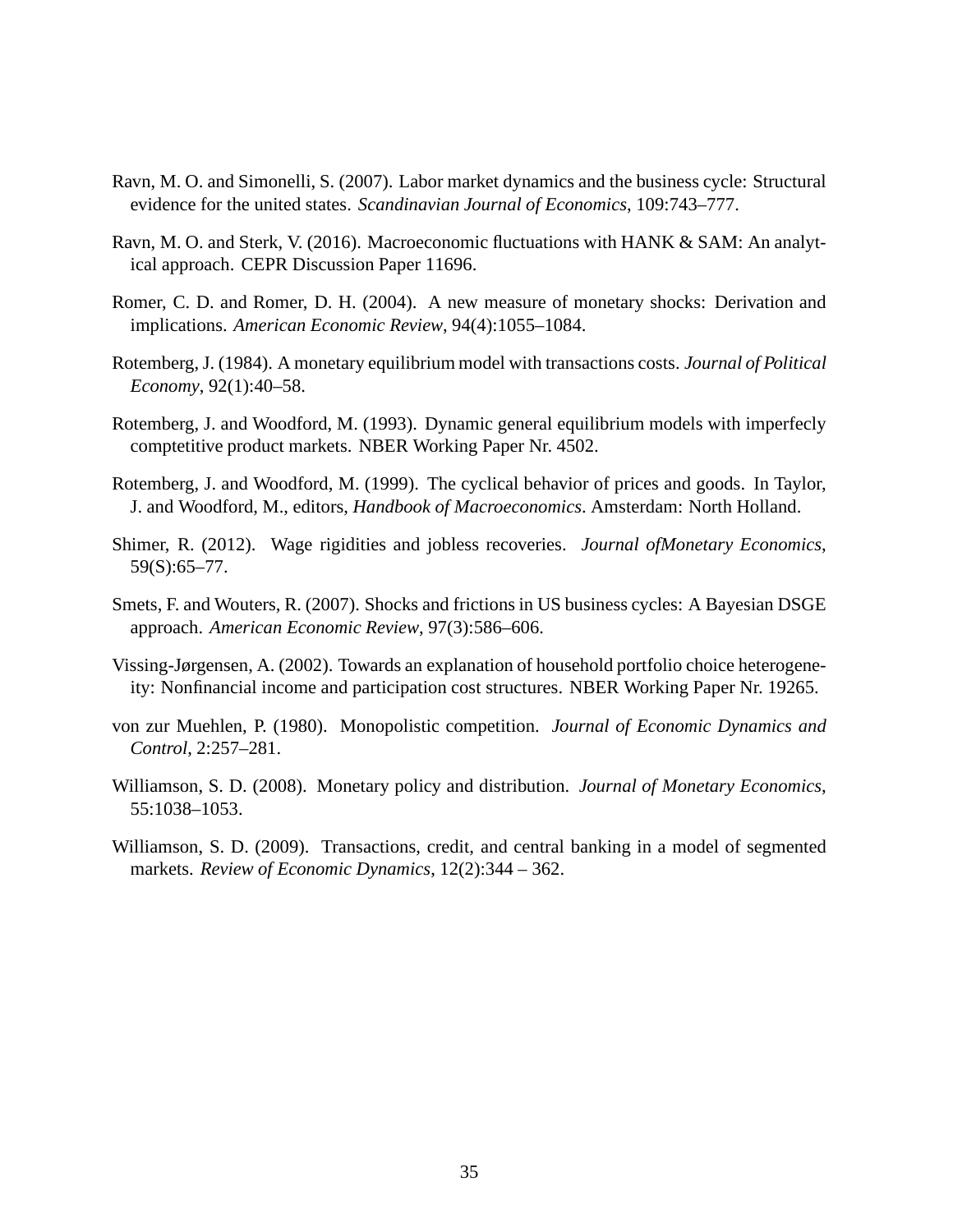# **Appendix**

# <span id="page-38-0"></span>**A Derivation of lemmas [1](#page-19-0) and [2](#page-19-1)**

This appendix derives lemmas [1](#page-19-0) and [2.](#page-19-1) I first present the linearized system of equation describing the basic model, then derive the resulting dynamics, and finally show the impact of monetary shocks on individual and aggregate variables.

**Linearized system** The market clearing condition [\(9\)](#page-12-0) turns into  $Y_t(1) = C_{1,t}(1) + C_{2,t}(1)$  for  $n = 2$ . The linearized version is

<span id="page-38-1"></span>
$$
2y_t(1) = c_{1,t}(1) + c_{2,t}(1). \tag{A-1}
$$

Agent 2 spends all her remaining cash in the last shop of the her sequence (Shop 1), apparent in the linearization of the cash-in-advance constraint [\(4\)](#page-11-2) for  $i=2$  and  $j=1$ ,

<span id="page-38-3"></span>
$$
c_{2,t}(1) = m_{2,t}(0). \tag{A-2}
$$

Linearizing [\(4\)](#page-11-2) for  $i=2$  and  $j=2$  gives

$$
m_{2,t}(0) = 2m_{2,t-1}(b) - c_{2,t-1}(2) - \pi_t(1),
$$
\n(A-3)

with  $\pi_t(1) \equiv p_t(1) - p_{t-1}(2)$ . Correspondingly,  $\pi_t(2) \equiv p_t(2) - p_t(1)$ . In equilibrium, no savings flow into the illiquid asset,  $B_{i,t} = 0$ . Since all revenues of shops are paid out in either wages or dividends, we obtain  $W_{t-1}(2)L_{t-1}(2) + \Pi_{t-1}(2) = Y_{t-1}(2)P_{t-1}(2)$ . Observing this when linearizing the budget constraint [\(3\)](#page-11-1) yields

<span id="page-38-5"></span>
$$
m_{1,t}(b) = y_{t-1}(2) - \pi_t(1) + s_{1,t}.
$$
\n(A-4)

Demand of Agent 1 in the beginning of her sequence at Shop 1 results from the linearized f.o.c. for consumption of individual varieties [\(13\)](#page-14-0) and the relevant cash-in-advance constraint [\(15\)](#page-14-1) as

<span id="page-38-6"></span>
$$
c_{1,t}(1) = m_{1,t}(b) + \frac{\gamma - 1}{2} E_t \pi_t(2). \tag{A-5}
$$

Concerning optimal price setting, the linearized version of firms' optimality condition [\(18\)](#page-16-4) can be expressed as

<span id="page-38-4"></span>
$$
y_t(1) = -\frac{(\gamma - 1)^2}{2(\gamma + 3)} E_t \pi_t(2) + \frac{\gamma + 1}{\gamma + 3} c_{1,t}(1) + \frac{2}{\gamma + 3} c_{2,t}(1) + \frac{1 - \gamma}{4} w_t(1)
$$
 (A-6)

Finally, linearized wage demand [\(12\)](#page-14-3) equals

<span id="page-38-2"></span>
$$
w_t(1) = m_{2,t}(b) + E_t \pi_t(2) + \left(\frac{\beta \gamma - 1}{\mu \gamma + 3}\right) y_t(1), \tag{A-7}
$$

where I took into account that  $m_{2,t}(b) + p_t(1)$  equals total nominal consumption expenditure of the wage earner in her following shopping sequence. Note that the above equations refer only to period  $t$  and decisions are taken after the monetary injection has taken place. Hence, no uncertainty exists about the current period. A corresponding set of equations applies for demand facing Shop 2, in which the expectational operators express uncertainty about next period's variables.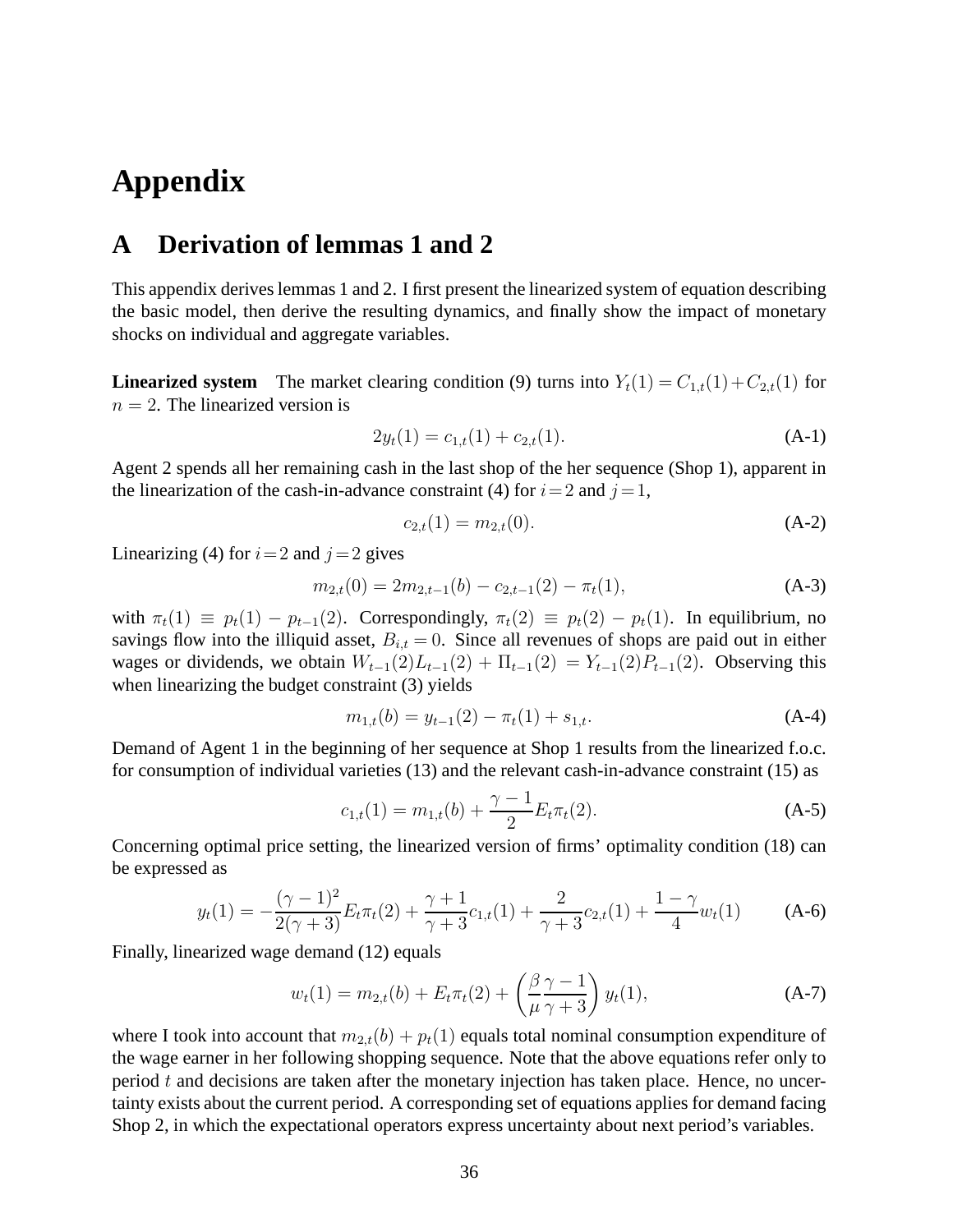#### **A.1 Dynamics**

Define, as in the main text, the variable x as the reaction of  $p_t(1)$  to a monetary injection of one percent of the total money stock ( $\epsilon_t = 1$ ), which is to be determined below. We can then reduce the above system  $(A-1)-(A-7)$  $(A-1)-(A-7)$  $(A-1)-(A-7)$  to two equations

$$
m_{1,t}(b) = \frac{2z + \gamma - 5}{z(\gamma - 1)} m_{2,t-1}(b) + \frac{2}{\gamma - 1} m_{1,t-1}(1) + (1 - x)\epsilon_t
$$
  
\n
$$
m_{2,t}(0) = 2\frac{\gamma(z - 1) - 1}{z(\gamma - 1)} m_{2,t-1}(b) + \frac{\gamma + 1}{\gamma - 1} m_{1,t-1}(1) - x\epsilon_t,
$$
\n(A-8)

with  $z$  given in Lemma [2.](#page-19-1) In matrix form, the above can be written as

$$
\begin{bmatrix} m_{1,t}(b) \\ m_{2,t}(0) \end{bmatrix} = \begin{bmatrix} x_1 & x_2 \\ x_3 & x_4 \end{bmatrix} \begin{bmatrix} m_{2,t-1}(b) \\ m_{1,t-1}(1) \end{bmatrix} + \begin{bmatrix} 1-x \\ -x \end{bmatrix} \epsilon_t.
$$
 (A-9)

Equivalently, for the subperiod when Shop 2 opens we obtain

$$
\left[\begin{array}{c}m_{2,t}(b)\\m_{1,t}(1)\end{array}\right]=\left[\begin{array}{cc}x_1&x_2\\x_3&x_4\end{array}\right]\left[\begin{array}{c}m_{1,t}(b)\\m_{2,t}(0)\end{array}\right].
$$

Let the variable

<span id="page-39-2"></span><span id="page-39-1"></span><span id="page-39-0"></span>
$$
m'_{t}(0) \equiv m_{1,t}(b) - m_{2,t}(0)
$$

measures the dispersion of money holdings across both agents when entering Shop 1. Accordingly,  $m'_{t}(1) \equiv m_{2,t}(b) - m_{1,t}(1)$ . Because the price level cancels, by which both money holdings were divided before the linearization,  $m'_{1,t}(0)$  is a state variable. It depends on last period's dispersion and the exogenous monetary injection. We can then write the whole system as

$$
\begin{bmatrix}\nm'_t(0) \\
m_{2,t}(0)\n\end{bmatrix} = \begin{bmatrix}\nx'_1 & x'_2 \\
x'_3 & x'_4\n\end{bmatrix} \begin{bmatrix}\nm'_{t-1}(1) \\
m_{1,t-1}(1)\n\end{bmatrix} + \begin{bmatrix}\n1 \\
-x\n\end{bmatrix} \epsilon_t
$$
\n(A-10)

with

$$
x'_1 = x_1 - x_3 = \frac{3 - 2z}{z}
$$
  
\n
$$
x'_2 = x_1 + x_2 - x_3 - x_4 = 3\frac{1 - z}{z}
$$
  
\n
$$
x'_3 = x_3 = 2\frac{\gamma(z - 1) - 1}{z(\gamma - 1)}
$$
  
\n
$$
x'_4 = x_3 + x_4 = \frac{z(3\gamma + 1) - 2(1 + \gamma)}{z(\gamma - 1)}.
$$

Furthermore,

$$
\begin{bmatrix} m'_t(1) \\ m_{1,t}(1) \end{bmatrix} = \begin{bmatrix} x'_1 & x'_2 \\ x'_3 & x'_4 \end{bmatrix} \begin{bmatrix} m'_t(0) \\ m_{2,t}(0) \end{bmatrix}.
$$

Dispersion  $m'_t(j)$  is the only state variable of the system. We hence need one stable and one unstable eigenvalue of the above matrix to get a stable and unique saddle-path solution [\(Blanchard and Kahn \(1980](#page-34-13))). These eigenvalues are given by

$$
\lambda_{1/2} = \frac{x_1' + x_4'}{2} \pm \sqrt{\left(\frac{x_1' + x_4'}{2}\right)^2 - x_1'x_4' + x_2'x_3' }.
$$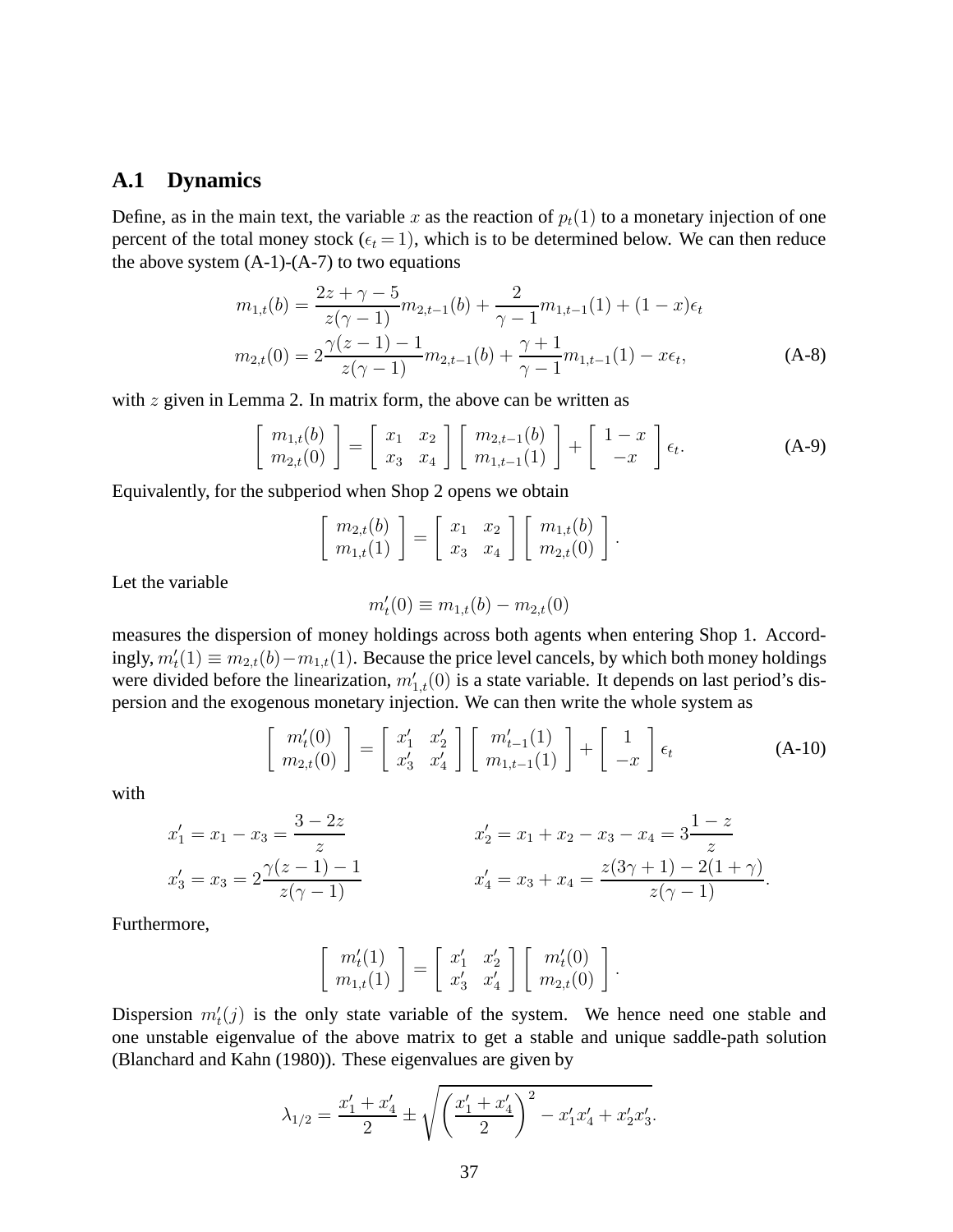Observe that the expression under the square root is positive since

$$
\frac{x'_1 + x'_4}{2} = \frac{3z - 5 + \gamma(z + 1)}{2z(\gamma - 1)} > 0
$$
  

$$
x'_1 x'_4 = \frac{13z\gamma - 6z^2\gamma - 2z^2 + 7z - 6\gamma - 6}{z^2(\gamma - 1)},
$$
  

$$
x'_1 x'_4 = \frac{13z\gamma - 6z^2\gamma - 2z^2 + 7z - 6\gamma - 6}{z^2(\gamma - 1)},
$$

such that  $x'_2x'_3 - x'_1x'_4 = z(2z - 1 - \gamma)/[z^2(\gamma - 1)]$  and

$$
\sqrt{\left(\frac{x_1'+x_4'}{2}\right)^2 - x_1'x_4' + x_2'x_3'} > 0, \qquad (\gamma - 5)^2(z - 1)^2 + 24(\gamma - 1)z(z - 1) > 0,
$$

which is true if  $z > 2$ . Furthermore, the larger eigenvalue  $\lambda_1$  is always above unity if

$$
\frac{x_1' + x_4'}{2} - 1 > -\sqrt{\left(\frac{x_1' + x_4'}{2}\right)^2 - x_1'x_4' + x_2'x_3'},
$$

which is always true if  $\frac{x'_1+x'_4}{2} - 1 > 0$ . If not, multiply the above by -1 to obtain positive values on both sides,

$$
1 - \frac{x_1' + x_4'}{2} < \sqrt{\left(\frac{x_1' + x_4'}{2}\right)^2 - x_1'x_4' + x_2'x_3'}, \qquad (1 - x_1')(1 - x_4') < x_2'x_3'.
$$

Now observe that by the definitions of  $x_1'$  $x'_1$  and  $x'_2$  we have  $x'_1 - x'_2 = 1$ . Use this with the last equation to obtain (when dividing by  $x'_2$  $\sum_{2}^{\prime}$ , note that  $x_2^{\prime} < 0$ )

$$
x'_4 - 1 > x'_3
$$
,  $2(z-1)\frac{\gamma+1}{z(\gamma-1)} > 2\frac{\gamma(z-1)-1}{z(\gamma-1)}$ ,  $z > 0$ .

Hence, if  $z > 0$ —which is proven in Appendix [C.1—](#page-46-1)the larger eigenvalue is always above unity. We therefore discard  $\lambda_1$ . To find the effect x of a monetary injection on  $p_t(1)$ , I employ the definition of the eigenvector  $\lambda_i$ :

$$
\begin{bmatrix} x_1' & x_2' \\ x_3' & x_4' \end{bmatrix} \begin{bmatrix} 1 \\ \alpha_i \end{bmatrix} = \lambda_i \begin{bmatrix} 1 \\ \alpha_i \end{bmatrix} \quad i = 1, 2,
$$

where I have normalized the first entry of both eigenvectors to unity. The first row results as

$$
\alpha_i = \frac{\lambda_i - x'_1}{x'_2}.
$$

x can be found by projecting  $m_t'(0)$  and  $m_{2,t}(0)$  on the eigenvectors, that is, by solving the second row of the following matrix equation, which states that the dynamic system moves only along the stable eigenvector.

$$
\left[\begin{array}{c}0\\ \zeta\end{array}\right]=\left[\begin{array}{cc}1 & 1\\ \alpha_1 & \alpha_2\end{array}\right]^{-1}\left[\begin{array}{c}m'_t(0)\\ m_{2,t}(0)\end{array}\right],
$$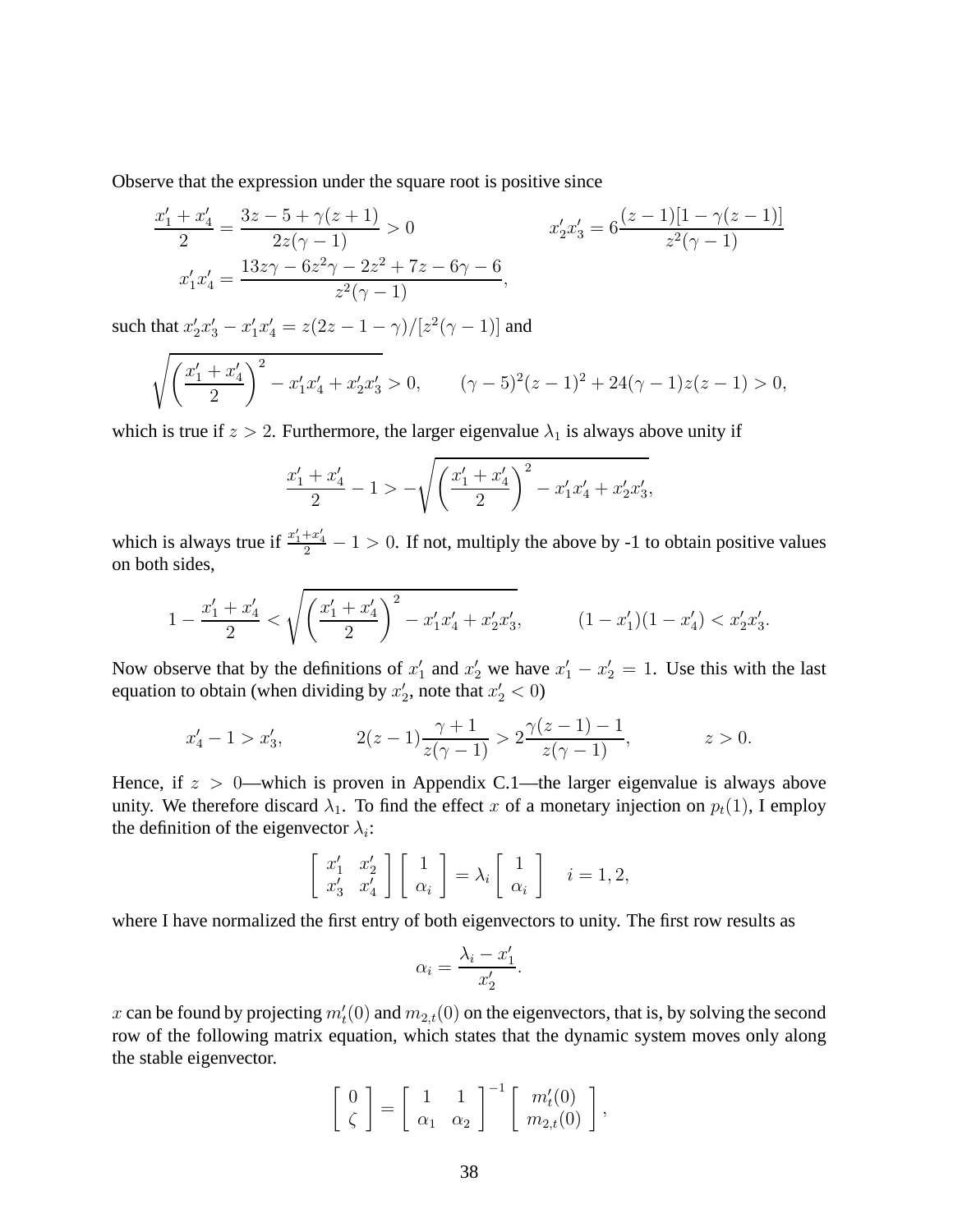where  $\zeta$  is some constant. As we know from Equation [\(A-10\)](#page-39-0) that, coming from steady state, a monetary injection has the following impact

$$
m_t'(0) = 1, \qquad m_{2,t}(0) = -x,
$$

we also know that this combination lies on the stable eigenvector. We can hence combine the last two conditions to obtain  $\mathbf{r}$ 

<span id="page-41-2"></span><span id="page-41-1"></span>
$$
x = \frac{x'_1 - \lambda_2}{x'_2} = \frac{3 - (2 + \lambda)z}{3 - 3z}.
$$

This completes the characterization of the dynamics of the systems in [\(A-9\)](#page-39-1) and [\(A-10\)](#page-39-0). We can reduce these alternative expressions of the same dynamics by further by noting that, in order to be on the stable eigenvector, we need to have

$$
m_{1,t}(b) = (1-x)m'_t(0) = \frac{x-1}{x}m_{2,t}(0), \quad m_{2,t}(b) = (1-x)m'_t(1) = \frac{x-1}{x}m_{1,t}(1). \quad \text{(A-11)}
$$

Hence,

$$
m'_t(0) = (x'_1 - x'_2 x)m'_{t-1}(1) + \epsilon_t = \lambda_2 m'_{t-1}(1) + \epsilon_t, \quad m'_t(1) = (x'_1 - x'_2 x)m'_t(0) = \lambda_2 m'_t(0).
$$
\n(A-12)

### <span id="page-41-0"></span>**A.2 Individual variables**

**Output** Solving Equation [\(A-1\)](#page-38-1) for  $c_{1,t}(1)$ , inserting this together with Equation [\(A-2\)](#page-38-3) into [\(A-6\)](#page-38-4), which then substitutes  $w_t$  in Equation [\(A-7\)](#page-38-2), yields the following correspondence between output and real money withdrawals (where the same result obtains for Shop 2, hence the general notation  $y_t(j)$ )

$$
y_t(j) = \left[1 + (\gamma + 3)/4 + \frac{\beta \gamma - 1}{\mu \cdot 4}\right]^{-1} m_{j,t}(b) = \frac{1}{z} m_{j,t}(b) = \frac{1 - x}{z} m'_t(j - 1).
$$

**Hours** The linearized production function [\(6\)](#page-12-3) is

$$
l_t(j) = y_t(j) = \frac{1-x}{z} m'_t(j-1).
$$

**Real wage** Considering equation [\(A-4\)](#page-38-5) for  $i = 2$  and  $j = 2$  (yielding  $m_{2,t}(b) = y_t(1) - \pi_t(2)$ ) together with Equation [\(A-7\)](#page-38-2) gives

<span id="page-41-3"></span>
$$
w_t(j) = \left(1 + \frac{\beta \gamma - 1}{\mu \gamma + 3}\right) y_t(j) = \frac{1 - x}{z} \left(1 + \frac{\beta \gamma - 1}{\mu \gamma + 3}\right) m'_t(j - 1).
$$
 (A-13)

**Markup** Linearizing Equation [\(18\)](#page-16-4) results in

$$
mu_t(j) = -w_t(j) = \frac{1-x}{z} \left( 1 + \frac{\beta \gamma - 1}{\mu \gamma + 3} \right) m'_t(j-1).
$$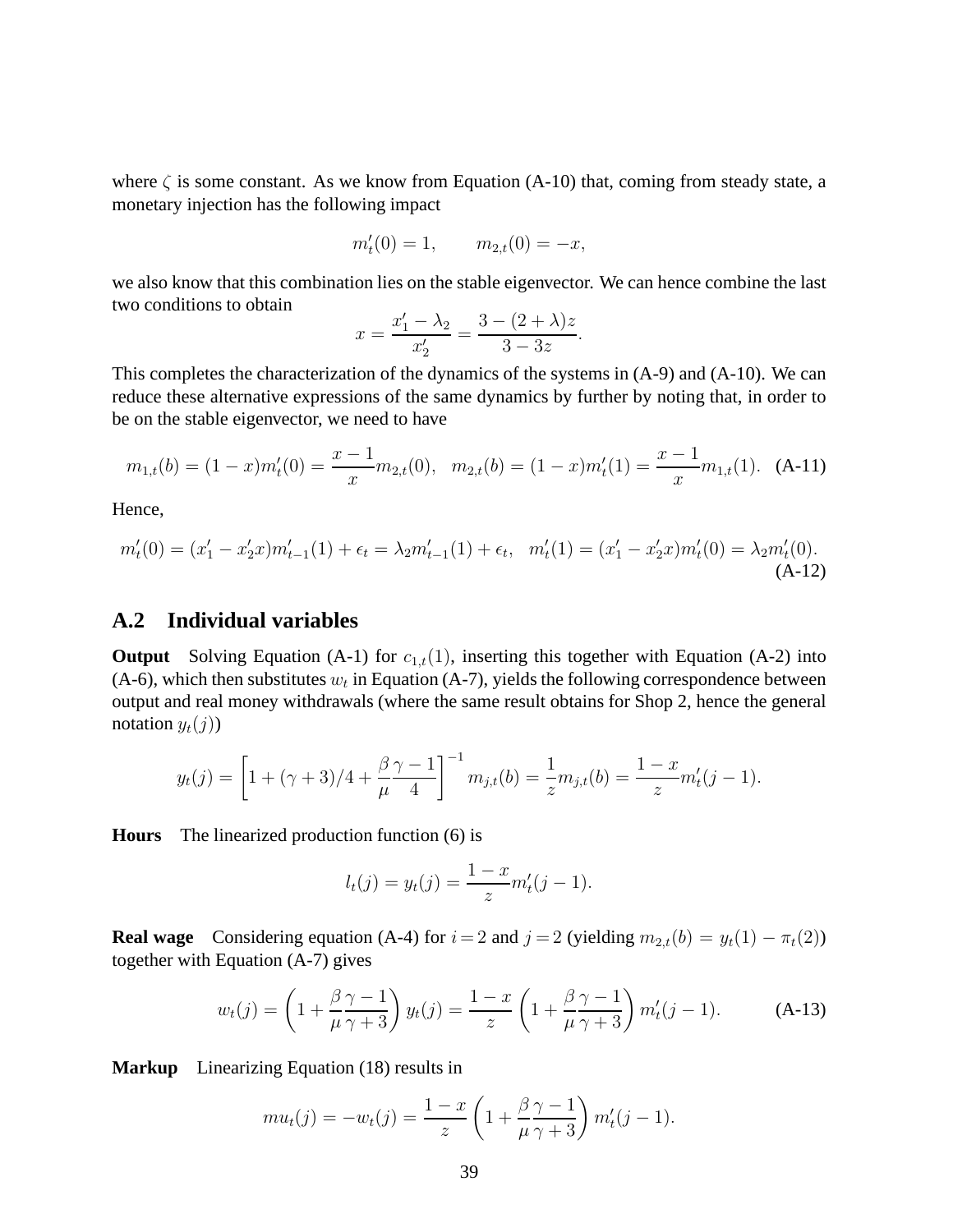**Inflation** Equation [\(A-4\)](#page-38-5), together with [\(A-11\)](#page-41-1), [\(A-12\)](#page-41-2), and the above solution for  $y_t(j)$ , yields

$$
\pi_t(1) = \frac{1 - \lambda_2 z}{z} (1 - x) m'_{t-1}(1) + x \epsilon_t = \frac{1 - \lambda_2 z}{\lambda_2 z} (1 - x) m'_t(0) + \left[ 1 - \frac{1 - x}{\lambda_2 z} \right] \epsilon_t.
$$

Correspondingly,

$$
\pi_t(2) = \frac{1 - \lambda_2 z}{\lambda_2 z} (1 - x) m'_t(1).
$$

**Interest rate** The nominal interest rate results from the linearized Euler Equation [\(11\)](#page-14-4). Inserting the cash-in-advance constraint for the whole shopping sequence [\(15\)](#page-14-1) together with [\(A-4\)](#page-38-5) yields

$$
-c_{1,t} = i_{1,t} + E_t[m_{1,t+1}(b) - c_{1,t+1} - c_{1,t+1}] - m_{1,t}(b) + c_{1,t}
$$
  
\n
$$
i_{1,t} = E_t[2c_{1,t+1} - m_{1,t+1}(0)] - 2c_{1,t} + m_{1,t}(0)
$$
  
\n
$$
= E_t[2y_{t+1}(1) - c_{2,t+1}(1) + m_{2,t+1}(b)] - 2y_t(1) + c_{2,t}(1) - m_{2,t}(b) + m_{1,t}(b) - m_{1,t+1}(b)
$$
  
\n
$$
= \left[\frac{x-1}{x}\left(\frac{2-z}{z} + x_3\right) - 1 + x_4\right]x\left[m'_t(0) - E_t m'_{t+1}(0)\right]
$$
  
\n
$$
= \left[\frac{x-1}{x}\frac{\gamma z + z - 4}{z(\gamma - 1)} + \frac{2}{\gamma - 1}\right]x\left[m'_t(0) - E_t m'_{t+1}(0)\right],
$$

where the equilibrium conditions of the linearized system and Equation [\(A-11\)](#page-41-1) were used. We hence obtain

$$
i_{j,t} = \left(\frac{x-1}{x}\frac{\gamma z + z - 4}{z} + 2\right)x\frac{1-\lambda_2^2}{\gamma - 1}m'_t(j-1).
$$

### <span id="page-42-0"></span>**A.3 Aggregate variables**

Aggregating across shops and consumers yields period averages. Variables that refer to period averages do not carry shop or consumer indexes.

**Dynamics** Define average money holdings in one period as  $\hat{m}_t \equiv [m'_t(1) + m'_t(0)]/2$ . Using [\(A-12\)](#page-41-2), the dynamics of this variable can be expressed as

<span id="page-42-1"></span>
$$
\hat{m}_t = \lambda_2^2 \hat{m}_{t-1} + \frac{1 + \lambda_2}{2} \epsilon_t.
$$
\n(A-14)

Define  $\rho \equiv -\lambda_2$  and rewrite the expressions for better readability to obtain the expression for  $\rho$ in Lemma [1.](#page-19-0)

**Output, hours, real wage, markup** Period averages of these variables are easily obtained via the above definition of  $\hat{m}_t$ .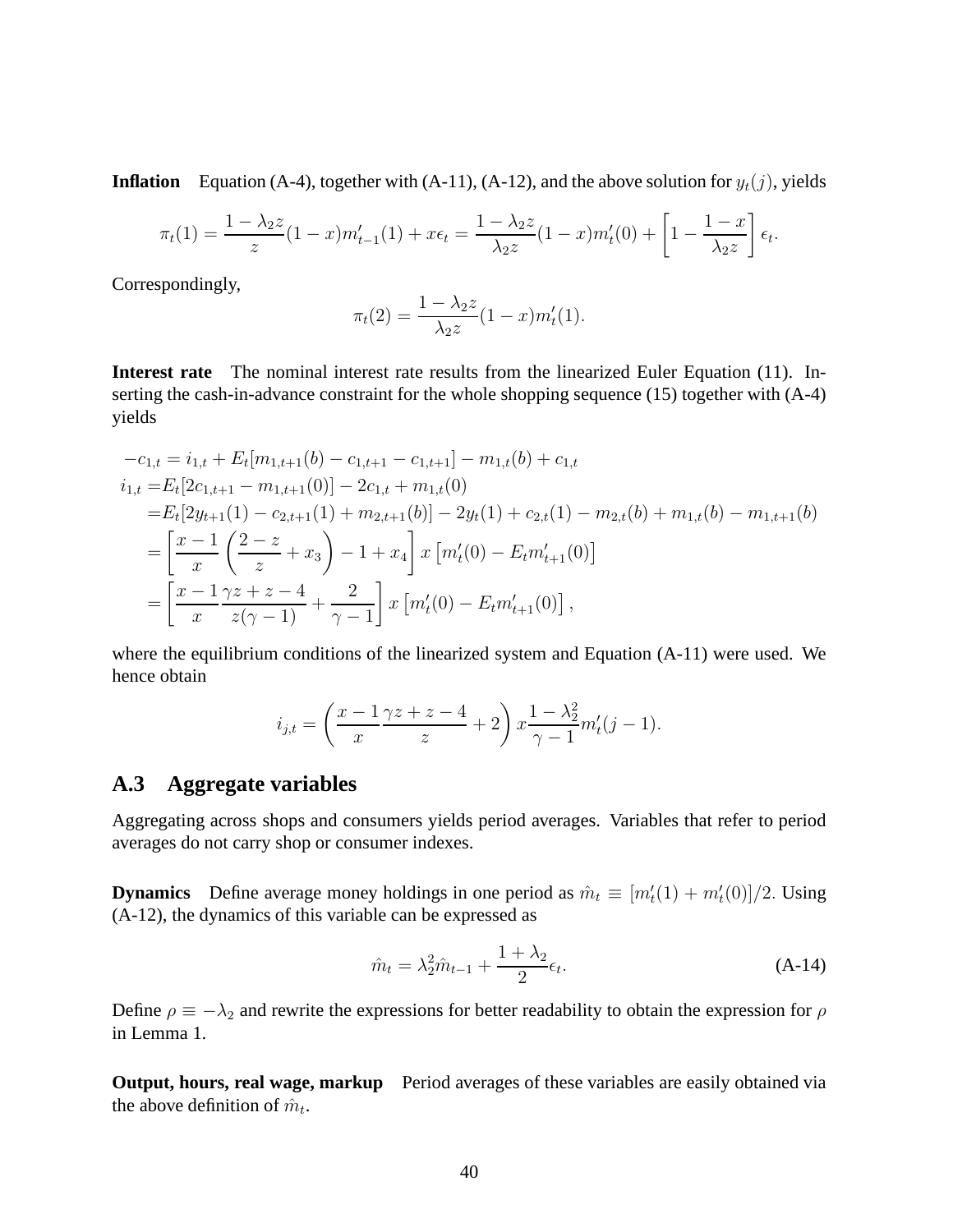**Inflation** Inflation between two periods is defined as the difference between the average price level in periods t and  $t-1$ . This corresponds to

$$
2\pi_t = p_t(1) + p_t(2) - p_{t-1}(1) - p_{t-1}(2) = 2\pi_t(1) + \pi_t(2) + \pi_{t-1}(2).
$$

Hence,

$$
\pi_t = \frac{\pi_t(1) + \pi_t(2)}{2} + \frac{\pi_t(1) + \pi_{t-1}(2)}{2} = (1 + \lambda_2)(z^{-1} - \lambda_2)(1 - x)\hat{m}_{t-1} + \left[x + \frac{1 - x}{2}(z^{-1} - \lambda_2)\right]\epsilon_t.
$$

**Interest rate** The average interest rate is given by

$$
i_t = \frac{i_{1,t} + i_{2,t}}{2} = \left[\frac{x-1}{x} \frac{\gamma z + z - 4}{z} + 2\right] x \frac{1 - \lambda_2^2}{\gamma - 1} \hat{m}_t.
$$

# <span id="page-43-0"></span>**B Amplification: real wage rigidity**

In this appendix, I analytically derive the implications of real wage rigidity. The main point is to demonstrate that modest degrees of real rigidity—without causing monetary non-neutralities themselves—reduce the required monetary injection to obtain a given fall in the nominal interest rate. During the subperiod of pre-set wages, the dynamics for individual agents correspond to lemmas [1](#page-19-0) and [2,](#page-19-1) but with  $x = x'$  (defined below) and  $z = 1$ . Setting  $\xi^r = 1$  in the basic setup yields the following proposition.<sup>[24](#page-43-1)</sup>

**Proposition 3** *Assume that in the basic setup the first shop to open in a period faces a real wage that was set at the end of the previous period. Starting at the steady state, average money dispersion in the period of a monetary injection*  $(t=0)$  *is* 

<span id="page-43-2"></span>
$$
\hat{m}_0=\epsilon_0.
$$

*In the period of the shock, the other endogenous aggregate variables depend on money dispersion in the following way*

$$
mu_0 = -\frac{1-x}{2z} \left( 1 + \frac{\beta \gamma - 1}{\mu \gamma + 3} \right) \hat{m}_0
$$
  
\n
$$
w_0 = \frac{1-x}{2z} \left( 1 + \frac{\beta \gamma - 1}{\mu \gamma + 3} \right) \hat{m}_0
$$
  
\n
$$
w_0 = \frac{1-x}{2z} \left( 1 + \frac{\beta \gamma - 1}{\mu \gamma + 3} \right) \hat{m}_0
$$
  
\n
$$
F_0 \pi_1 = (1-x) \left( \frac{1}{z} + \rho \right) \left( 1 - \frac{\rho}{2} \right) \hat{m}_0 + \frac{x-x'}{2} \hat{m}_0
$$
  
\n
$$
i_0 = \left\{ \left[ \frac{x-1}{x} \frac{\gamma z + z - 4}{z} + 2 \right] x(1-\rho) + (x'-1)(\gamma - 3) + 2x' \right\} \frac{1+\rho}{2(\gamma - 1)} \hat{m}_0,
$$

<span id="page-43-1"></span><sup>24</sup>Note that here I assume that the shock occurs in  $t = 0$  instead of using the timing convention of the figures, where the shock occurs in  $t = 1$ . Otherwise, time and agent indexes could be easily confused.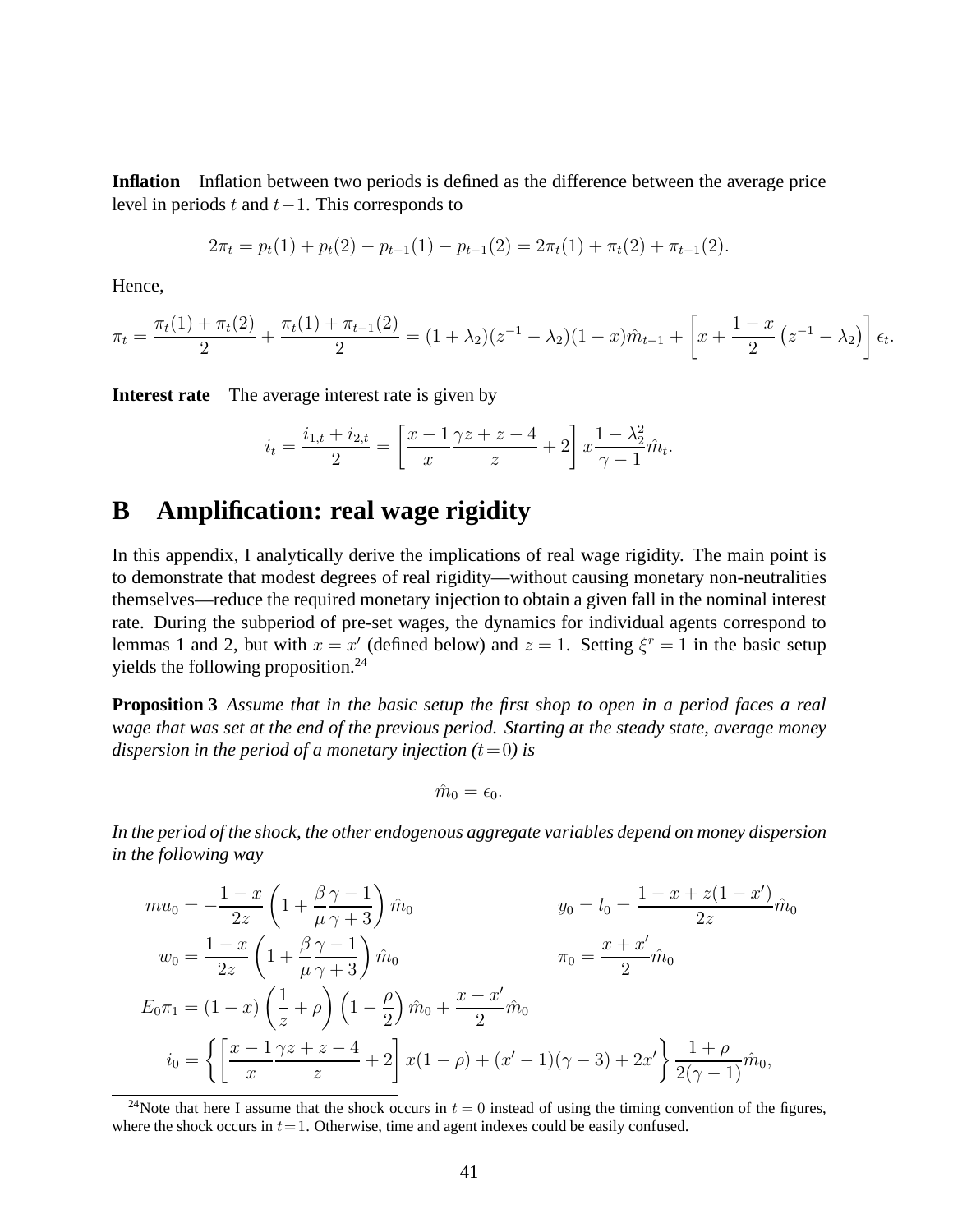where the change  $x'$  of the price of the first shop to open after a monetary injection of  $\epsilon = 1$  is *given by*

<span id="page-44-0"></span>
$$
x' = x - \frac{2}{\gamma - 1} < x.
$$

*The auxiliary variable* z *is defined as in Proposition [1.](#page-19-2) The expected path of the economy for* t>0 *follows the dynamics set out in Proposition [1.](#page-19-2)*

We also obtain the following corollary.

**Corollary 3** *Assume that under the basic setup the first shop to open in a period faces a real wage that was set at the end of the previous period. Starting at the steady state, the impact of a given monetary injection on the real variables output and hours worked is at least 1.5 times the reaction under flexible real wages.*

Pre-set real wages alone do not generate monetary non-neutrality. As under flexible wages, heterogeneity of agents is key for monetary non-neutrality. Simultaneous monetary transfers to all agents in the economy—independently if they are currently at the bank or not—leave  $\hat{m}_0$ unaffected and thus lead to an increase in the price level without any real effects.

Pre-set real wages hence merely amplify the responses in the period of the expansionary monetary shock by their interaction with endogenous markups. A monetary injection to the agents at the beginning of their shopping sequence increases the aggregate price elasticity of demand, as explained in the main text. Shops in the first subperiod after the injection hence have an incentive to reduce their markup, which would increase real wages. With real wage rigidities, the following changes occur relative to the flexible-wage case. To reach the pre-set level of real wages, nominal wages have to fall (that is, nominal wages rise in absolute terms, see Figure [B-1,](#page-45-0) but less than without real wage rigidity). This triggers further price reductions relative to the flexible-wage scenario because of the corresponding lower marginal costs. Low prices have, via a high market share, a strong impact on a consumer's individual price index, visible in the elasticity [\(17\)](#page-15-2) of this price index with respect to the price a specific good. The corresponding monopoly power creates an incentive to raise markups, counteracting the initial downward impulse. The pre-set real wage is reached where the old distance between nominal wages and prices, i.e., the markup, is restored.

Hence, although markups do not move very much if real wage rigidity is imposed—they are in fact fixed during the period of pre-set real wages—their endogeneity in the price-setting problem generates large effects. Because of this endogeneity, low initial prices are consistent with the optimal markup decision of firms after a monetary injection. Prices still rise right from the beginning due to strategic complementarity and the fact that the first shops to open after a monetary injection know that their competitors will increase prices in the following subperiods.

To illustrate the above-discussed mechanisms, Figure [B-1](#page-45-0) plots the responses of prices and markups of individual shops after a monetary injection that leads to a fall of the nominal interest rate by one percentage point under the basic setup. The remaining parameters are varied as in Figure [3.](#page-23-0) The black line again illustrates the case of exogenously fixed markups and flexible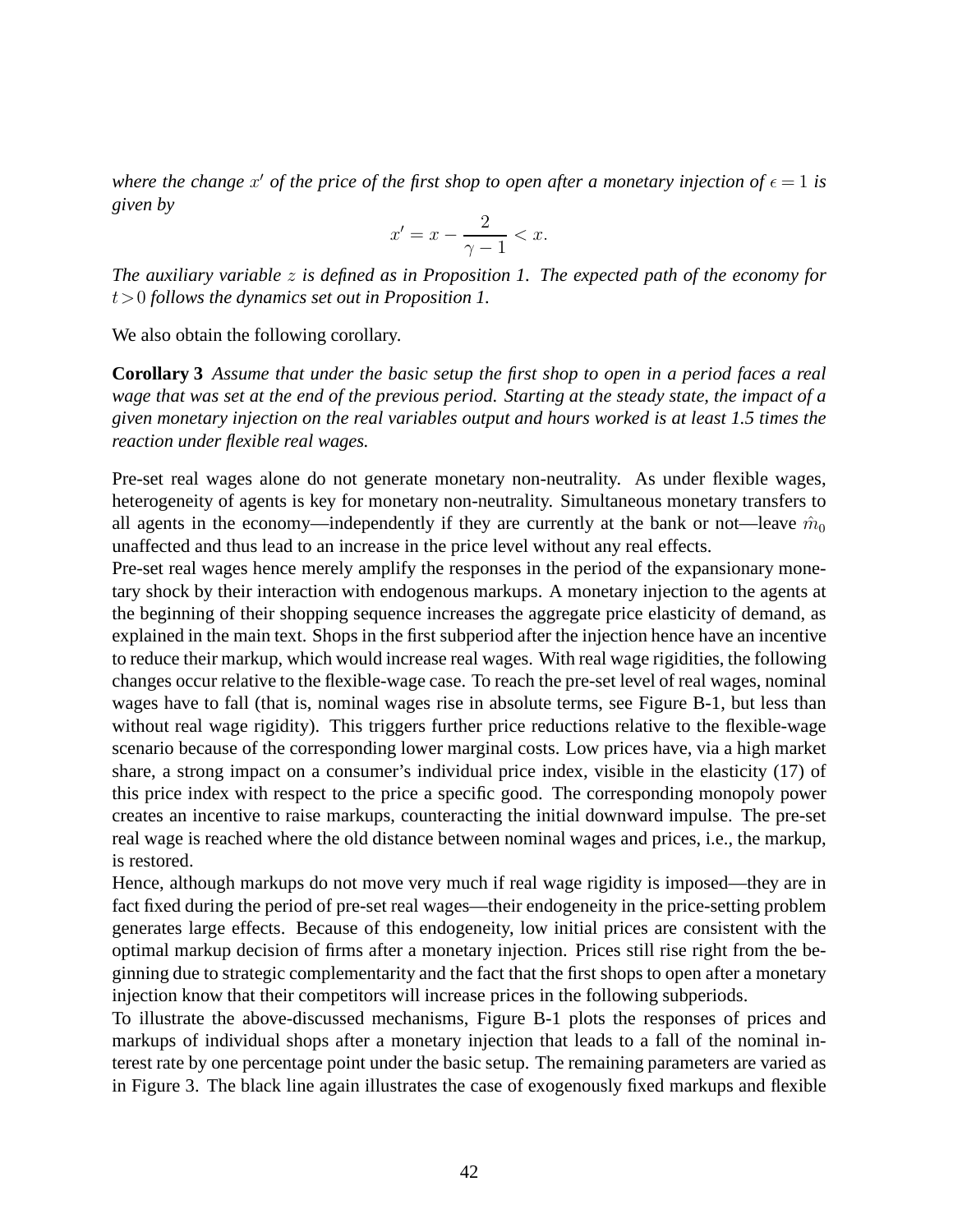

<span id="page-45-0"></span>Figure B-1: Theoretical responses to an unanticipated expansionary monetary policy shock at  $t= 1$  for  $n= 2$  (basic setup) with real wage set in advance for one shop. Except black line: flexible wages and fixed markups. Red dashed-dotted lines: flexible markups. Blue dashed lines:  $\sigma = 2$ . Green dashed-dotted lines:  $\sigma = 3$ . Horizontal axis denotes years, vertical axis shows log deviations from steady state.

wages.<sup>[25](#page-45-1)</sup> As discussed in the main text, in this case prices do not jump directly to the new steady state, but are nevertheless very quick in their convergence. The red dashed line depicts the simplest case of real wage rigidities: Shop 1, owned by Agent 2, faces a rigid real wage after the injection, while Shop 2 does not. Since a fixed real wage implies a fixed markup, the first shop keeps it constant in the first period (reducing the movement of the average markup) and charges a relatively low price. The second shop reduces its markup and also charges a price below the new steady-state price. Low prices increase initial output and nominal revenues, which prolongs the heterogeneous wealth distribution. In the following period, Shop 1 faces a customer with

<span id="page-45-1"></span><sup>&</sup>lt;sup>25</sup>Pre-set real wages cannot be combined with exogenously fixed markups, as the nominal wage would be indeterminate.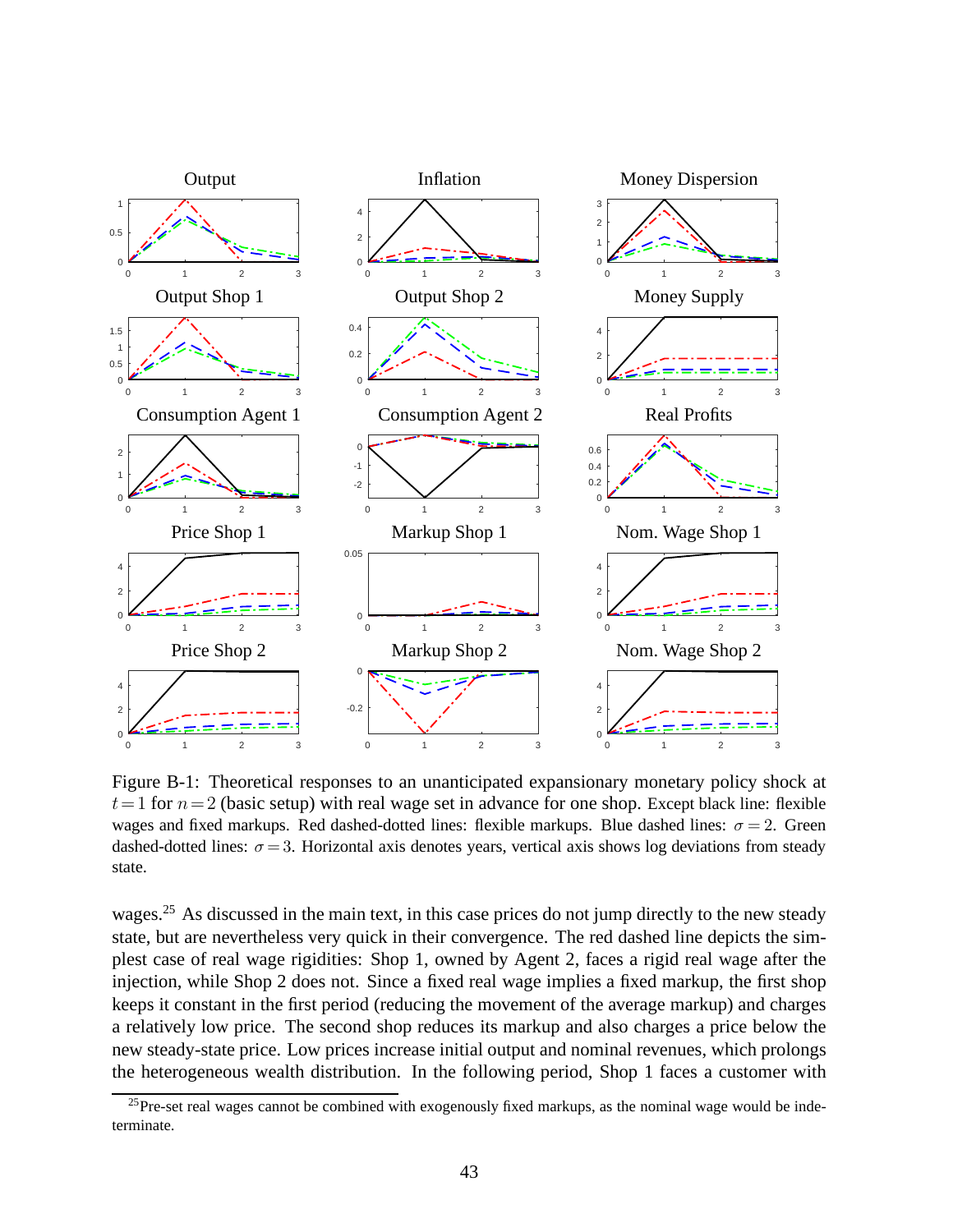relatively high money holdings in the last part of her shopping sequence. This is Agent 2, who has benefited from the initial higher expenditure of Agent 1. An upward pressure on markups results. However, nominal wages are still below the new steady state, as the price level needs more time to fully adjust, such that Shop 1 still sets a comparatively low price.

The muted price responses are responsible for two important differences to the case of flexible wages. Since the agent who receives the injection needs to hold less money for given consumption purchases, she requires a larger drop in the nominal interest rate to hold the additional money supply. The necessary monetary injection to reach a fall of the nominal interest rate by one percentage point is therefore smaller. Second, Agent 2 is now also able to increase her consumption. The reduced price increase of Shop 1 allows Agent 2 to consume relatively more for the money that she carried over into the period, while it also increases her combined business and labor income because she is the owner and worker of Shop 1. Visible from the individual reactions, price dispersion increases, as in the empirical counterpart. Raising the value for  $\sigma$  reduces the initial wage demand, putting further downward pressure on prices and prolonging the period of a non-degenerate money distribution. As in Figure [3,](#page-23-0) red dashed lines depict  $\sigma = 2$  and green dashed-dotted lines the case of  $\sigma = 3$ . To summarize, introducing real wage rigidity can deliver results that are quantitatively closer to the empirical evidence.

# <span id="page-46-0"></span>**C Proofs**

Lemmas [1](#page-19-0) and [2](#page-19-1) are derived in Appendix [A.](#page-38-0) In the following I prove the propositions and corollaries.

### <span id="page-46-1"></span>**C.1 Proof of Proposition [1](#page-19-2)**

In the case of unrestricted markups, the auxiliary variable  $z$  is given by Equation [\(23\)](#page-19-4). Note that

$$
z = 1 + \frac{\gamma + 3}{4} + \frac{\beta \gamma - 1}{\mu \ 4} > 2,
$$
  $\gamma + \frac{\beta}{\mu}(\gamma - 1) > 1,$ 

which is true since  $\gamma > 1$ ,  $\beta$ ,  $\mu > 0$ . Concerning  $\lambda_2$ , it is always larger than  $-1/2$  if

$$
\frac{x_1' + x_4'}{2} + \frac{1}{2} > \sqrt{\left(\frac{x_1' + x_4'}{2}\right)^2 - x_1'x_4' + x_2'x_3'}.
$$

As shown in Appendix [A,](#page-38-0) both sides are positive  $([x'_1 + x'_2])$  $\binom{1}{4}/2 > 0$ ), such that we need

> $2x'_1 + 2x'_4 + 1 > -4x'_1x'_4 + 4x'_2x'_3$ ,<br>3.

After some rewriting we arrive at

$$
(z+2)(\gamma-1) > 0
$$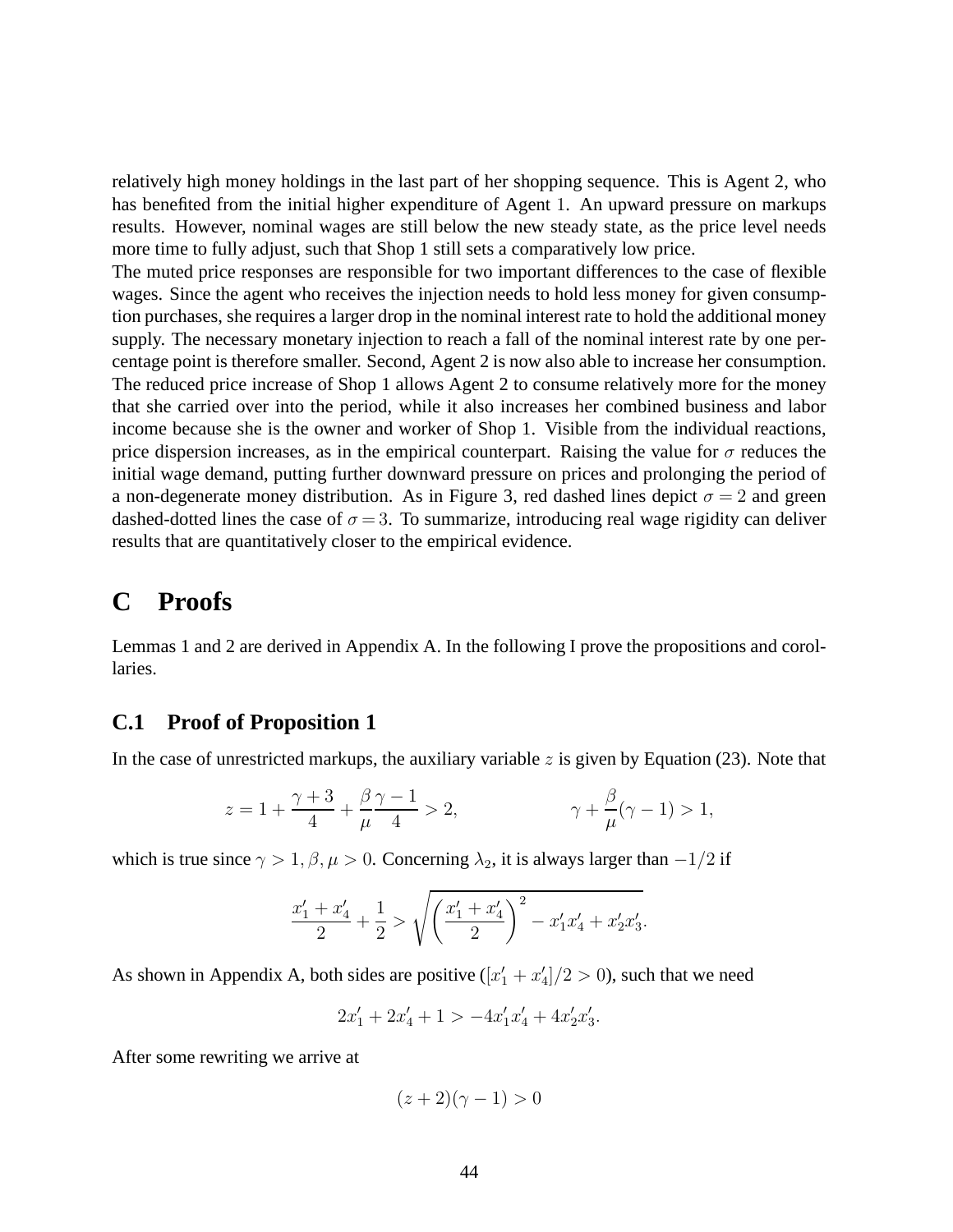which is true because  $\gamma > 1$ ,  $z > 2$ . Lastly,  $\lambda_2 < 1$  if

$$
\frac{x_1' + x_4'}{2} - 1 < \sqrt{\left(\frac{x_1' + x_4'}{2}\right)^2 - x_1'x_4' + x_2'x_3'}.
$$

If the left-hand side is negative, this inequality is trivially fulfilled. If it is positive, we can again square both sides to obtain

$$
1 - x_1' - x_4' < x_2'x_3' - x_1'x_4',
$$

which was demonstrated to be true above. Hence, we obtain

$$
-1 < |\lambda_2| = |\rho| < 1.
$$

Since  $m_t'(j)$  measures the dispersion of money holdings, the last equation together with Equation [\(A-12\)](#page-41-2) proves that dispersion returns to zero in the long run.

### **C.2 Proof of Corollary [1](#page-19-3)**

**Output, hours, real wage, markup** Note that  $x$  is positive but lower than unity because of the following reasoning (observe that  $x'_2 < 0$ )

$$
x = \frac{x'_1 - \lambda_2}{x'_2} > 0, \qquad x'_1 - \lambda_2 < 0.
$$

This can be shown to be true by inserting the definition of  $x_1'$  $\frac{1}{1}$  and observing that  $\lambda_2 > -1/2$ , as derived in Section [C.1:](#page-46-1)

$$
\frac{3-2z}{z} < -\frac{1}{2}, \qquad \qquad 2 < z,
$$

which was shown above. Furthermore,  $x < 1$  or

$$
\frac{x_1' - \lambda_2}{x_2'} < 1, \qquad \lambda_2 < 1,
$$

which was demonstrated above. Hence

$$
\frac{1-x}{z} > 0.
$$

As average money dispersion  $\hat{m}_t$  increases after a monetary injection, see Equation [\(A-14\)](#page-42-1), the last equation together with the results from Appendix [A.3](#page-42-0) proves the reactions of output, hours, the real wage, and the markup to a monetary injection that are stated in Corollary [1.](#page-19-3)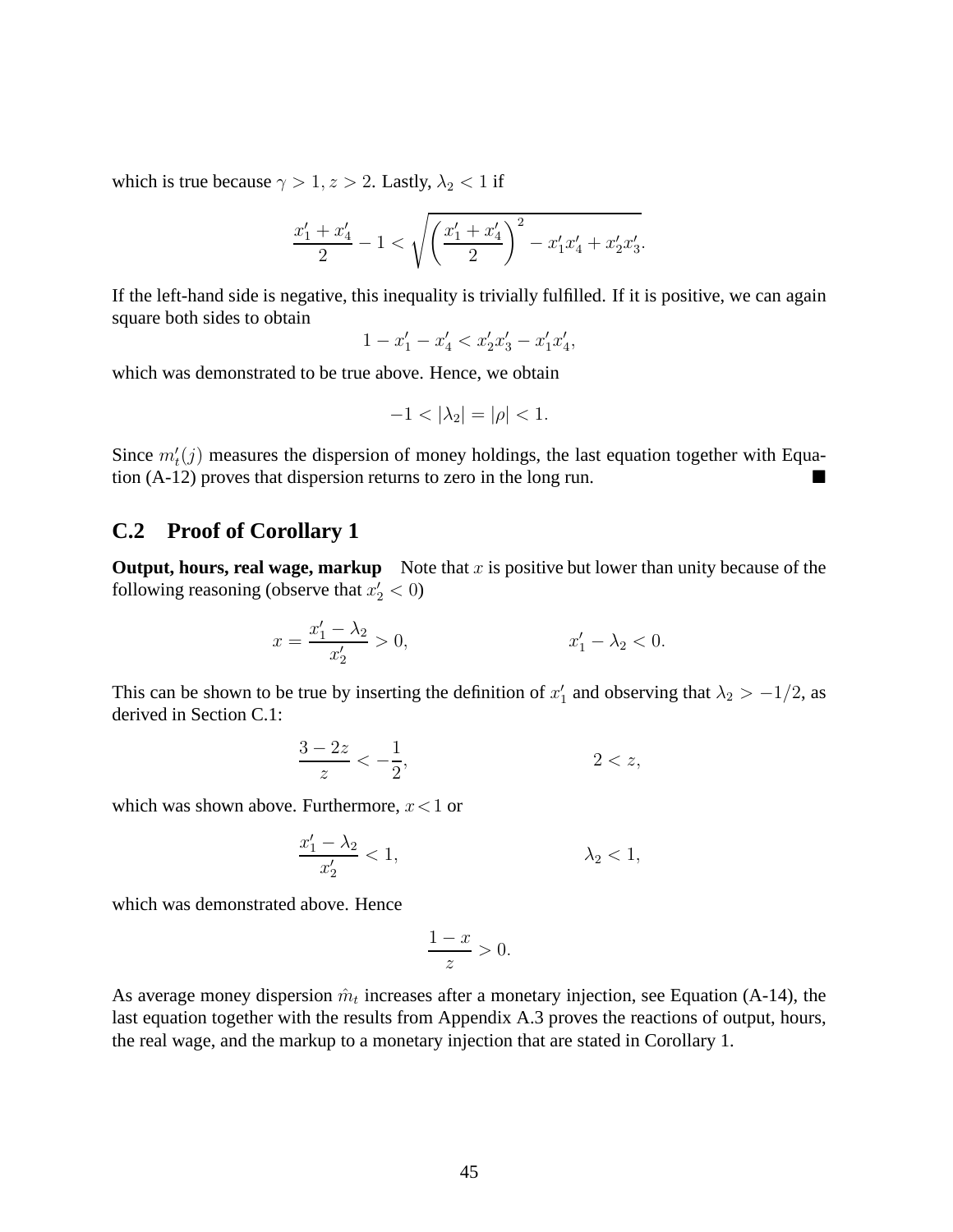**Inflation** The impact of a monetary injection of size  $\epsilon_t = 1$  on the price level of the first shop to open in the period is defined as  $x$ , shown to be positive above. The price level of the second shop is inflation between the two shops plus the price of the first shop. Average inflation is

$$
2\pi_t = 2\pi_t(1) + \pi_t(2) + \pi_{t-1}(2) = y_t(1) - m_{2,t}(b) + 2\pi_t(1),
$$

where we have made use of equation [\(A-4\)](#page-38-5) and set  $\pi_{t-1}(2)$  to zero in order to isolate the effect of  $\epsilon_t$ . We hence get a positive impact of a monetary injection of  $\epsilon_t = 1$  on average inflation if  $\pi_t(1)$  > 0 and

$$
y_t(1) - m_{2,t}(b) > 0, \qquad \frac{1}{z}(1-x) - [x_1(1-x) - x_2x] > 0
$$

$$
\frac{x-1}{x} > \frac{z}{2-z}, \qquad 2\lambda_2(z-1) > 1-z, \qquad \lambda_2 > -1/2,
$$

which was shown in Section [C.1.](#page-46-1) Hence, the price in Shop 2 of the period of the shock is higher than that of the first shop, which is  $x>0$ . We therefore get a positive aggregate inflation response. Expected inflation is given by the above, noting that  $E_t \epsilon_{t+1} = 0$ .

**Interest rate** Observe the following:

$$
\frac{x-1}{x}\frac{\gamma z+z-4}{z}+2<0, \qquad \frac{\lambda_2-1}{x_1'-\lambda_2} > \frac{2z}{\gamma z+z-4}, \qquad \lambda_2 < \frac{2-3z+\gamma z}{\gamma z+3z-4}.
$$

Now define

$$
\vartheta \equiv \left( \gamma z + 3z - 4 \right) / 2
$$

to obtain

$$
\lambda_2 < 1 + 3\frac{1-z}{\vartheta}
$$
\n
$$
\frac{x_1' + x_4'}{2} - \left(1 + 3\frac{1-z}{\vartheta}\right) < \sqrt{\left(\frac{x_1' + x_4'}{2}\right)^2 - x_1'x_4' + x_2'x_3'}
$$

If the left-hand side is negative, this inequality is trivially fulfilled. If not, we can square both sides to obtain

$$
\left(1+3\frac{1-z}{\vartheta}\right)^2 - (x_1' + x_4')\left(1+3\frac{1-z}{\vartheta}\right) < x_2'x_3' - x_1'x_4'
$$
\n
$$
\frac{3(z-1)}{\vartheta}\left(\frac{(\gamma-5)(1-z)}{z(\gamma-1)} + \frac{3(z-1)}{\vartheta}\right) < -2\frac{x_2'}{\gamma-1}
$$
\n
$$
\frac{1}{\vartheta}\left(\frac{(\gamma-5)(1-z)}{z(\gamma-1)} + \frac{3(z-1)}{\vartheta}\right) < \frac{2}{z(\gamma-1)}
$$
\n
$$
\gamma - \gamma z - 5 + 5z + \frac{6(z-1)}{\gamma z + 3z - 4}z(\gamma - 1) < \gamma z + 3z - 4
$$
\n
$$
2(\gamma z - 1)(z - 2) + 3z(\gamma - 1) > 0,
$$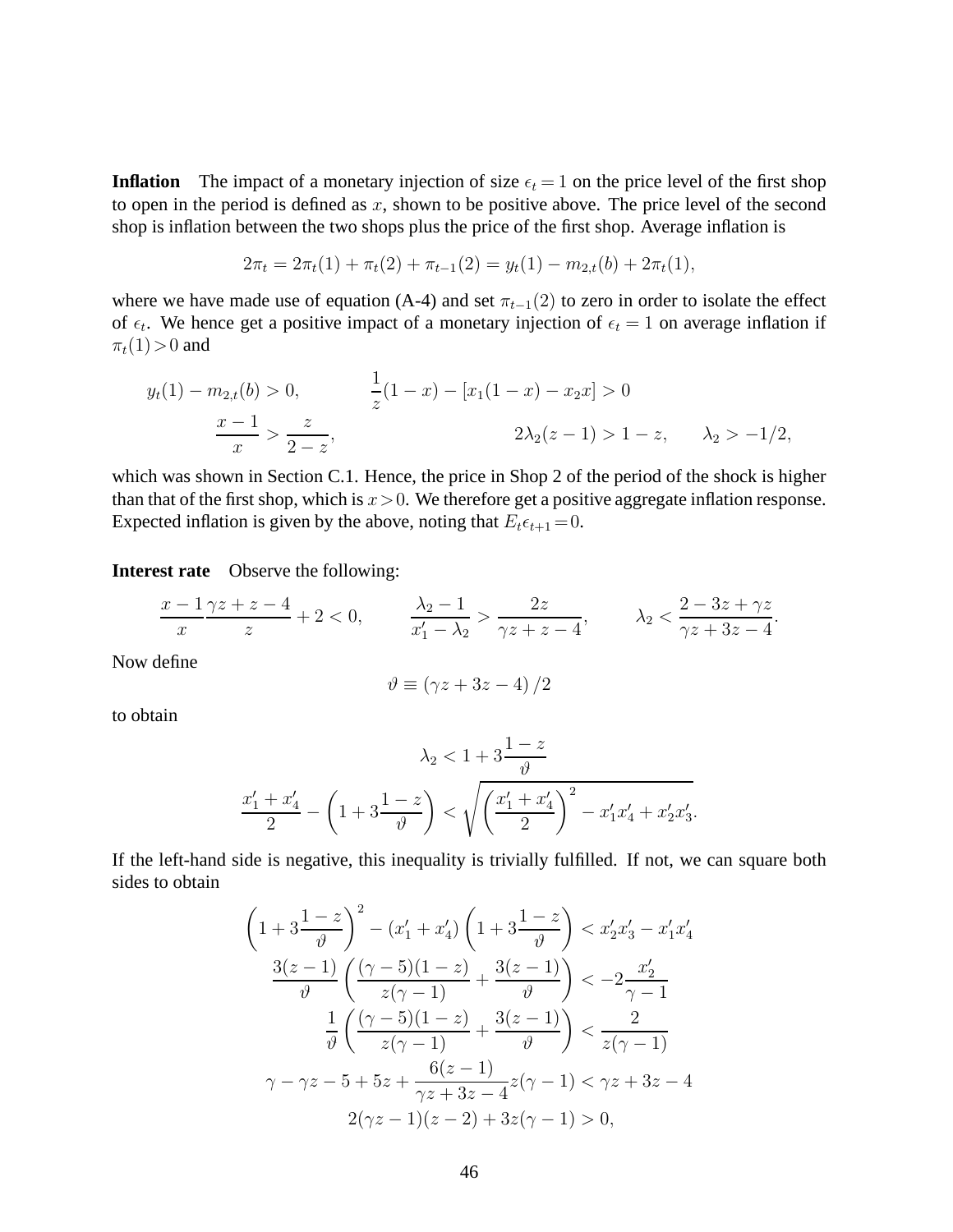which is true since  $z > 2$  and  $\gamma > 1$ . We therefore get

$$
2i_t = \underbrace{\left[\frac{x-1}{x}\frac{\gamma z + z - 4}{z} + 2\right]}_{< 0} \underbrace{x\frac{1-\lambda_2^2}{\gamma-1}}_{> 0} \hat{m}_t,
$$

proving that the average interest rate falls after a monetary injection.

### **C.3 Proof of Proposition [2](#page-21-3)**

In the case of exogenously fixed markups, firms set the price in a constant relation to the nominal wage. The linearization of  $W_t(j)/P_t(j)$  is thus always at its steady state level and the pricing Equation [\(A-6\)](#page-38-4) gets replaced by

$$
w_t(j)=0.
$$

Equation [\(A-13\)](#page-41-3) is still valid. Combined with the last equation, we obtain

$$
w_t(j) = y_t(j) = 0.
$$

Using these two insights together with equations  $(A-1)-(A-5)$  $(A-1)-(A-5)$  yields the dynamic system

$$
m_{1,t}(b) = \frac{2}{\gamma - 1} m_{2,t-1}(1) + \frac{2}{\gamma - 1} m_{1,t-1}(1) + (1 - x'')\epsilon_t
$$
  

$$
m_{2,t}(0) = \frac{2z}{\gamma - 1} m_{2,t-1}(b) + \frac{\gamma + 1}{\gamma - 1} m_{1,t-1}(1) - x''\epsilon_t,
$$

which corresponds to the System [\(A-8\)](#page-39-2) for  $z \to \infty$ . We can hence repeat the steps taken in Section [A](#page-38-0) with  $z \to \infty$ ,  $w_t(j) = y_t(j) = 0$ , and  $x''$  inserted for x to arrive at Proposition [2.](#page-21-3) ■

### **C.4 Proof of Corollary [2](#page-21-2)**

Corollary [2](#page-19-1) results trivially from Proposition [2,](#page-21-3) if lemmas [1](#page-19-0) and 2 are applied for  $z \rightarrow \infty$ .

#### **C.5 Proof of Proposition [3](#page-43-2)**

Variables of periods before the monetary injection are set to zero in order to investigate the impact of a monetary policy shock on the system in steady state. The wage demand Equation [\(A-7\)](#page-38-2) for the shop that faces real rigid wages (Shop 1) is replaced by

$$
w_0(1)=0.
$$

If we use this to solve the System [\(A-1\)](#page-38-1)-[\(A-6\)](#page-38-4) for variables in the first subperiod (in which Shop 1 opens), we obtain for the impact period  $t=0$ 

$$
m_{1,0}(b) = (1 - x')\epsilon_0
$$
  
\n
$$
m_{2,0}(b) = \frac{\gamma - 3}{\gamma - 1}m_{1,0}(b) + \frac{2}{\gamma - 1}m_{2,0}(0)
$$
  
\n
$$
m_{1,0}(1) = \frac{-2}{\gamma - 1}m_{1,0}(b) + \frac{\gamma + 1}{\gamma - 1}m_{2,0}(0),
$$
  
\n
$$
m_{1,0}(1) = \frac{-2}{\gamma - 1}m_{1,0}(b) + \frac{\gamma + 1}{\gamma - 1}m_{2,0}(0),
$$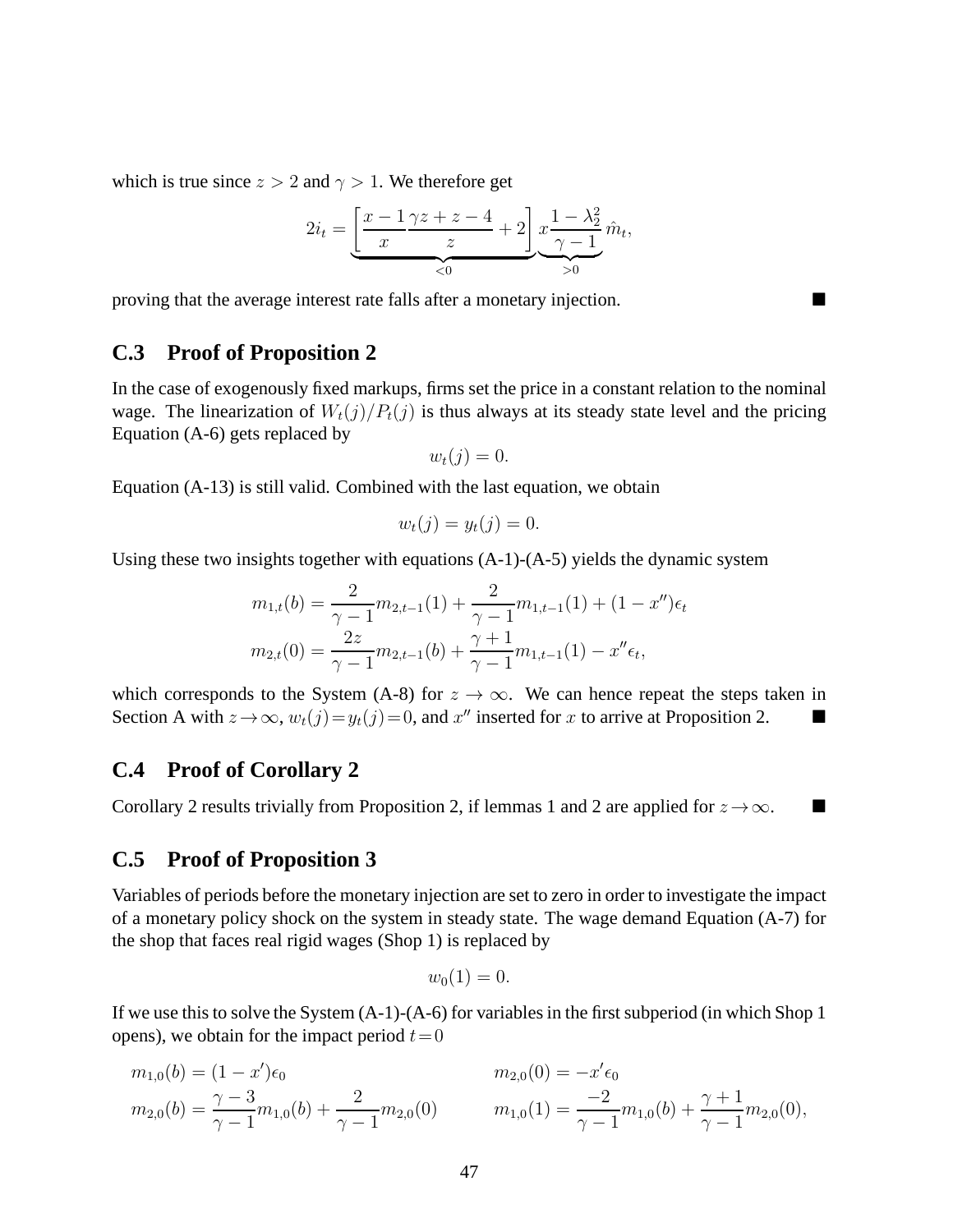i.e., the same as System [\(A-8\)](#page-39-2), with  $z = 1$  and variables of  $t = -1$  being zero. In particular, corresponding to the System [\(A-10\)](#page-39-0) for  $j = 1$  with  $z = 1$ , we obtain

$$
\begin{bmatrix} m'_0(1) \\ m_{1,0}(1) \end{bmatrix} = \begin{bmatrix} 1 & 0 \\ \frac{2}{1-\gamma} & 1 \end{bmatrix} \begin{bmatrix} m'_0(0) \\ m_{2,0}(0) \end{bmatrix}.
$$

Additionally, as the system follows the dynamics spelled out in the System [\(A-10\)](#page-39-0) for the case of flexible wages from the second shop of period  $t = 0$  onwards, we know that the transformed money holdings  $m'_0(1)$  and  $m_{1,0}(1)$  have to be on the eigenvector resulting from [\(A-10\)](#page-39-0). We can therefore state

$$
\begin{bmatrix} m_0'(1) \\ m_{1,0}(1) \end{bmatrix} = \begin{bmatrix} 1 & 0 \\ \frac{2}{1-\gamma} & 1 \end{bmatrix} \begin{bmatrix} 1 \\ -x' \end{bmatrix} \epsilon_0 = \Gamma \begin{bmatrix} 1 \\ -x \end{bmatrix},
$$
 (C-1)

with Γ being some constant, to be determined next. Setting  $\epsilon_0 = 1$  to obtain the impact of a monetary injection of one percent of the money stock on the price level of the shop facing rigid real wages after the shock, that is,  $x'$ , we get a system of two equations and two unknowns. This leads to

$$
\Gamma = 1
$$
,  $x' = x - \frac{2}{\gamma - 1} < x$ .

The average dispersion of money holdings in the first period results then from the System [\(C-1\)](#page-50-0) as

<span id="page-50-0"></span>
$$
\hat{m}_0=\epsilon_0.
$$

Solving the System [\(A-1\)](#page-38-1)-[\(A-6\)](#page-38-4) in the first subperiod (when Shop 1 opens) of the period of the shock with  $w_0(1) = 0$ , we also obtain expressions for the individual variables as in Section [A.2](#page-41-0) for  $j = 1$  with  $z = 1$ . Note that from the second subperiod (when Shop 2 opens) onwards, the system follows the dynamics under flexible wages with the transformed money holdings  $m'_0(1)$ and  $m_{1,0}(1)$  resulting from [\(C-1\)](#page-50-0). Averaging over the two subperiods to obtain period-averages, similar to the steps taken in Appendix [A.3,](#page-42-0) observing that  $w_0(1)=0$  and again defining  $\rho = -\lambda_2$ , leads to the results stated in Proposition [3.](#page-43-2)

### **C.6 Proof of Corollary [3](#page-44-0)**

Noting that the impact on money dispersion is at least as high as under flexible markups and additionally comparing the differing coefficients in the equations for the real variables in Lemma [2](#page-19-1) with those of Proposition [3,](#page-43-2)

$$
\frac{1-x+z(1-x')}{2z} / \frac{1-x}{z} = \frac{1+z}{2} + \frac{z}{(1-x)(\gamma - 1)} > 1.5,
$$

proves Corollary [3.](#page-44-0)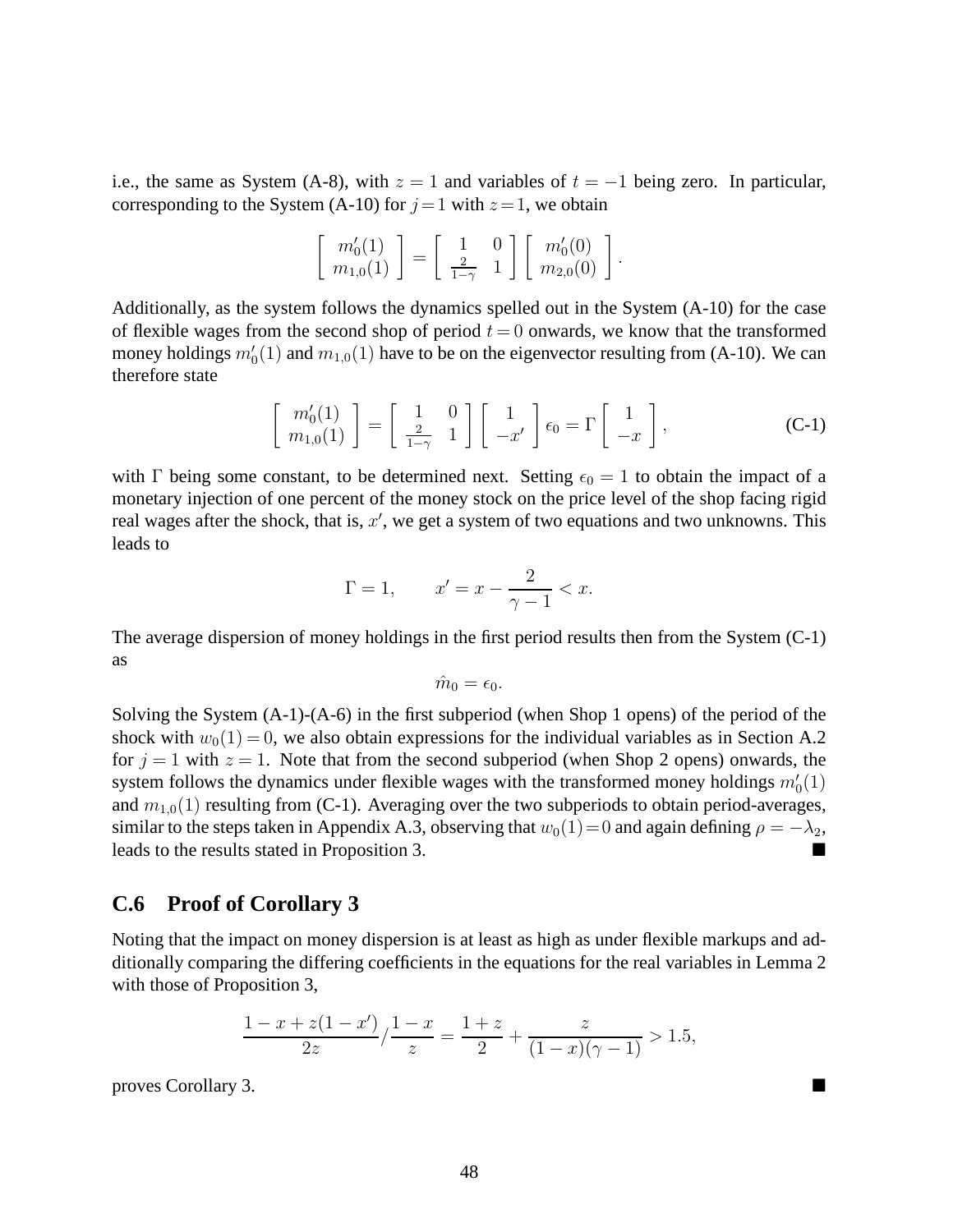# <span id="page-51-0"></span>**D Pure demand effect**

The hypothetical case in which prices jump up directly to the new steady state level allows for isolating the pure demand effect that is independent of sluggish price adjustment. For ease of exposition, I will use the simple version of  $n=2$  and an injection equal to 1% of the old periodexpenditure level, corresponding to an increase in the money stock of 1.33%, see Equation [\(21\)](#page-17-2). Agent 1 receives the injection and spends half of it in both shops of her shopping sequence, as prices are equal. Agent 2 spends what she has left from the previous period, i.e., the old steady-state cash level in the second stage of a shopping sequence,  $M_{2,t}(1)$ . Taken together, this increases business income by .5% of the old steady-state period expenditure level in the first shop to open, received by the owner and worker of this shop, Agent 2. This agent will spend half of it in the second shop, which corresponds to .25%. Agent one spends her remaining 1/2 of the injection, increasing total expenditure in the second shop by .75%. Total period expenditure is therefore 1.25% above the old steady state.

In the long run, prices move one-to-one with the money stock, i.e., they increase by 1.33%. The mentioned injection thus increases prices to 1.33% while, as seen above, initial expenditure increases only by 1.25%. Hence, aggregate output falls by a small amount.

## <span id="page-51-1"></span>**E Optimal number of bank visits in steady state**

In this appendix, I calculate the optimal number of bank visits in steady state. Using a slight modification of the model, I show that the assumed frequency of bank trips—besides being in line with empirical evidence—can be justified by small costs of optimizing asset holdings. In the following, I assume that agents have the possibility to visit the asset market several times during their shopping trips. Furthermore, they receive an interest rate from the central bank on their accounts that offsets a potential steady-state inflation rate. By this this assumption, the money supply grows at the inflation rate (the real money supply is constant in steady state) and monetary neutrality would obtain in the benchmark case of no asset market segmentation, i.e., free withdrawals at all points in time. In this case, agents would each time withdraw just as much money as needed for the next shop. With a positive steady-state inflation rate, longer shopping trips reduce the purchasing power for a given withdrawn nominal money balance. Introducing a cost of visiting the asset market generates a trade-off between paying this cost for obtaining liquid assets and suffering the reduced purchasing power due to inflation. Otherwise, the model is as described in the main text. In the analysis here, I implicitly assume that agents do not change their habits in the short run, i.e., the optimal number of bank trips depends on steadystate inflation.

I consider a simple modification of the model by subtracting a cost  $K$  for visiting the asset market from the utility of consumption. The cost represents the required time and computing costs for an optimal portfolio choice.<sup>[26](#page-51-2)</sup> This gives the following utility function

<span id="page-51-3"></span>
$$
U_i = \sum_{s=t}^{\infty} \beta^s \frac{1}{1-\sigma} \left[ (C_{i,s} - xK) (1 - L_{i,s})^{\mu} \right]^{1-\sigma},
$$
 (E-1)

<span id="page-51-2"></span><sup>&</sup>lt;sup>26</sup>Very similar results obtain if the cost is a resource loss that reduces available funds for consumption.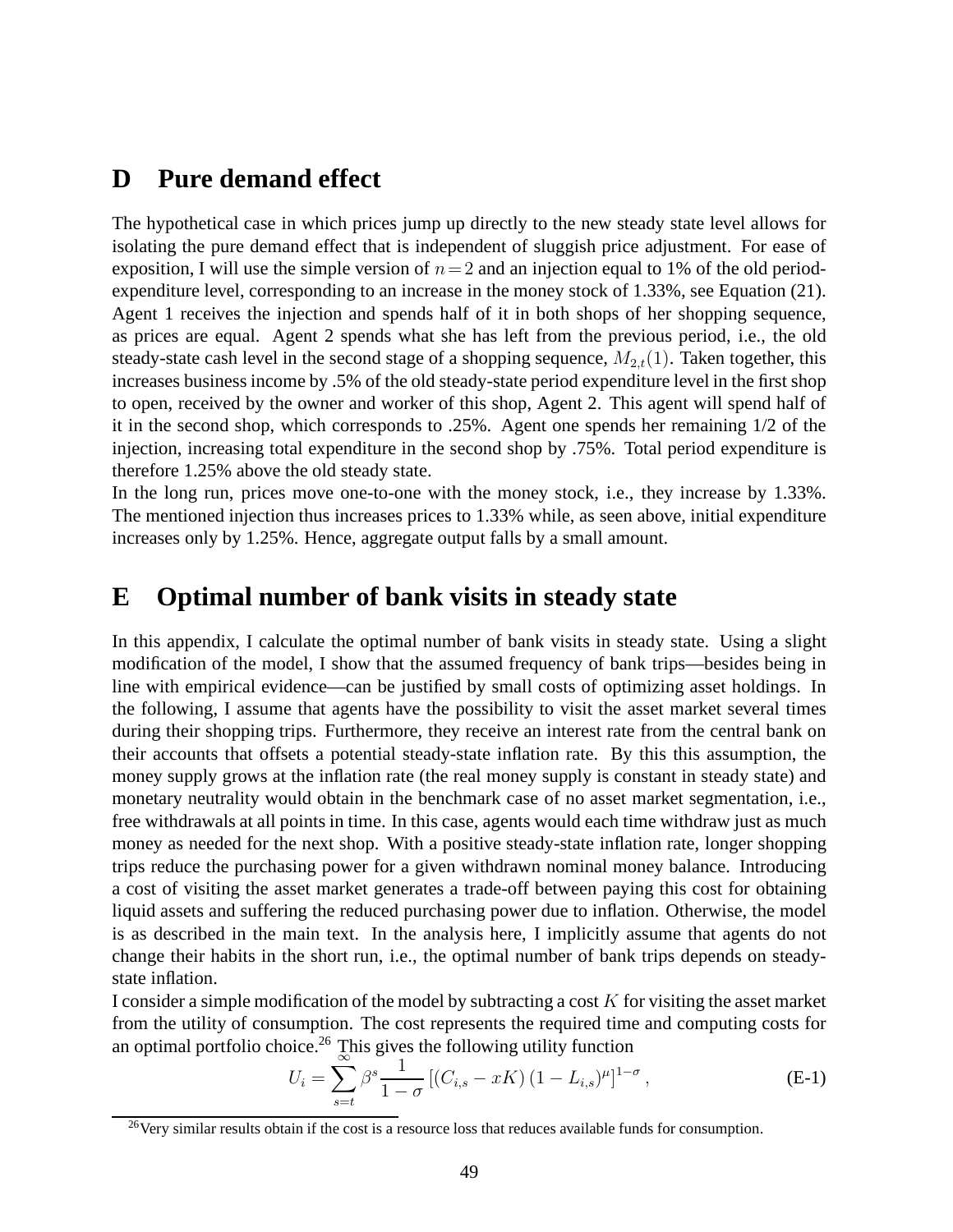where the consumption bundle  $C_i$  consists of several subbundles  $\underline{C}_i(j)$  in the following way<sup>[27](#page-52-0)</sup>

$$
C_i = \left(\frac{1}{n^{\frac{1}{\gamma}}}\sum_{k=0,m,2m...}^{n-m} \underline{C}_i(k+1)\right)^{\frac{\gamma}{\gamma-1}}.
$$

Here, x is the number of visits to the bank in one period and  $m$  is the number of goods in each subbundle. Since x then also denotes the number of subbundles, we get  $n/x = m$ . Assume for simplicity that subbundles consist of the same number of goods, i.e.,  $n/x$  is an integer. The subbundle  $\underline{C}_i(j)$  of Agent i consists of individual goods starting at Shop j

$$
C_i(j) = \sum_{k=j}^{j+m-1} C_i^{\frac{\gamma-1}{\gamma}}(k).
$$

Now define

$$
\underline{P}_{i,t}(j) = \left(\frac{1}{m} \sum_{k=j}^{j+m-1} P_t^{1-\gamma}(k)\right)^{\frac{1}{1-\gamma}}
$$

as the corresponding price index of the subbundle. The steady-state gross inflation between each pair of shops is denoted by  $\Pi$  (annual inflation then amounts to  $\prod_{i=1}^{n} \Pi$ ). Hence,  $P_t(j+1) =$  $\Pi P_t(j)$ . We therefore get

<span id="page-52-2"></span>
$$
\underline{P}_{i,t}(j) = P_t(j) \left( \frac{1}{m} \sum_{k=0}^{m-1} \Pi^{k(1-\gamma)} \right)^{\frac{1}{1-\gamma}} \equiv P_t(j) \varphi(x).
$$
 (E-2)

The CIA constraint for the subbundle reads as

<span id="page-52-1"></span>
$$
m^{\frac{1}{1-\gamma}} \underline{C}_i^{\frac{\gamma}{\gamma-1}}(j) \underline{P}_{i,t}(j) = \underline{M}_{i,t}(j-1),
$$
 (E-3)

where  $M_{i,t}(j-1)$  is money held after the bank was visited (prior to Shop j). In order to assess the loss of purchasing power due to infrequent visits to the asset market, consider the case of zero steady-state inflation. In such a situation, prices of goods in the subbundle are equal, and

$$
\underline{M}_{i,t}(j-1) = P_t(j)m \frac{C_i^0}{n}
$$

defines  $C_i^0/n$  as the (equal) real amount per good that the agent would purchase in this case. Inserting this into Equation [\(E-3\)](#page-52-1), using Equation [\(E-2\)](#page-52-2), yields

$$
\underline{C}_i(j) = \left(\frac{C_i^0}{n\varphi(x)}\right)^{\frac{\gamma-1}{\gamma}} m, \text{ and } C_i = \frac{C_i^0}{\varphi(x)} \equiv g(x).
$$

<span id="page-52-0"></span> $^{27}$ I consider steady-state values and only add a time index to variables that exhibit a trend in steady state. The equations are for Agent  $i = 1$ .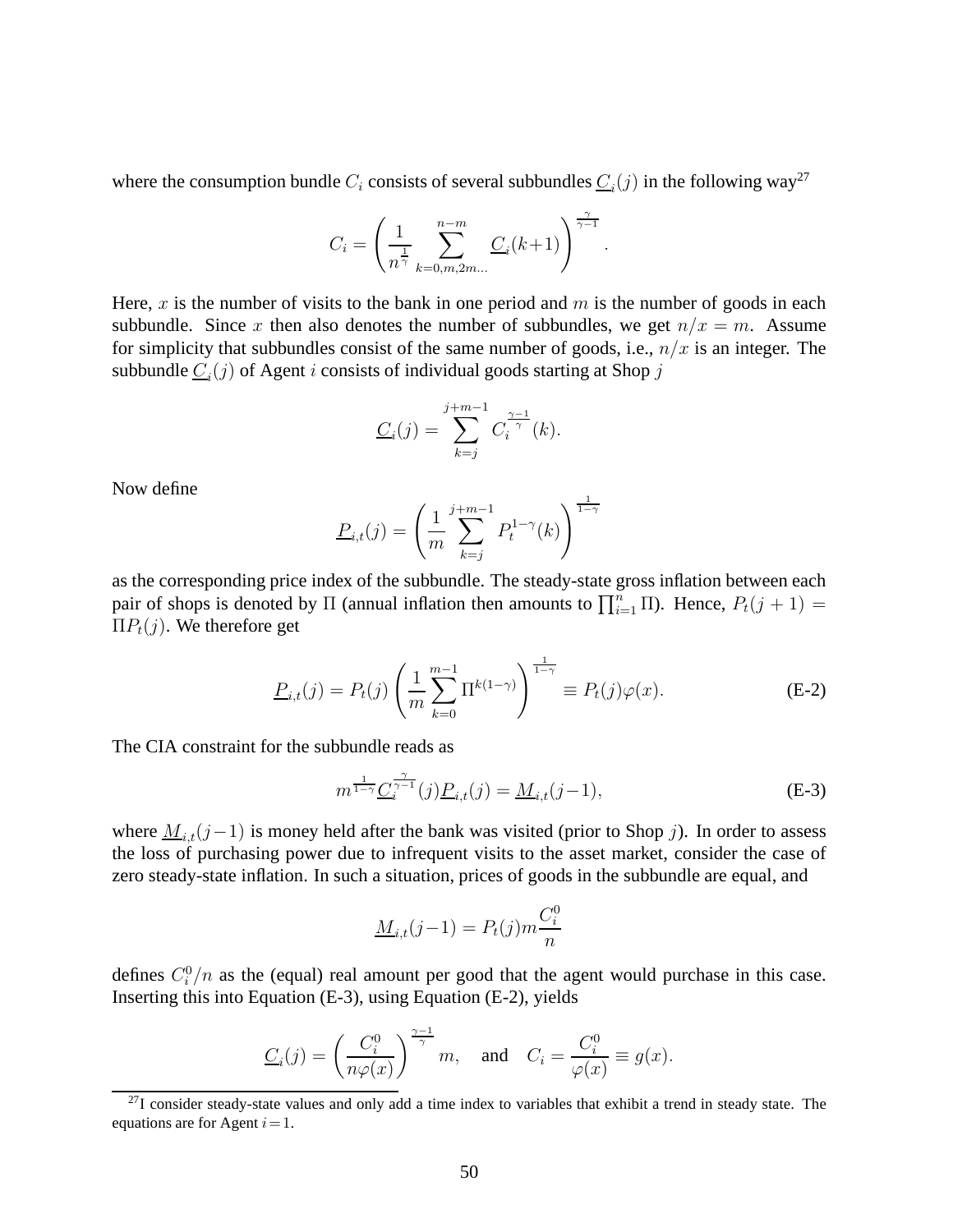For the zero-inflation case  $\Pi = 1$ , we get  $\varphi = 1$  and  $C_i = C_i^0$ . Higher inflation rates reduce purchasing power, such that consumption under a positive steady-state inflation equals consumption  $C_i^0$  in the case that goods of each bundle are equally priced, divided by  $\varphi(x)$  as defined in Equa-tion [\(E-2\)](#page-52-2). For high values of the elasticity of substitution  $\gamma$ , agents buy larger amounts of the goods in the beginning of the shopping sequence because of a higher willingness to substitute between goods, thereby avoiding coming price increases. This lowers  $\varphi$  for a given value of  $\Pi$ .  $g(x) - g(x-1)$  is positive and increasing in  $\Pi$ , and decreasing in x for  $\Pi > 1$ . The first-order condition for the optimal number of trips to the bank  $x^*$ , resulting from the utility function [\(E-1\)](#page-51-3), is then

$$
g(x^* + 1) - g(x^*) < K < g(x^*) - g(x^* - 1).
$$

This equation implicitly determines the optimal number of bank visits  $x^*$ , given steady-state inflation Π. A lower steady-state inflation reduces the optimal number of trips to the bank, therefore increasing the number of goods in each subbundle between which the consumer effectively substitutes. The average demand elasticity thus increases via a competition effect, lowering optimal prices. We hence get, ceteris paribus, a stimulating effect on the economy from low steady-state inflation via enhanced competition (note that this is an effect on the level of economic activity via reduced markups, but not on the growth rate).

Given the above, it is possible to numerically calculate the optimal  $x^*$ . Assuming an annual steady-state inflation of 2% (approximate average inflation rate in the U.S. over the last 15 years), each agent's purchasing power in terms of steady-state consumption increases by .48% if they divide the shopping sequence into two, i.e., visit the asset market after half the bundle. Hence, the costs K have to be larger than this number in order to get  $x^* = 1$ , as assumed in the paper. Interestingly, [Alvarez et al. \(2002\)](#page-33-5) assume a fixed cost of .5% for transferring money from the asset to the goods market. In the data of [Krueger and Perri \(2006](#page-36-13)), .5% of the sum of average annual expenditure for food and nondurables (the most likely cash goods) for an individual is 45 U.S.\$, which seems to be a reasonable number for visiting the asset market and optimizing asset holding, once the required time for information gathering and computing costs are considered.

# <span id="page-53-0"></span>**F Relaxing fixed shopping sequences**

In this appendix, I develop a version of the model in which all shops are open in each subperiod and show that the results are equivalent to the baseline model. This setup entails that instead of following a fixed shopping sequence, some households out of the unit measure of households of the same type (where all households of a specific type visit the bank at the same time) buy their goods in a certain order, while other households follow a different order. Households can also change the order of shops from sequence to sequence. To avoid confusion when comparing this version to the baseline model, I extend the model by enlarging each shop to a department store, in which the different departments sell the goods that were previously sold by single stores, while keeping the rest of the setup as before. In this way, households shop at different departments and hence buy different goods in different orders. Furthermore, following an expansionary monetary policy shock, all departments are visited by a fraction of those households that have just received a monetary injection.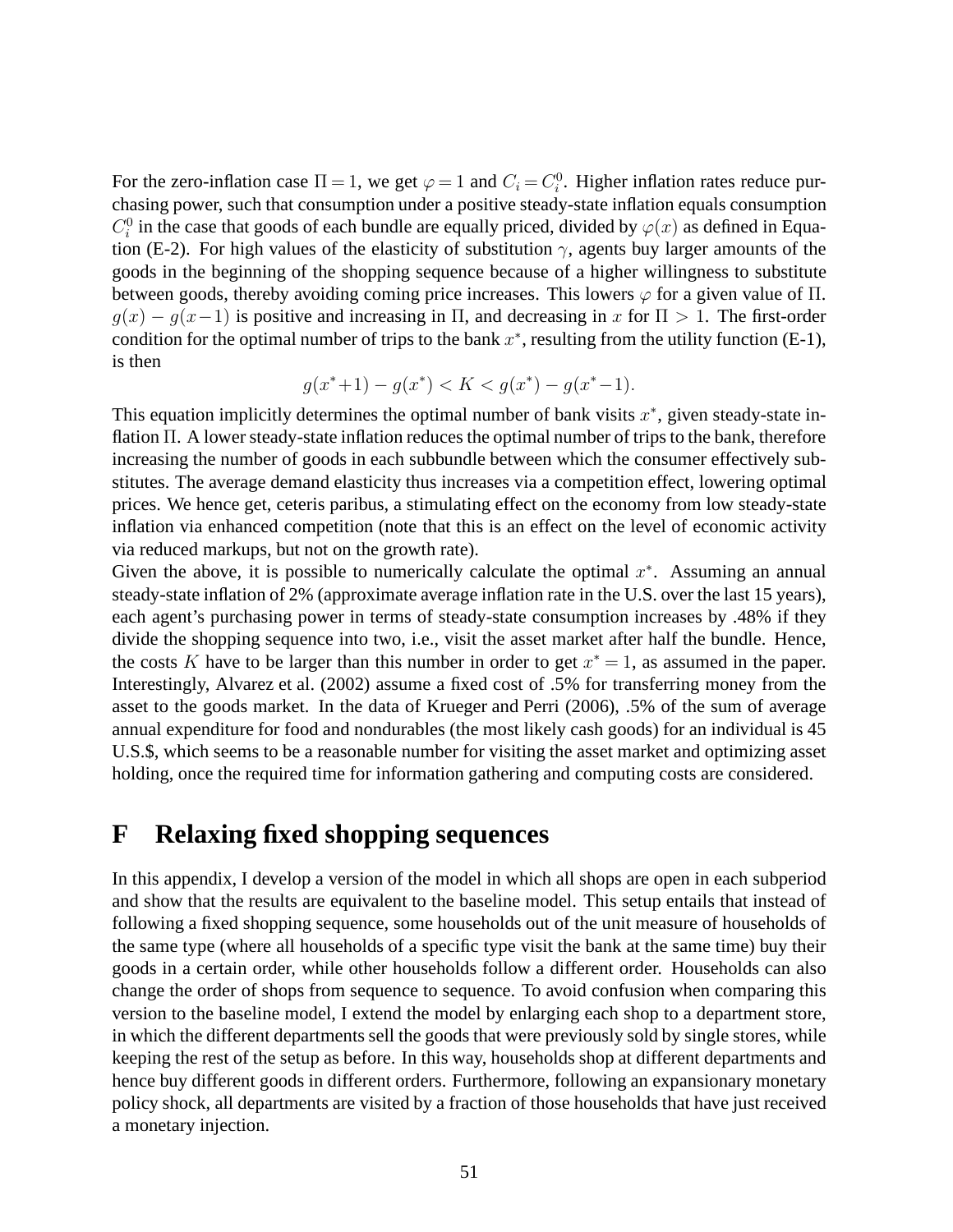In the derivation of the extension, I use the simple  $n = 2$  case of Section [4,](#page-18-0) which is best to demonstrate the intuition for the results. Assuming that half of households of a given type start their sequence at Department 1, while the other half starts at Department 2 yields symmetry across departments in both subperiods. It also implies that money holdings are equally split between consumers of the same type that visit different departments:  $m_{1,t}^1(b) = m_{1,t}^2(b)$  and  $m_{2,t}^1(0) = m_{2,t}^2(0)$ , where  $m_{1,t}^j(b)$  is linearized cash-at-hand of households of type 1 (i.e., those households that have just visited the bank) that buy at Department  $j$  in the first subperiod, divided by the average price of the subperiod. Correspondingly, the term  $m_{2,t}^j(0)$  represents money holdings of consumers of type 2 (those that have not received a monetary injection) shopping at Department  $j$  in the first subperiod divided by the same price. Analogous to the baseline model,  $m_{1,t}(0)$  represent total money holdings of households of type 1 after having visited the bank, divided by the average price in the current subperiod. It is given by

$$
m_{1,t}(b) = m_{1,t}^1(b)/2 + m_{1,t}^2(b)/2 = m_{1,t}^j(b)
$$
 (F-1)

$$
m_{2,t}(0) = m_{2,t}^1(0)/2 + m_{2,t}^2(0)/2 = m_{2,t}^j(0), \quad j = 1, 2.
$$
 (F-2)

Note that the above are linearized values;  $M_{1,t}^{j}(b)$  in levels is half of  $M_{1,t}(b)$ . Let  $c_{i,t}^{j}(s)$  denote consumption of households of type i that visit Department j in subperiod s of period t. Equation [\(A-5\)](#page-38-6) of Appendix [A](#page-38-0) for the first subperiod changes to

<span id="page-54-1"></span><span id="page-54-0"></span>
$$
c_{1,t}^j(1) = m_{1,t}^j(b) + \frac{\gamma - 1}{2} E_t[\pi_t^j(2)],
$$

where  $\pi_t^j$  $t^j(t)$  refers to the price difference between good j in this subperiod and the respective other good in the next subperiod (i.e., if a households starts with good 1 first, then  $\pi_t^1(2)$  =  $p_t^2(2) - p_t^1(1)$ , with  $p_t^j$  $t_i(s)$  being the price of good j in subperiod s, and vice versa). Adding individual linearized demands for good  $j$  in the first subperiod, observing Equation [\(F-1\)](#page-54-0), and imposing market clearing results in (see equations [A-1](#page-38-1) and [A-2\)](#page-38-3)

$$
y_t^j(1) = c_{1,t}^j(1)/2 + c_{2,t}^j(1)/2 = m_{1,t}(b)/2 + \frac{\gamma - 1}{2} E_t \pi_t^j(2)/2 + m_{2,t}(0)/2,
$$

where  $y_t^j$  $t^j(s)$  denotes linearized output of Shop  $j$  in subperiod  $s$ . Because of the equal composition of their respective customer base, both departments set the same price. We hence obtain  $\pi_t^j$  $t^{j}(2) =$  $\pi_t(2)$  and  $y_t(s) = y_t^1(s) = y_t^2(s)$ , where  $y_t(s)$  is aggregate output of supperiod s. Again, note that while this implies that the percentage deviations from the respective steady-state values are equal for aggregate output and department-specific output, their steady-state values differ:  $Y(s)/2 = Y^1(s) = Y^2(s)$ . Following the same steps as in [A](#page-38-0)ppendix A and using equations [\(F-1\)](#page-54-0) and [\(F-2\)](#page-54-1) yields the optimal markup as

$$
m u_t^j(1) = -\frac{1-x}{x} \left( 1 + \frac{\beta \gamma - 1}{\mu \gamma + 3} \right) [m_{1,t}(b) - m_{2,t}(0)] \equiv \Psi[m_{1,t}(b) - m_{2,t}(0)],
$$

as in the baseline model. Compared to Shop 1 in the baseline model, departments in the first subperiod face less customers that have just visited the bank (putting upward pressure on  $p_t^j$  $\frac{J}{t}(1)),$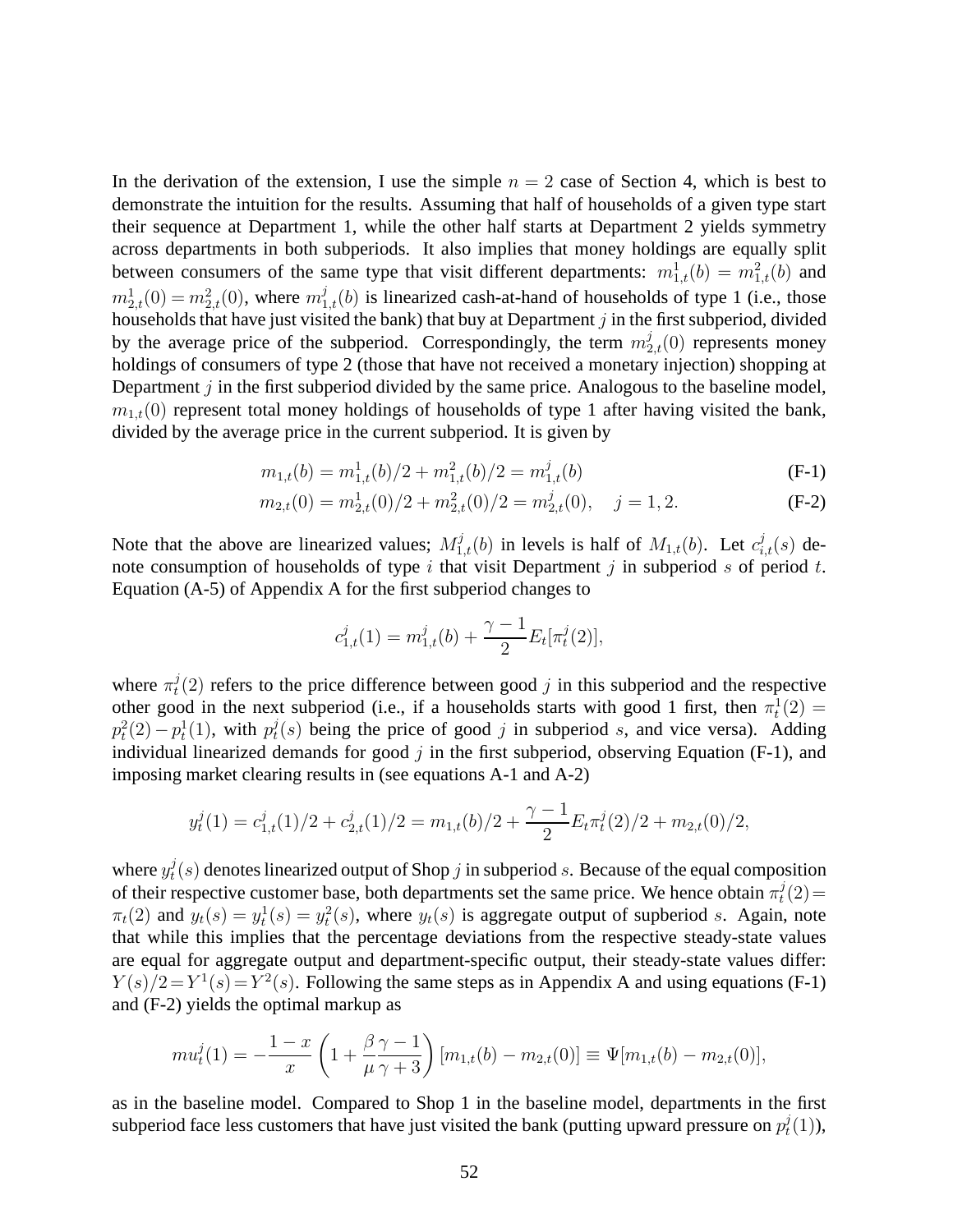but also proportionally less customers that are in their last stage of the shopping sequence (putting downward pressure on  $p_t^j$  $t<sub>t</sub>(1)$ ). Assuming the mentioned split in half, these effects exactly cancel and the pricing decisions remain unaffected. While the markup of both departments in each subperiod is the same as in the model with just one shop per subperiod, the average markup per department across subperiods is different compared to those shops. Assuming that there was a positive monetary injection at the beginning of the period, both departments increase their markup in the second subperiod relative to the first, as no customer has obtained a fresh injection. This markup corresponds to that of Shop 2 in the baseline model. The period-average markup of Department 1 is hence higher than that of Shop 1 in the baseline model (the shop that opens right after the injection), while the average markup of Department 2 is lower than that of Shop 2 in the baseline model (the shop that opens after all agents have visited Shop 1). Averaging over departments and subperiods, however, yields the same economy-wide markup per period as in the baseline model. Formally, averaging over both subperiods for Department  $j$  gives

$$
\overline{mu}_t^j = \Psi[m_{1,t}(b) - m_{2,t}(0)]/2 + \Psi[m_{1,t}(b) - m_{2,t}(0)]/2 = \Psi \hat{m}_t,
$$

showing that each department charges an average markup over the period that is the same as the average over both shops in the baseline model. The period-average of markups across both departments  $\overline{mu}_t\!=\!2\Psi \hat{m}_t/2$  thus equals the average markup  $\Psi \hat{m}_t$  in the baseline model. Moreover, since the model extension can be rewritten in terms of aggregate variables in the same way as in the baseline model, period and subperiod averages of all variables are as in the baseline model.

### <span id="page-55-0"></span>**G Empirical evidence**

In this appendix, I discuss the estimation of the markup response after monetary policy shocks in Figure [1.](#page-4-1) I also present the method to calculate the correlation of Table [1.](#page-25-1)

**Conditional markup response (left panel of Figure [1\)](#page-4-1)** There is a large literature on the cyclical behavior of the price markup, which has not settled on an ultimate conclusion yet, see [Bils](#page-33-14) [\(1987\)](#page-33-14), [Rotemberg and Woodford \(1999](#page-37-1)), [Bils et al. \(2013](#page-34-14)), [Nekarda and Ramey \(2013](#page-36-2)), and [Hall \(2014](#page-35-13)), among others. Most of the debate, however, revolves around the unconditional cyclicality of the markup, in contrast to cyclicality conditional on monetary policy shocks. [Nekarda and Ramey \(2013](#page-36-2)) predominantly focus on cyclicality conditional on government spending shocks, but also consider markup variations after a monetary policy shock in the baseline. They find a procyclical conditional response. Given the difficulty to construct empirical markups, I explore the conditional markup response by employing different markup measures. In order to keep the realizations of monetary policy shocks equal for all regressions, I use the shock series provided by [Coibion et al.](#page-34-0) [\(2017\)](#page-34-0), which is based on the method proposed by [Romer and Romer \(2004\)](#page-37-11). Specifically, the left panel of Figure [1](#page-4-1) plots the reaction of 8 different markup measures (listed below) to an expansionary monetary policy shock. The sample starts at 1981Q1, i.e., after Paul Volcker was appointed chairman of the Federal Reserve System and a very large outlier in the shock series in 1980Q2. It runs through 2008Q4, the final date of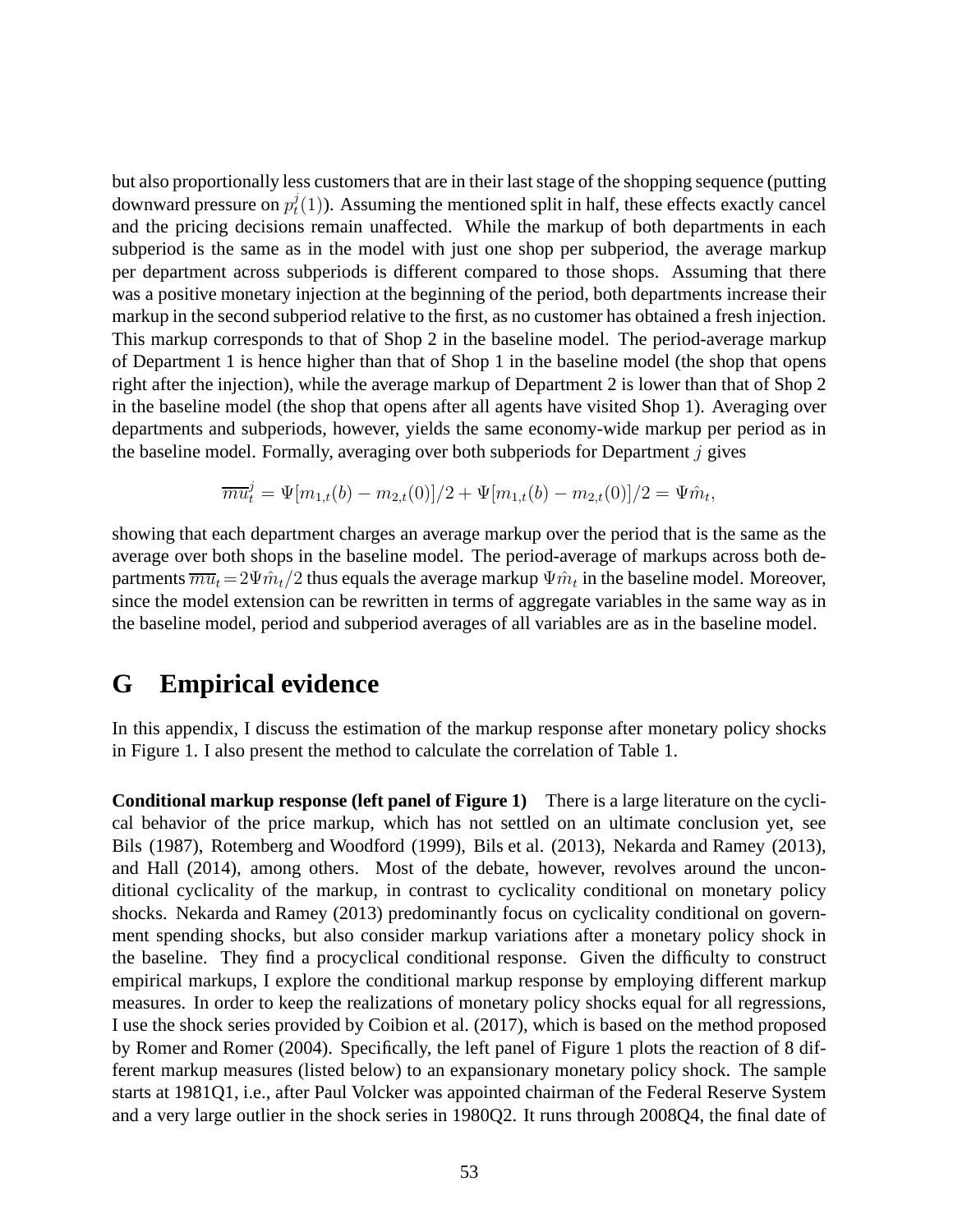the series by [Coibion et al.](#page-34-0) [\(2017\)](#page-34-0). I use local projections as proposed by [Jord`a \(2005](#page-35-14)), including a constant and a linear trend, and plot Newey-West adjusted 90% confidence intervals for each regression. Given that all measures decline significantly and that output (and money growth) increase significantly after such a shock, this supports the countercyclical nature of markups *conditional* on monetary policy shocks. The reason for the contradiction between the results of [Nekarda and Ramey](#page-36-2) [\(2013\)](#page-36-2) and mine lies in the sample, as they use data starting in 1954Q3.<sup>[28](#page-56-0)</sup> Choosing a sample between 1961Q1 (the earliest date of the Romer and Romer shocks) and 1979Q3, I obtain significantly procyclical responses for all measures. In my analysis, however, I want to exclude the pre-Volcker period. The conduct of monetary policy in that era was arguably markedly different to later times, which can change the results in many ways.

The markup measures are as follows, where the exact description of each series is listed in Section [H:](#page-57-0) 1) Non-financial corporations price deflator divided by non-financial corporations total unit costs, 2) Non-financial corporations deflator divided by non-financial corporations unit labor costs, 3) Nonfarm business price deflator divided by Nonfarm business unit labor costs, 4) GDP deflator divided by nonfarm business unit labor costs, 5) GDP deflator divided by unit labor costs in total economy, 6) inverse of the business labor share. Measure 7) adjusts for the fact that marginal wages might be different from averages wages by subtracting the cyclical variation in hours worked times the elasticity of the marginal-to-average wage ratio with respect to hours per worker from measure 5. I follow Galí et al. (2007) for the construction of this measure and use the value of 1.4 for the elasticity. Measure 8) follows [Nekarda and Ramey](#page-36-2) [\(2013\)](#page-36-2) and adjusts for the fact that the production function might include overhead labor by dividing the index of current dollar output in private business by the product of employment, average hours, and average hourly earnings of production and nonsupervisory workers in the private sector.

**Empirical correlations** In order to calculate the empirical correlations reported in Table [1](#page-25-1) and those used for the calibration, I employ the following procedure. First, I estimate a VAR of the form  $A(L)Y_t = \epsilon_t$ , where  $A(L)$  denotes a matrix polynomial in the lag operator L. A constant and a linear trend are also included. In the baseline regression, the lag length is four and the vector  $Y_t$  includes four quarterly time series variables (all taken from the OECD): gross domestic product, change in the log of the GDP deflator, inverse of real unit labor costs, and the Federal Funds Rate. Except for the interest rate and inflation, all variables are in logs. For sources and details of the data, see Appendix [H.](#page-57-0) Identification is achieved by the assumption that a change in the Federal Funds Rate has no impact on real variables and prices in the same quarter. This implies that  $A(0)$  is lower-triangular and the interest rate is ordered last, or second-to-last if M1 or velocity are included. See [Christiano et al. \(1996](#page-34-5)) for further details. In order to economize on the degrees of freedom, I re-estimate the VAR three more times, replacing in turn the markup proxy with real wages, velocity, and the monetary base.

Since the model is designed to explain effects of monetary policy shocks, I calculate second moments based on counterfactual time series that would have been observed if monetary pol-

<span id="page-56-0"></span><sup>&</sup>lt;sup>28</sup>Using the markup measure based on the labor share of production and nonsupervisory workers, as advocated by [Nekarda and Ramey \(2013\)](#page-36-2), in the below specified SVAR that features an alternative identification scheme and starts in the Volcker period also results in a significant decline.